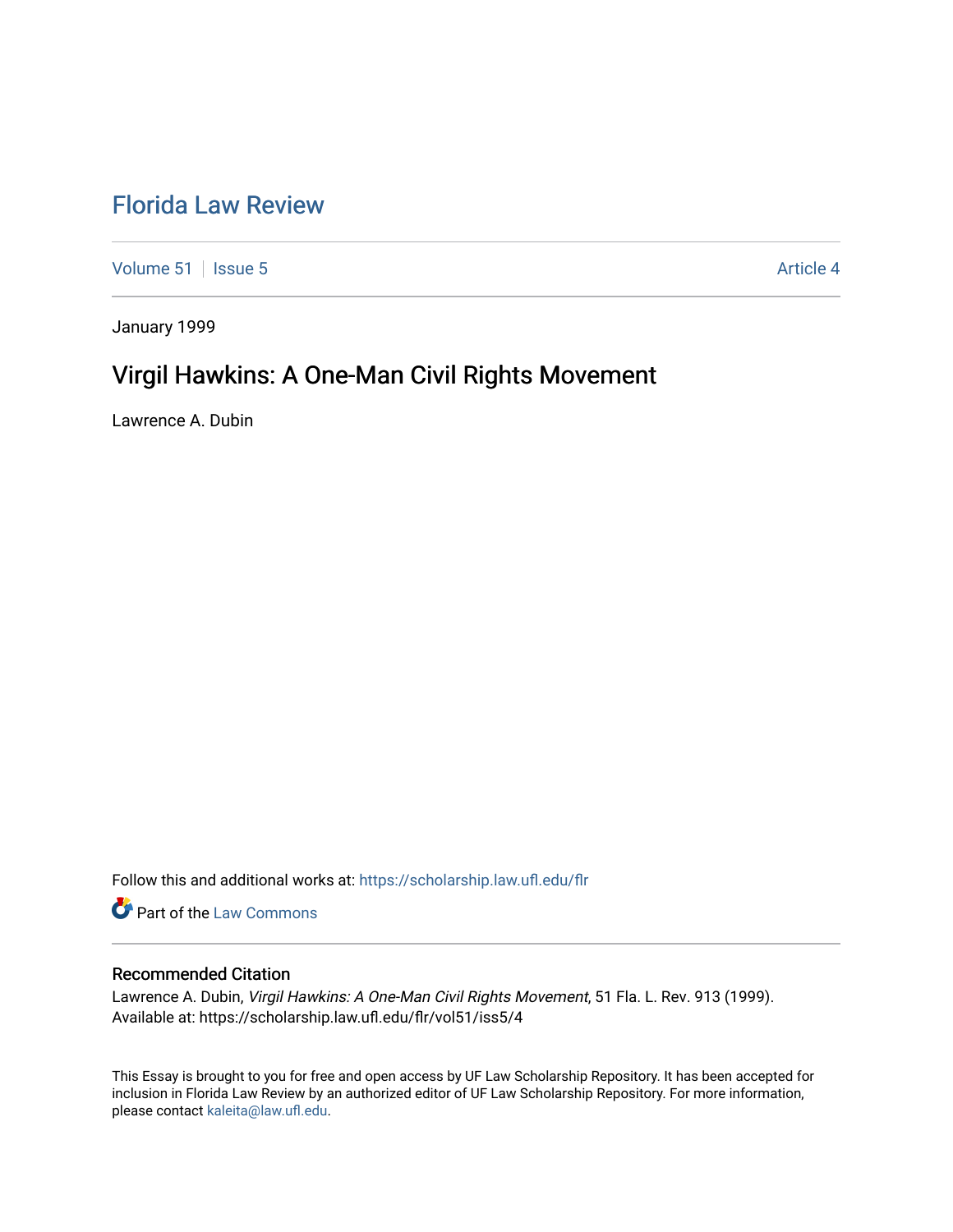# **ESSAYS**

# VIRGIL HAWKINS: **A ONE-MAN** CIVIL RIGHTS MOVEMENT

# *Lawrence A. Dubin\**

| I. INTRODUCTION $\ldots \ldots \ldots \ldots \ldots \ldots \ldots \ldots \ldots \ldots \ldots \ldots \ldots$ |  |
|--------------------------------------------------------------------------------------------------------------|--|
| II. HAWKINS' PERSONAL LIFE AND LITIGATION  914                                                               |  |
|                                                                                                              |  |
| IV. CONCLUSION: REMEMBRANCES ABOUT HAWKINS  955                                                              |  |

# **I. INTRODUCTION**

The Negro lawyer is of critical importance to the advancement of Negro rights essential to legal change. Not until Howard University began in the 30s graduating numbers of Negro lawyers trained in civil rights did the race relations picture begin to change.<sup>1</sup>

*Editor's Note:* Prior to writing this Essay, Professor Dubin produced a documentary on Virgil Hawkins entitled *A Lawyer Made in Heaven: The Virgil Hawkins Story. The* documentary, narrated by the Honorable Barbara Jordan, was exhibited on May **25,** 1999 during a ceremonial session held by the Florida Supreme Court to honor the 50th anniversary of Virgil Hawkins' lawsuit to desegregate Florida's universities. *See Florida Supreme Court Ceremonial Session Honoring the 50th Anniversary of Virgil Hawkins' Lawsuit to Desegregate Florida's Universities* (visited Oct. 12, 1999) <http://www.flcourts.org/COURTS/supct/Photos/Hawkins/index2.html> (featuring a photograph of the exhibition itself, revealing a frame of Professor Dubin's documentary). This Web site includes a photograph of Mr. Hawkins.

1. Samuel Selkow, *Hawkins, The United States Supreme Court and Justice,* 31 J. **NEGRO EDUC. 97,97** (1962) (citing **JACKGREENBERG,** RACE **RELATIONS AND AMERICAN** LAW 22 (1959)).

<sup>\*</sup> Philip J. McElroy Professor of Law at the University of Detroit Mercy School of Law. B.A., J.D., University of Michigan. The author would like to acknowledge that the Philip J. McElroy Chair provided partial funding for the research and writing of this article. The author further express his appreciation for the research assistance of Janet Ziulkowski.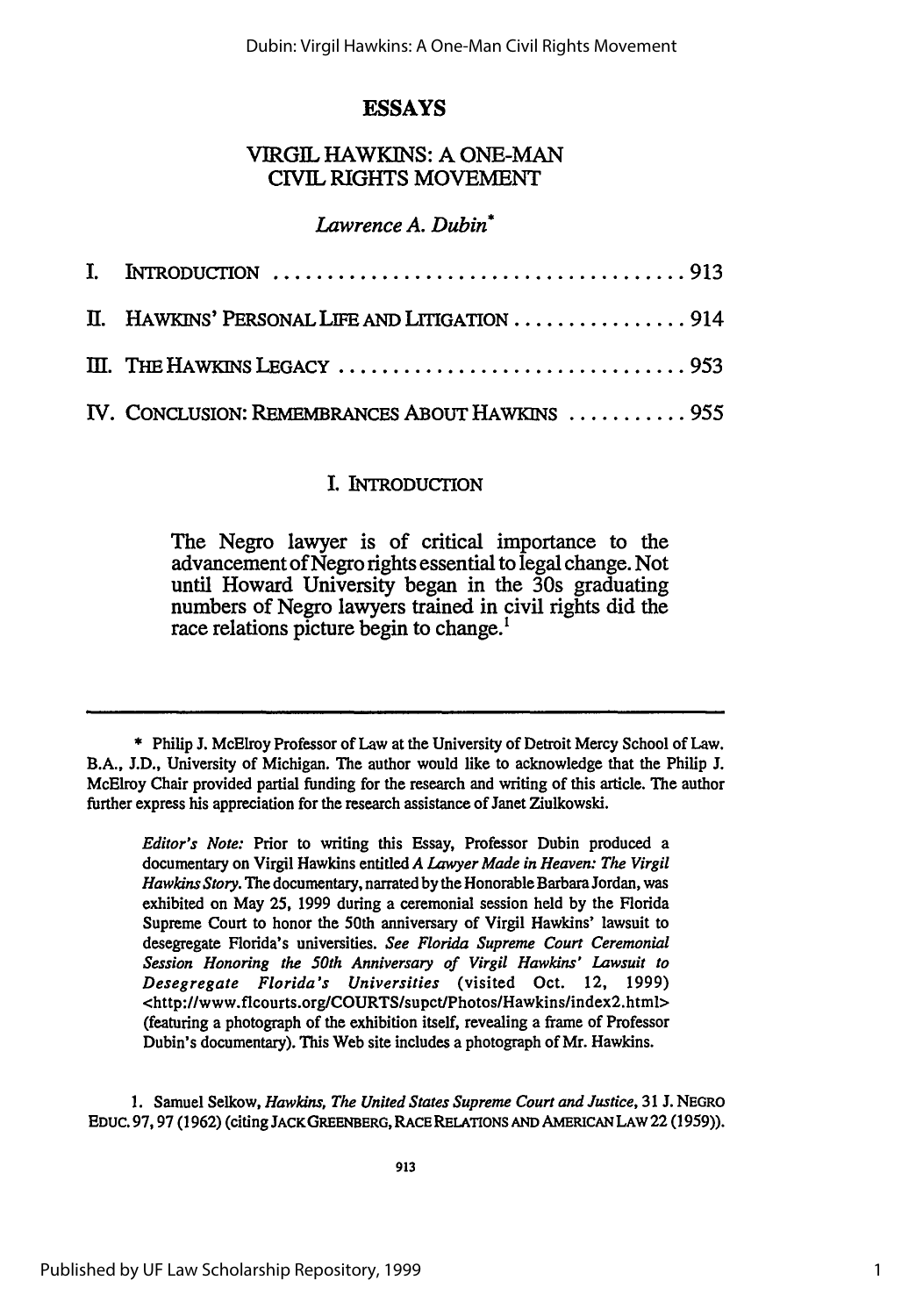#### *FLORIDA LAWREVIEW*

*[Vol. 51*

The life of Virgil Hawkins is not merely a story of one man. Rather, it is the story of how our government systematically discriminated against African Americans, how our courts subverted our Constitution, and how whites cruelly exercised domination over African Americans through intimidation and brutality. Virgil Hawkins never accepted the handicap of being black that white society imposed upon him. With love in his heart toward everyone, Hawkins became a one man civil rights movement before the modem civil rights movement began. In the end, Hawkins' life stood for the principles of justice, equality, love, and respect for all persohs. Hawkins was a great man who lived an important life that will long be remembered and honored.

## II. **HAWKINS'** PERSONAL LIFE **AND** LITIGATION

Stating that Virgil Hawkins came from humble beginnings would be a gross understatement. He was born the fifth of eight children in Okahumpka, Florida to Virgil Senior and Josephine Hawkins.' Hawkins' father was a "part-time preacher and day worker."3 In addition to laboring for others, Virgil Senior also harvested fruit, and operated a small store across from his home to help bring in a few extra dollars to support his large family.<sup>4</sup>

Okahumpka was a little town with a few hundred black residents who all shared a few things in common: poverty, a lack of education, and a punishing Jim Crow-enforced life style of racial discrimination encompassing all aspects of life. The odds of young Virgil Hawkins ever becoming a lawyer would have seemed the equivalent of winning the big money jackpot in today's lottery. Yet from an early age, Virgil Hawkins had a dream: to become a lawyer.

As a child, Virgil Hawkins observed the difficult obstacles and harsh realities confronted by other blacks. He knew that his uncle was murdered after an argument with a white neighbor concerning a farm animal.<sup>5</sup> He learned about another uncle who, at a white mob's insistence, was forced to personally watch his son (Virgil's cousin) be lynched and then shot as

*<sup>2.</sup> See* Interview with Hallie Williams, Virgil Hawkins' sister, in Okahumpka, Fla. (Aug. 9, **1993)** (on file with the Florida Law Review).

<sup>3.</sup> Lerone Bennett, Jr., *The South's Most Patient Man,* EBONY, Oct. 1958, at 50.

*<sup>4.</sup> See* Interview with Hallie Williams, *supra* note 2.

*<sup>5.</sup> See* Harley **S.** Herman, *A Tribute to an Invincible Civil Rights Pioneer, THE* **CRISIS,** July 1994, at 42. Herman recounts how Hawkins observed black prisoners' "unshaven faces and disheveled clothes and hair." *Id.* According to Herman, Hawkins "knew they had spent the night in jail." *Id.* In his unpublished memoirs, Hawkins wrote: "'I had never seen a lawyer to know it, and certainly no black lawyer. At that tender age, I didn't know what a lawyer did, but I knew I had to do something."' *Id.* (quoting Hawkins' unpublished memoirs).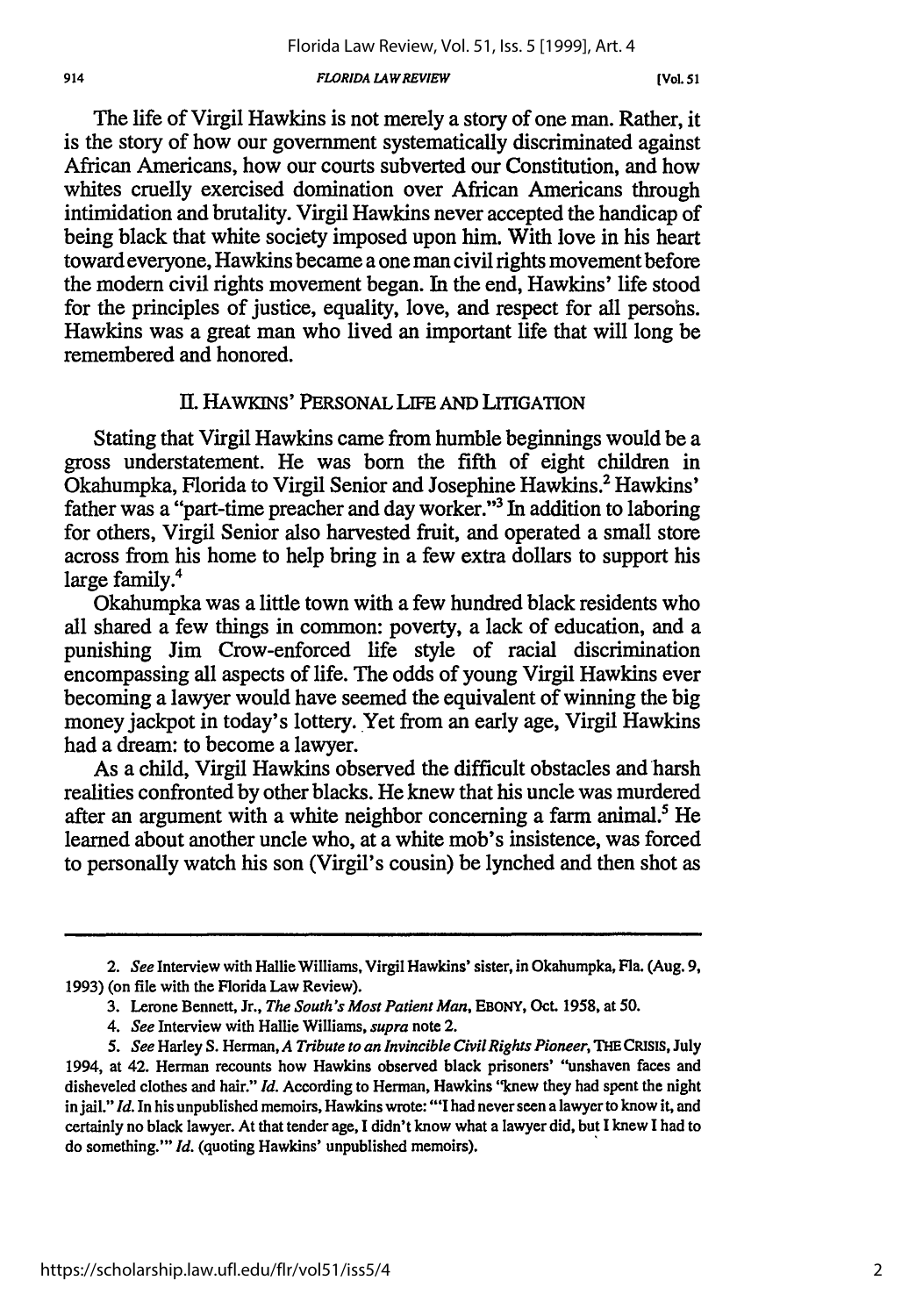he swung from a tree.<sup>6</sup>

However, the most significant experience which made Hawkins want to be a lawyer-even though his father encouraged young Virgil to be a preacher—occurred when he was seven years old.<sup>7</sup> Virgil accompanied his father to the local courthouse one day so that his father could conduct some business.<sup>8</sup> Virgil wandered off to a courtroom and, while peering in, observed a line of black men being accused of illegal gambling offenses arising out of the wagering of pennies.<sup>9</sup> When the judge asked the men if they understood what it meant to plead "guilty," the men responded that they did not know.'0 Without the aid of legal representation, the men were sentenced to six months in jail. **"** To a sensitive child, this experience left an indelible impression in his young mind—that his people needed legal representation to cope with the cruel intentions of a white power structure.<sup>12</sup>

Hawkins was the only child in his family who aspired to acquire a formal education. Since there were no high schools in his area that educated blacks, Hawkins had to be sent two hundred miles from his home to the Edward Waters College in Jacksonville, Florida to complete his high school education.<sup>13</sup> Hawkins showed up on the school campus with only two shirts, one pair of pants and a hat.<sup>14</sup> He worked in a kitchen to help pay for his educational costs.<sup>15</sup>

In 1930, Hawkins started college at Lincoln University in Pennsylvania.<sup>16</sup> During the depression, Hawkins quit college for economic reasons and was forced to take a series of jobs.<sup>17</sup> During this period, he also married Ida, a school teacher, who was to be his wife for over fifty years.<sup>18</sup>

Hawkins eventually went into teaching and later became a public relations director at Edward Waters College in Jacksonville.<sup>19</sup> Thereafter, he attended Bethune-Cookman College, a black college, in Daytona Beach, Florida where he received his undergraduate college degree.<sup>20</sup> Hawkins

- *7. Seeki. 8. See id.*
- 9. See id.
- 
- **10.** *See id.*
- **11.** *See id.*
- **12.** *See id.*
- **13.** See id.
- 14. See **id.**
- **15.** See id.
- 16. *See* Bennett, *supra* note 3, at 50.
- 17. *See id.*
- **18.** *See id.*
- **19.** *See id. at* **52.**
- 20. *See id.*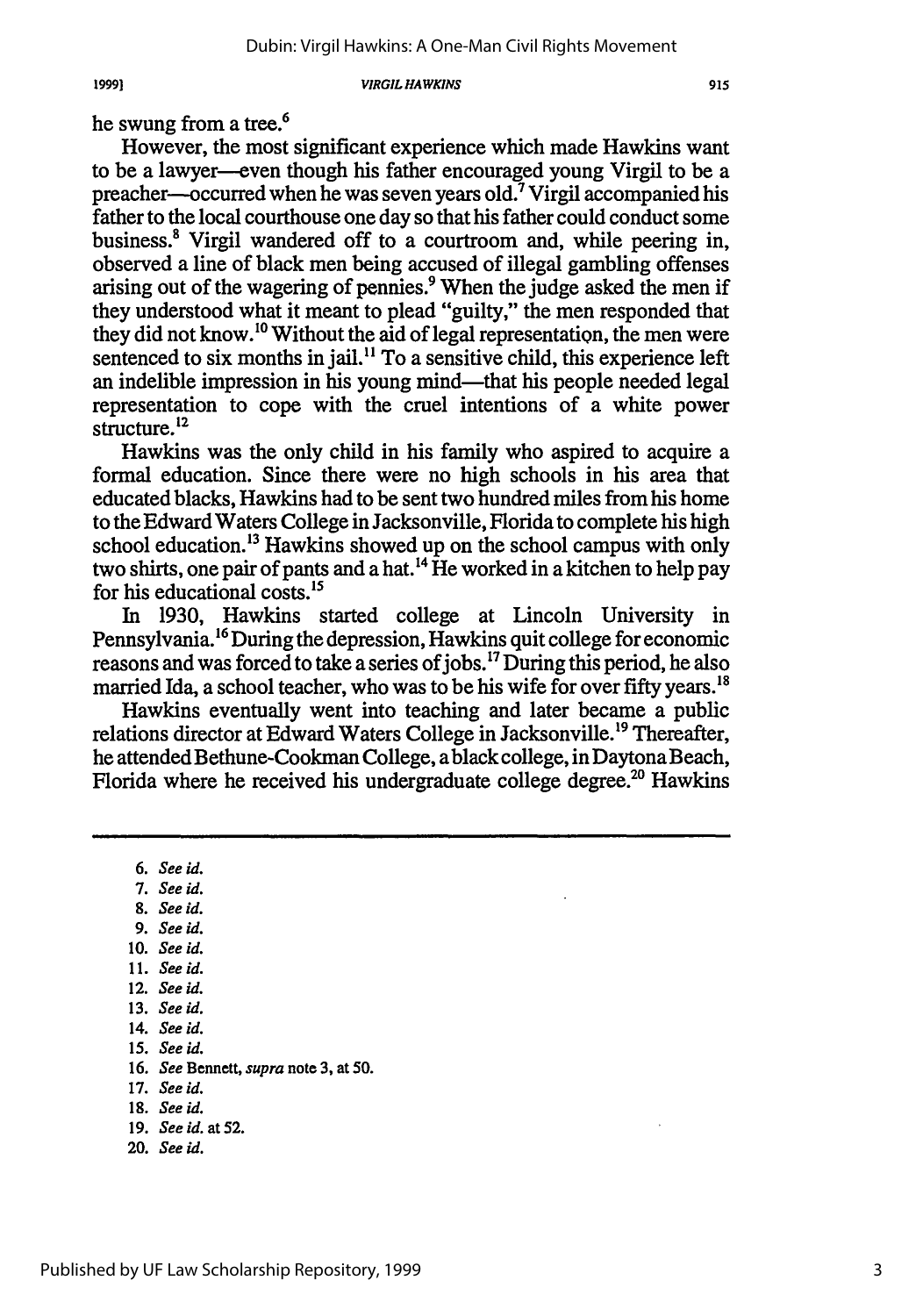*FLORIDA LAW REVIEW*

**[Vol. 51**

was then hired as the public relations director at Bethune-Cookman.<sup>2</sup>

In April 1949, Hawkins took a giant step toward obtaining his dream of becoming a lawyer by mailing in his law school application to the University of Florida.<sup>22</sup> In the meantime, four other black students had applied to different graduate schools at the University of Florida.<sup>23</sup>

The time seemed right to break the barriers of racial segregation in graduate school education that had been imposed on blacks in the State of Florida. Hawkins historian and Florida lawyer Harley Herman describes Hawkins' professional environment at Bethune-Cookman in 1949, when Hawkins filed his law school application:

Many of the students and faculty at that time shortly after World War II felt that they had fought in the war to bring the promise of America's Constitution to the world and that now it was time to bring that promise back home  $\ldots$  [T]hat meant eliminating the barrier of Jim Crow laws.<sup>24</sup>

On May 13,1949, the University of Florida through its governing body, the Florida Board of Control, denied admission to Hawkins as well as the other four black applicants based solely upon the applicants' race, and not based upon a lack of qualifications.<sup>25</sup>

Due to the entrenched manner in which Jim Crow laws had been brutally enforced against blacks, even most of Hawkins' black friends and associates at Bethune-Cookman believed that Hawkins was unrealistically pursuing his goal and that he was doomed for failure. Carrie Meek,<sup>26</sup> now a member of the United States House of Representatives, met Hawkins in 1946 during her first year as a teacher at Bethune-Cookman.<sup>27</sup> At that time, Hawkins was Director of Public Relations at the college.<sup>28</sup> During their first meeting, Hawkins told Meek that he was going to become a lawyer and graduate from the University of Florida.<sup>29</sup>

*25. See id.;* Paulson & Hawkes, *supra* note **23.**

26. In 1992, Carrie Meek was elected to Florida's 17th Federal Congressional District. *See Representative Carrie Meek Biography* (visited June 6, 1999) <http'/lwww.house.govlmeek>. Rep. Meek also was the first African-American since the Reconstruction to be elected to Congress in her state. *See id.* Rep. Meek serves as a member of the House Appropriations Committee.

27. Interview with Carrie Meek, Congresswoman of the 17th Congressional District of Florida, in Miami, Fla. (Aug. 6, 1992) (on file with the Florida Law Review).

28. *See id.*

*<sup>21.</sup> See* Herman, *supra* note 5.

<sup>22.</sup> *See* Bennett, *supra* note 3, at 48.

<sup>23.</sup> *See* Darryl Paulson & Paul Hawkes, *Desegregating the University of Florida Law School:* Virgil Hawkins v. The Florida Bd. of Control, 12 FLA. **ST. U.** L. REV. 59, 59 (1984).

<sup>24.</sup> Interview with Harley **S.** Herman, Hawkins' historian and attorney, in Leesburg, Fla. (Aug. 4, 1992) (on file with the Florida Law Review).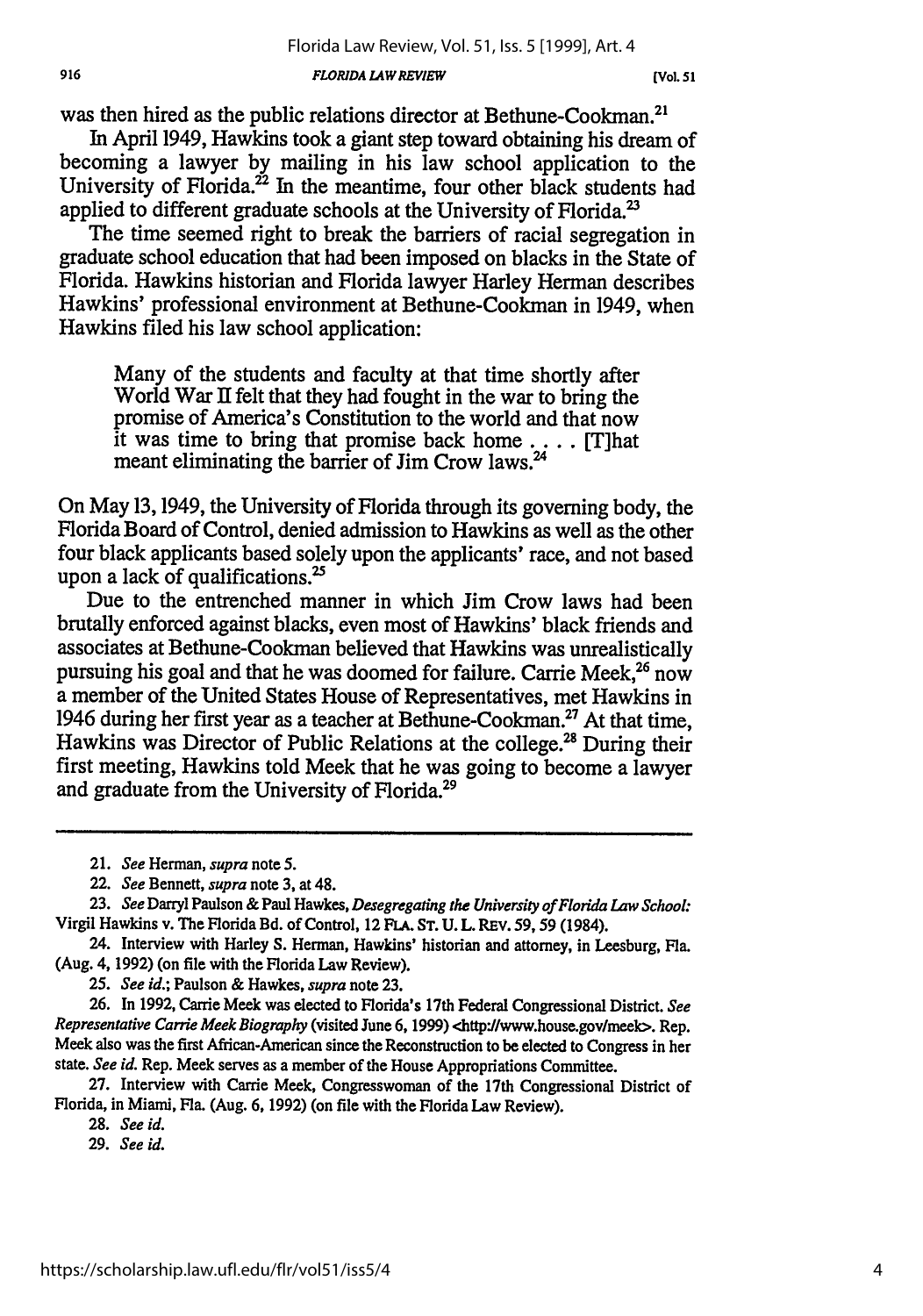Meek describes her reaction to Hawkins' bold assertion: "My reaction was that it was a cockamamy idea that ... wasn't going to happen... [W]e had a dual system which was just going to get him caught up into the same thing all of us had been caught up in . . . . "<sup>30</sup> In fact, Meek was educated at the University of Michigan having accepted a stipend from the State of Florida to pay for her out-of-state tuition in lieu of the fact that Florida law did not permit black students to attend white state universities.<sup>31</sup>

Not only were Hawkins' friends skeptical about his ability to meet his aspirations to become a law student at the University of Florida, but the white community also acted adversely with threats and intimidations in an effort to convince Hawkins not to challenge the order of the day.<sup>32</sup> Hawkins historian Harley Herman wrote about this adverse community reaction after Hawkins' application was denied:

[T]he lives, livelihoods and families of the applicants were jeopardized. Bethune-Cookman College was told its loans would not be renewed unless it fired Hawkins. Stores and banks where Hawkins had credit claimed his loans were due. On the streets, Hawkins was treated like a wanted man.

At night, Daytona Beach Police would drive through the black community, asking residents if they were Hawkins. Relatives were arrested, under the guise that they might be the "unknown Negro" suspect of a crime.<sup>33</sup>

United States Representative Carrie Meek recounted the horrors Hawkins experienced at that time.<sup>34</sup> She stated: "It would be very difficult to realize the kind of intimidation, the devastation that Virgil went through. No one would have withstood it but Virgil Hawkins because he had the tenacity to do so."<sup>35</sup> She recalled how "[h]e would let [her] read the letters that he received, the hate mail  $\ldots$  the letters he got with animals particularly... monkeys and baboons and gorillas pasted to them saying that this was Virgil and why would we want to go to school with an ape.<sup>356</sup>

Hawkins remained undaunted by the pressure brought against him, including the University's denial of his application for admission to the College of Law.<sup>37</sup> Meek remembers Hawkins laughing off the intimidation

**<sup>30.</sup>** *Id.*

<sup>31.</sup> *See id.*

<sup>32.</sup> *See id.*

<sup>33.</sup> Herman, supra note **5.**

<sup>34.</sup> See Interview with Carrie Meek, *supra* note **27.**

*<sup>35.</sup> Id.*

<sup>36.</sup> *Id.*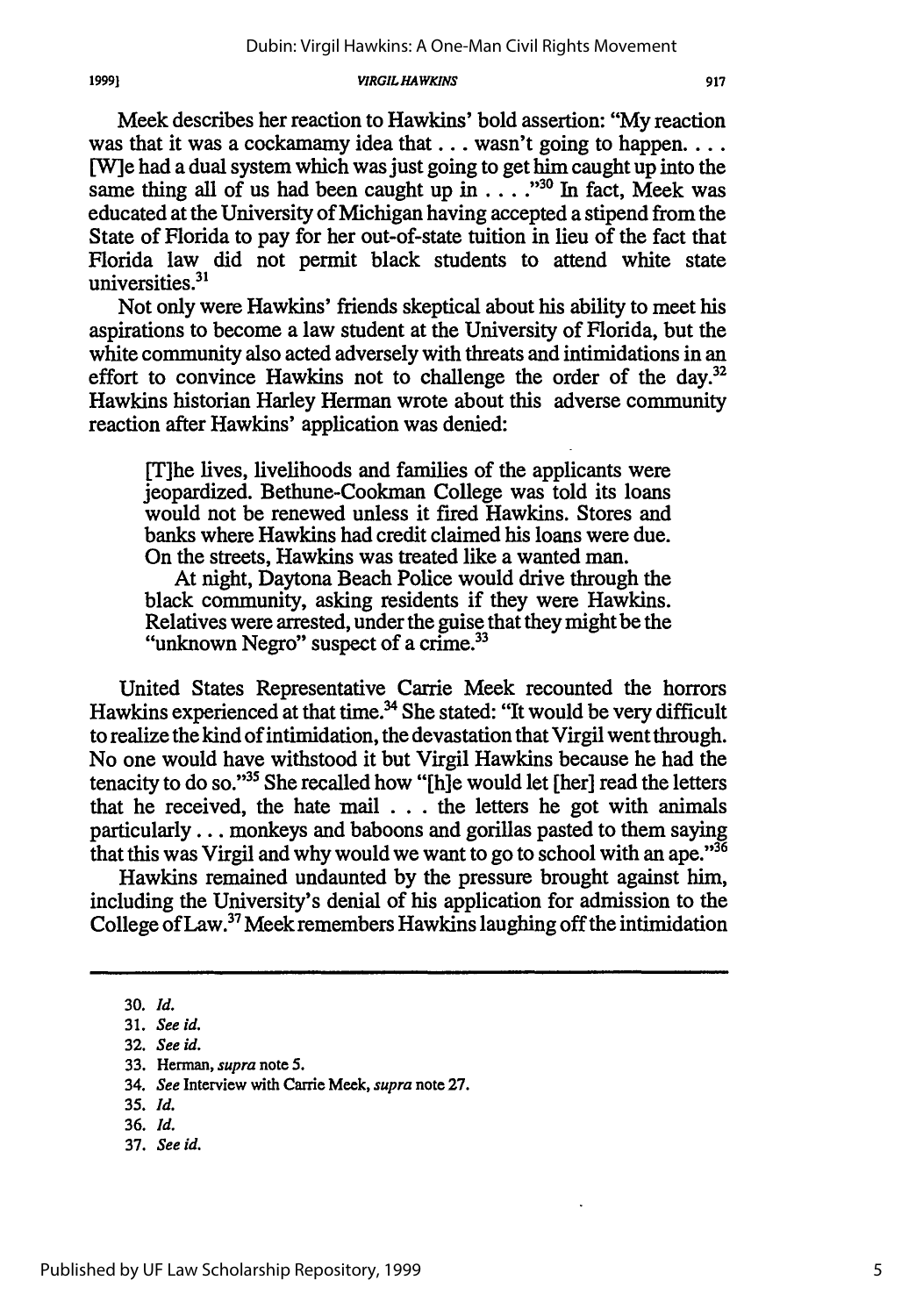as just a minor impediment to his **goal. <sup>38</sup>**Another Hawkins colleague at Bethune-Cookman, Charles Cherry, who later became publisher of the *Daytona Times,* remembers how Hawkins never let the pressure bother **him.39** Cherry recalled how Hawkins knew that change was inevitable.40

Hawkins was perceived **by** all who knew him at Bethune-Cookman not as a rabble-rouser, but rather, as a warm and sensitive man who always enjoyed a good laugh and never hated those people who were trying to destroy him.41 Hawkins' affable demeanor may have mislead his adversaries into underestimating the strength of his convictions.<sup>42</sup>

Hawkins decided to legally challenge the denial of his application to the University of Florida College of Law.43 Based on existing United States Supreme Court precedent, Hawkins' challenge appeared to have merit.

In *Missouri ex rel. Gaines v. Canada*,<sup>44</sup> Lloyd Gaines, a black resident of Missouri and a **1935** graduate of a local black college, Lincoln University, was denied admission to State University of Missouri's School of Law.45 **A** Missouri statute provided that Missouri had the authority to arrange and pay for a Negro resident to attend a university of any adjacent  $\frac{1}{2}$ state.<sup>46</sup>

38. *See id.*

40. *See id.*

- 42. *See id.*
- 43. *See id.*
- 44. **305** U.S. 337 (1938).
- 45. *See id.* at 342.

Pending the full development of the Lincoln university, the board of curators shall have the authority to arrange for the attendance of negro residents of the State of Missouri at the university of any adjacent State to take any course or to study any subjects provided for at the state university of Missouri, and which are not taught at the Lincoln university and to pay the reasonable tuition fees for such attendance; provided that whenever the board of curators deem it advisable they shall have the power to open any necessary school or department.

*Id.; see also* RICHARD KLUGER, **SIMPLE JUSUTCE** 202 (1975). Kluger explains the practical significance of *Gaines:*

Colored lawyers were scarce in Missouri; there were only forty-five in the whole state, and thirty of those practiced in St. Louis. A total of just three Negro attorneys had been admitted to the Missouri bar in the previous five years, and there were fewer black practitioners in the state in 1936 than there had been ten years earlier. Something had to be done about it. The president of the St. Louis NAACP and one of the branch's directors, both lawyers, decided to launch a test

**<sup>39.</sup>** Interview with Charles Cherry, Publisher of the *Daytona Times,* in Daytona, Fla. (Aug. 7, 1999) (on file with the Florida Law Review).

<sup>41.</sup> *See* Interview with Carrie Meek, *supra* note **27.**

<sup>46.</sup> Mo. REV. **STAT.** § **9622 (1929).** Section 9622 provided that: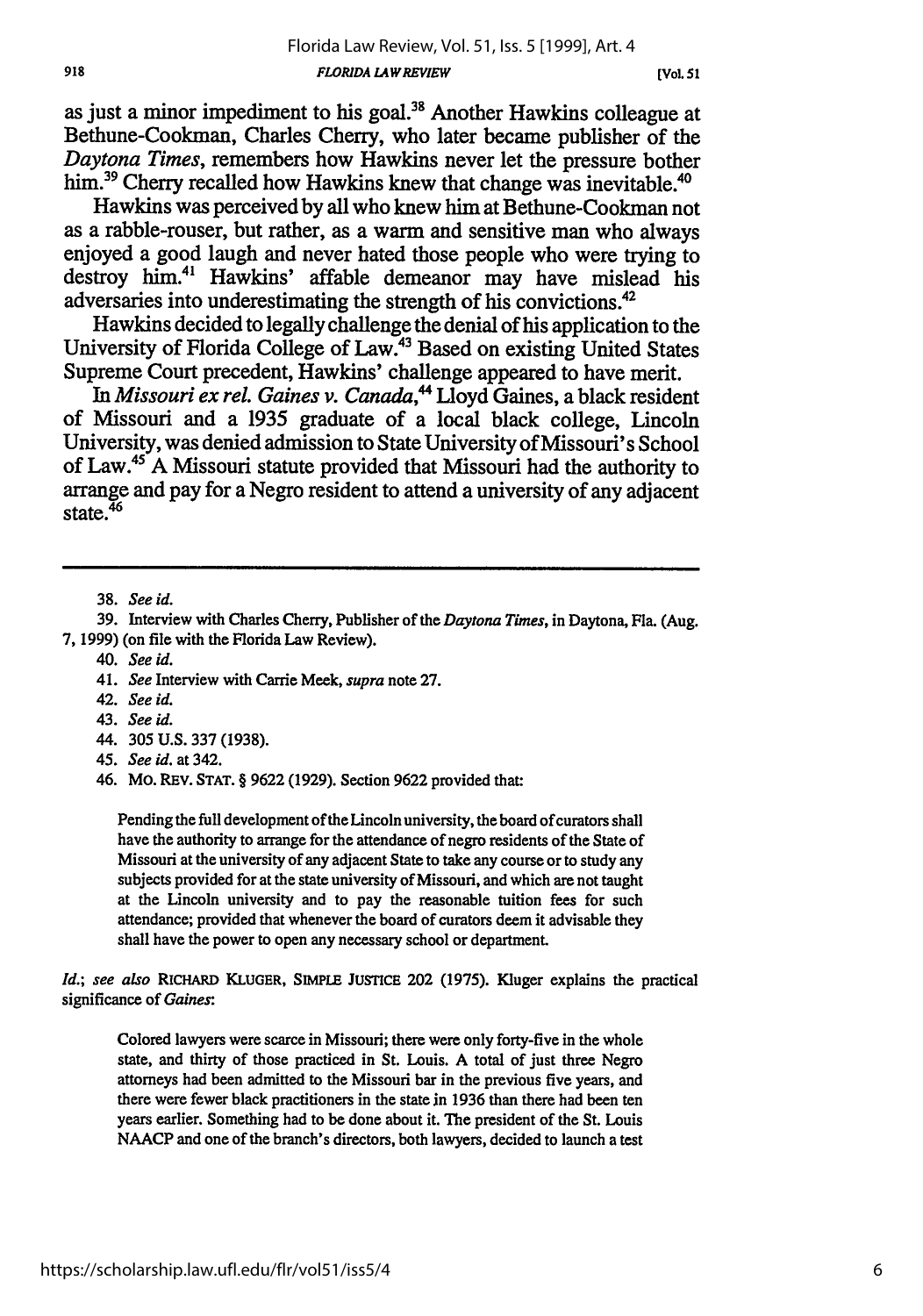The State of Missouri conceded that Mr. Gaines was a qualified student but held him ineligible because it was "'contrary to the constitution, laws and public policy of the State to admit a negro as a student in the University of Missouri."<sup>47</sup> Missouri offered to pay Mr. Gaines' tuition to a university in Kansas, Nebraska, Iowa, or fllinois since at that time those states did admit non-resident black students.<sup>4</sup>

Gaines argued that he was improperly discriminated against because of his race, thereby denying him the equal protection of the law under the Fourteenth Amendment to the United States Constitution.<sup>49</sup> In essence, Gaines contended that the "separate but equal" doctrine *of Plessy v. Ferguson50* was violated in Missouri by providing whites with a law school education but not blacks.<sup>51</sup> Simply paying the tuition for black students to attend law schools in adjoining states was not the equivalent of providing an in-state legal education to whites, and therefore did not rectify the constitutional violation.52

In a 6-2 vote, the Supreme Court agreed with Gaines.<sup>53</sup> The Court summed up the discrimination incurred by Mr. Gaines:

The question here is not of a duty of the State to supply legal training, or of the quality of the training which it does supply, but of its duty when it provides such training to furnish it to

case. Their plaintiff, a twenty-five-year-old St. Louis Resident named Lloyd Lionel Gaines, did not have to be dragooned into participation. He had graduated from Missouri's state-supported black college, Lincoln University, in June **1935** and wanted to go to law school. Lincoln, though, had no law school; it was, in fact, not a university at all but merely been empowered to become one **by** the state legislature, should the need ever arise among the state's black population. The law school at the University of Missouri, a Jim Crow institution, refused Gaines's application and instructed him to apply either to Lincoln, which in theory could provide him with a legal education, or to an out-of-state law school. If he chose the latter course, the state would pay any tuition charge in excess of what Gaines would have paid if enrolled at the Missouri law school.

*Id.* at 202.

47. *Gaines,* 305 U.S. at 343.

48. *See id.* at 343, 348.

49. *See id.* at 342.

50. 163 **U.S.** 537,543-44 **(1896)** (holding that separate facilities for blacks and whites did not violate equal protection).

51. *See Gaines,* **305** U.S. at 349-51.

**52.** *See* id.; *KLUGER,* supra note 46, at 212. In this case, attorney Charles Hamilton Houston did not challenge the constitutionality of the "separate but equal" doctrine of *Plessy,* but rather, "insisted that the Court enforce the principle. If Missouri offered its white citizens a law school, then it had to offer its black citizens a law school every bit as good. That was what separate-butequal meant. Anything short of that was pantomime justice." *Id.*

**53.** *See Gaines,* **305 U.S.** at 342,353-54.

Published by UF Law Scholarship Repository, 1999

**919**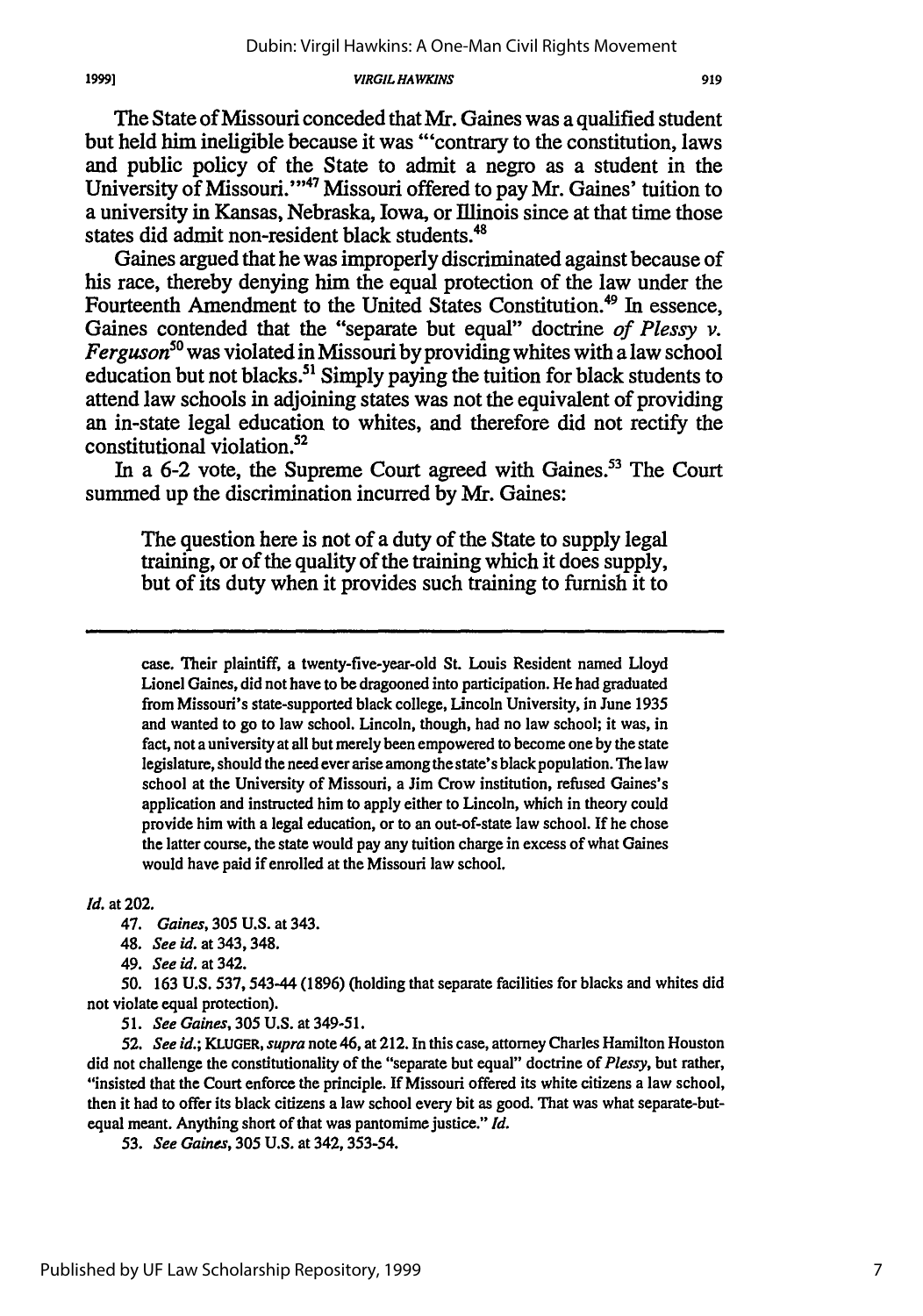#### *FLORIDA LAWREVIEW*

the residents of the State upon the basis of an equality of right. By the operation of the laws of Missouri a privilege has been created for white law students which is denied to negroes by reason of their race. The white resident is afforded legal education within the State; the negro resident having the same qualifications is refused it there and must go outside the State to obtain it.<sup>54</sup>

In his dissent, Justice McReynolds expressed not only his indignation concerning Mr. Gaines' lack of appreciation for the financial offer available to him to attend a law school in an adjoining state but perhaps also the underlying racist sentiment against a policy of integration: "The State has offered to provide the Negro petitioner opportunity for study of the law—if perchance that is the thing really desired—by paying his tuition at some nearby school of good standing."<sup>55</sup> Justice McReynolds' dissent further stated that "[t]his is far from unmistakable disregard of [Gaines'] rights and in the circumstances is enough to satisfy any reasonable demand for specialized training. It appears that never before has a negro applied for admission to the Law School and none has ever asked that Lincoln University provide legal instruction. **"56**

In *Sipuel v. Board of Regents of University of Oklahoma*,<sup>57</sup> the U.S. Supreme Court once again provided Hawkins with a precedent that should have supported the Florida Supreme Court's decision to have ordered Hawkins' admission to the University of Florida Law School. Ms. Sipuel, represented **by** Thurgood Marshall, was a black woman who applied to the University of Oklahoma School of Law.<sup>58</sup> Sipuel was admittedly qualified to be accepted to the law school but was denied admission solely because of her race.59 No other law school in Oklahoma offered a legal education to blacks.<sup>60</sup>

The **U.S.** Supreme Court was very clear in its pronouncement that Ms. Sipuel's constitutional rights had been violated. The Court concluded that "[t]he petitioner [Sipuel] is entitled to secure legal education afforded **by** a state institution. To this time, it has been denied her although during the same period many white applicants have been afforded legal education **by** the State.<sup>161</sup> The Court ordered the state to "provide [a legal education] for her in conformity with the equal protection clause [sic] of the Fourteenth

- **59.** *See id.*
- 60. *See id.*
- 61. *Id.* at 632-33.

**<sup>54.</sup>** *Id.* **at 349.**

*<sup>55.</sup> Id.* at **353.**

<sup>56.</sup> *Id.* at 353-54.

**<sup>57.</sup>** 332 U.S. 631 (1948).

<sup>58.</sup> *See id.* at 632.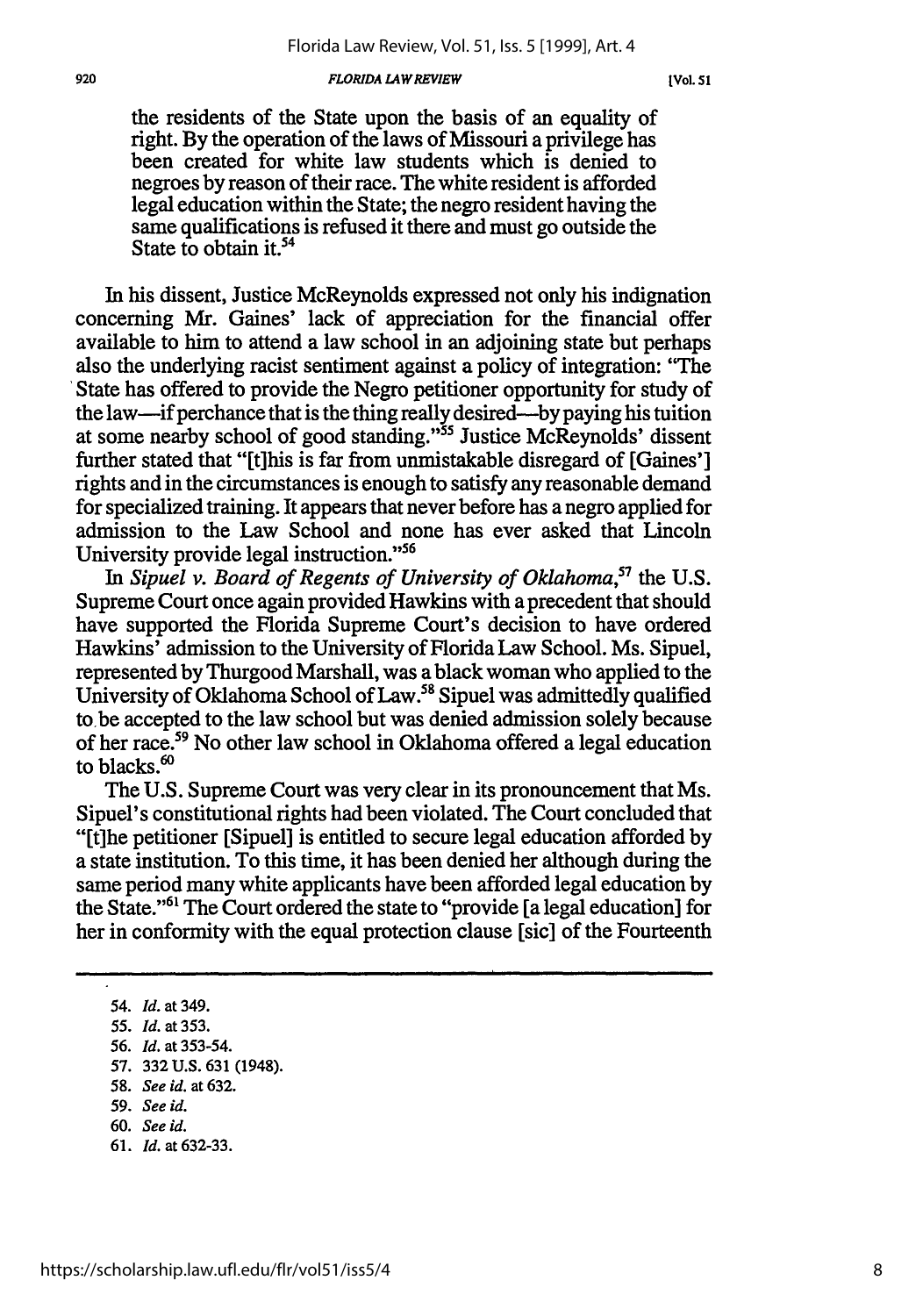Amendment and provide it as soon as it does for applicants of any other  $group.$ <sup> $52$ </sup>

Twelve years after *Gaines,* and two years after *Sipuel,* the United States Supreme Court decided two cases that further supported Virgil Hawkins' right to obtain a legal education at the University of Florida: *Sweatt v.* Painter<sup>63</sup> and *McLaurin v. Oklahoma State Regents for Higher* Education.<sup>64</sup>

*Sweatt* closely paralleled the facts that were personally confronted by Hawkins. In 1946, Sweatt, a black man, filed an application for admission to the law school at the University of Texas. 65 As with Hawkins, Sweatt's application was denied solely on the basis of race.<sup>66</sup> At the time, no law school in Texas admitted black students.<sup>67</sup> Since the State of Texas could not lawfully argue that providing whites with a law school while denying blacks that same educational opportunity was not a violation of the Equal Protection Clause, the State sought to remedy the constitutional violation by establishing a new law school exclusively for blacks.68 The State of Texas contended that the separate black law school was equal to the white law school at the University of Texas, and therefore, in conformity with the "separate but equal" doctrine of *Plessy.69*

The U.S. Supreme Court examined the faculty, resources and the facility at the all white University of Texas Law School.<sup>70</sup> The faculty consisted of sixteen full-time and three part-time professors.<sup>71</sup> Some professors were nationally renown.<sup>72</sup> Eight hundred and fifty students attended the law school.<sup>73</sup> The library had an impressive collection of books.74 In reviewing the educational opportunities to its students and the success of its alumni, the court acknowledged the University of Texas Law

- 65. *See Sweatt,* 339 U.S. at 631.
- 66. *See id.*
- 67. *See id.*

- 69. *See id.*
- 70. *See id.* at 632-33.
- 71. *See id.* at 632.
- **72.** *See id.*
- 73. *See id.*
- 74. *See id.* at 633.

<sup>62.</sup> *Id.* at 633; see also KLUGER, *supra* note 46, at 260. As Kluger explained, *Sipuel* did not overturn *Plessy,* or even go so far as to demand a separate law school for blacks had to be equal to that for whites, rather, "[a]ll that *Sipuel* established **...** was that a state had to offer something or other that passed for a school to meet the separate-but-equal test-and it had to do so promptly." *Id.* Kluger went on to state: *"Sipuel* was the judicial ratification of tokenism, and it did nothing to advance the NAACP drive for truly equal schools, let alone the end of segregated ones." *Id.*

<sup>63. 339</sup> U.S. **629** (1950).

<sup>64. 339</sup> U.S. **637** (1950).

<sup>68.</sup> *See id.* at 632.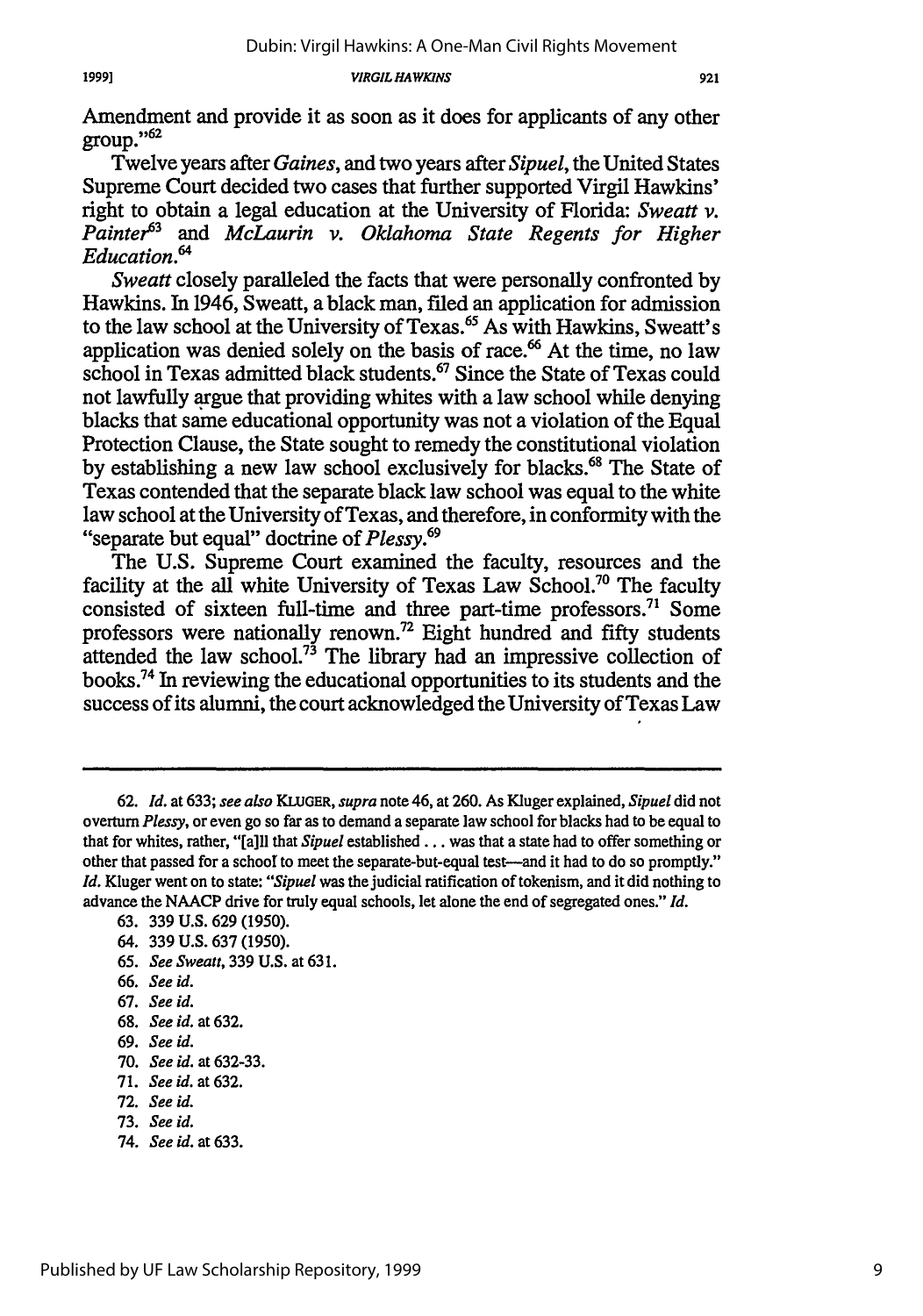School was considered to be a law school of national repute.<sup>75</sup>

By comparison, the court examined the proposed law school that Texas scheduled to open the following year for black students.<sup>76</sup> The school would have no full-time faculty.<sup>77</sup> Rather, four professors from the University of Texas would undertake the teaching responsibilities.78 The library had few books ordered.<sup>79</sup> The obvious deficiencies of this new law school explained why it lacked accreditation.

When the black law school opened, improvement was apparent. There were five full-time faculty members teaching twenty-three students.<sup>80</sup> The library acquired more books than originally anticipated.<sup>81</sup> However, the U.S. Supreme Court unanimously agreed that the separate newly established black law school was not equal to the educational opportunities offered white law students by the State of Texas.<sup>82</sup> The court wrote that "in terms of number of the faculty, variety of courses and opportunity for specialization, size of the student body, scope of the library, availability of law review and similar activities, the University of Texas Law School is superior."<sup>83</sup>

The U.S. Supreme Court, without overturning the "separate but equal" doctrine of *Plessy,* refused to allow Texas to use the doctrine as a subterfuge for excluding blacks from the University of Texas. It was obvious to the U.S. Supreme Court that a new law school created for blacks merely to satisfy *Plessy* would not in fact be equal to a well established state law school that educated white students.

Since *Sweatt* was decided on June 5, 1950 (before *Hawkins* was first decided **by** the Florida Supreme Court), *Sweaut* became an important precedent for Hawkins' constitutional challenge to the denial of his application for admission to the University of Florida College of Law. In fact, the State of Florida had filed an amicus brief in support of the State of Texas and had notice that its legal position was soundly rejected **by** *Sweatt.*

Hawkins decided to challenge the denial of his admission to the University of Florida by hiring Alex Akerman, a white lawyer from Orlando, Florida.85 Although Hawkins wanted his case commenced in

- 83. *Id.* at 633-34.
- 84. *See* Herman, *supra* note **5.**

<sup>75.</sup> *See id.* at 633-44.

<sup>76.</sup> *See id.* at 633-34.

<sup>77.</sup> *See id.* at 633.

<sup>78.</sup> *See id.*

<sup>79.</sup> *See id.*

<sup>80.</sup> *See id.*

<sup>81.</sup> *See id.*

<sup>82.</sup> *See id.*

<sup>85.</sup> *See* B.R. Brazeal, *Some Problems in theDesegregation offHigherEducation in the "Hard*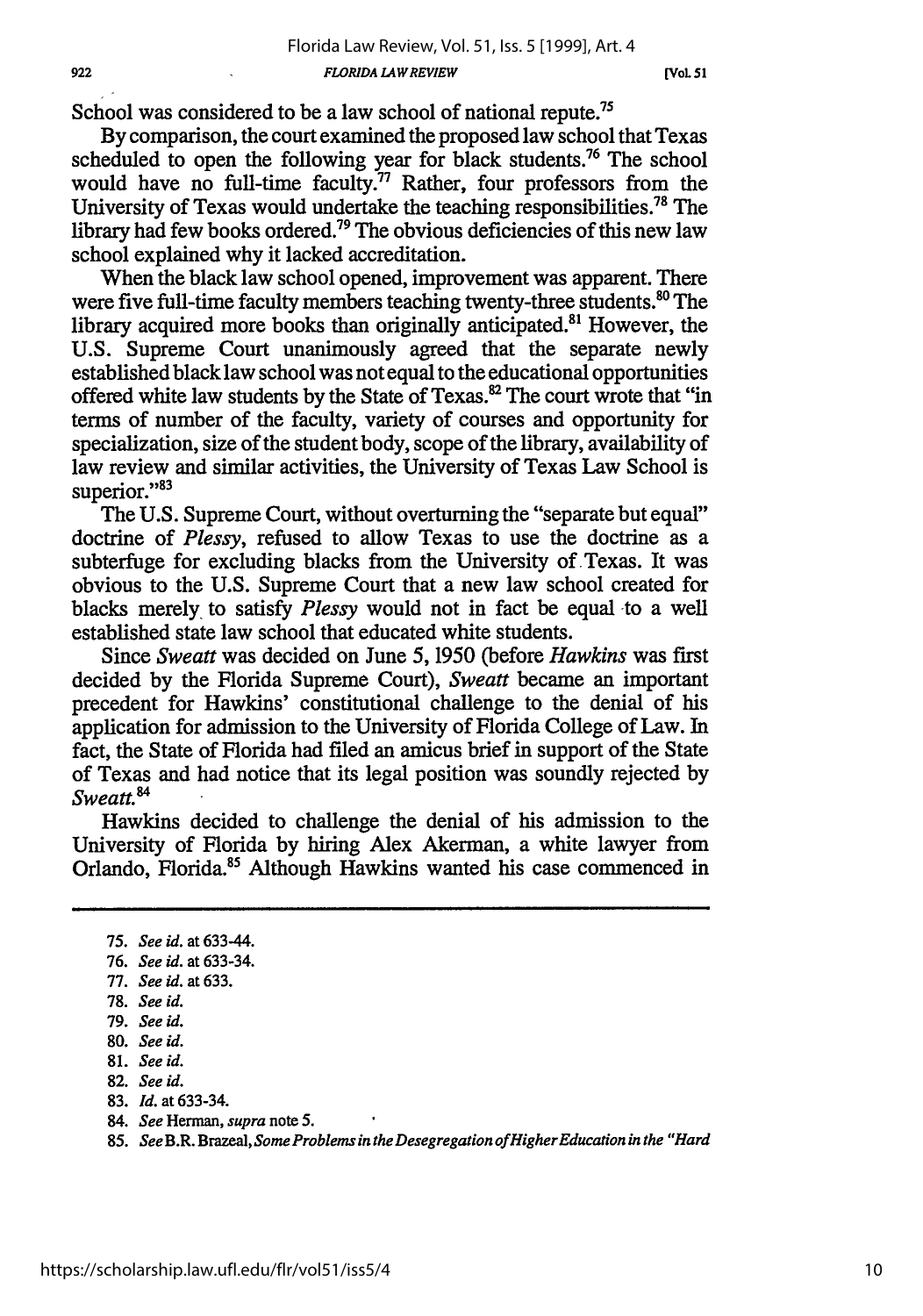federal district court, Mr. Akerman decided to bring the Hawkins case in state court.<sup>86</sup>

Hawkins brought a writ of mandamus from the Florida Supreme Court seeking relief to compel the University of Florida to admit him as a law student.87 Just as in *Sweatt,* the Florida Supreme Court acknowledged that Hawkins possessed "all the scholastic, moral and other qualifications, except as to race and color" for admission to the law school.<sup>88</sup>

Hawkins should have clearly prevailed under the *Sweatt* precedent of the U.S. Supreme Court. However, the Supreme Court of Florida blatantly chose to ignore *Sweatt* and did not even cite this pertinent precedent in its opinion which denied Hawkins admission to the University of Florida College of Law.<sup>89</sup> In further defiance of the U.S. Supreme Court, the Supreme Court of Florida opined that there were two options that could be offered to Hawkins by the State of Florida that would be in compliance with the Equal Protection Clause of the U.S. Constitution.<sup>90</sup> First, Florida could pay for Hawkins' legal education outside of Florida.<sup>91</sup> This option by itself had been held to be unconstitutional by the U.S. Supreme Court in *Gaines* more than a decade earlier.<sup>92</sup> However, the second option was for the State of Florida to create a newly approved law school for black students in general and Virgil Hawkins in particular at Florida A & M University, a black college in Tallahassee, Florida.<sup>93</sup>

The Florida Supreme Court stated that during the interim period while this new black law school was being constructed and was in the process of achieving equal status with the University of Florida, Hawkins would be afforded the right to attend law classes at the University of Florida--even though he would not be considered to be officially enrolled there as a law student.<sup>94</sup>

Harley Herman chronicles the outrage of the NAACP's Legal Defense Fund to the Florida Supreme Court deliberately disregarding the U.S.

19991

- 90. *See id.* at **610.**
- 91. **See** *id.*
- 92. *See Missouri ex rel. Gaines v. Canada, 305 U.S. 337, 351 (1938).*
- 93. See id.
- 94. *See Hawkins,* 47 So. **2d** at 616.

*Core" States,* **27** J. NEGRO EDUc. 352,356 (1958).

<sup>86.</sup> *See id.* at 357. The author quotes Hawkins as saying: "[Akerman] wanted to go into state courts whereas I [Hawkins] wanted to get the case in Federal courts." *Id.; see also* JEAN L. PREER, LAWYERS V. **EDUCATORS: BLACK COLLEGES AND DESEGREGATION IN** PUBuC HIGHER EDUCATION **137 (1982).** The author reported that Hawkins' preference was to commence his litigation in the federal court system and that the decision **by** his attorney to start the case in Florida played a significant role in the litigation's ultimate failure.

**<sup>87.</sup>** *See* State **ex** *reL* Hawkins, 47 So. **2d 608, 609 (Fla. 1950).**

**<sup>88.</sup>** *Id.*

**<sup>89.</sup>** *See id.* at **609-17.**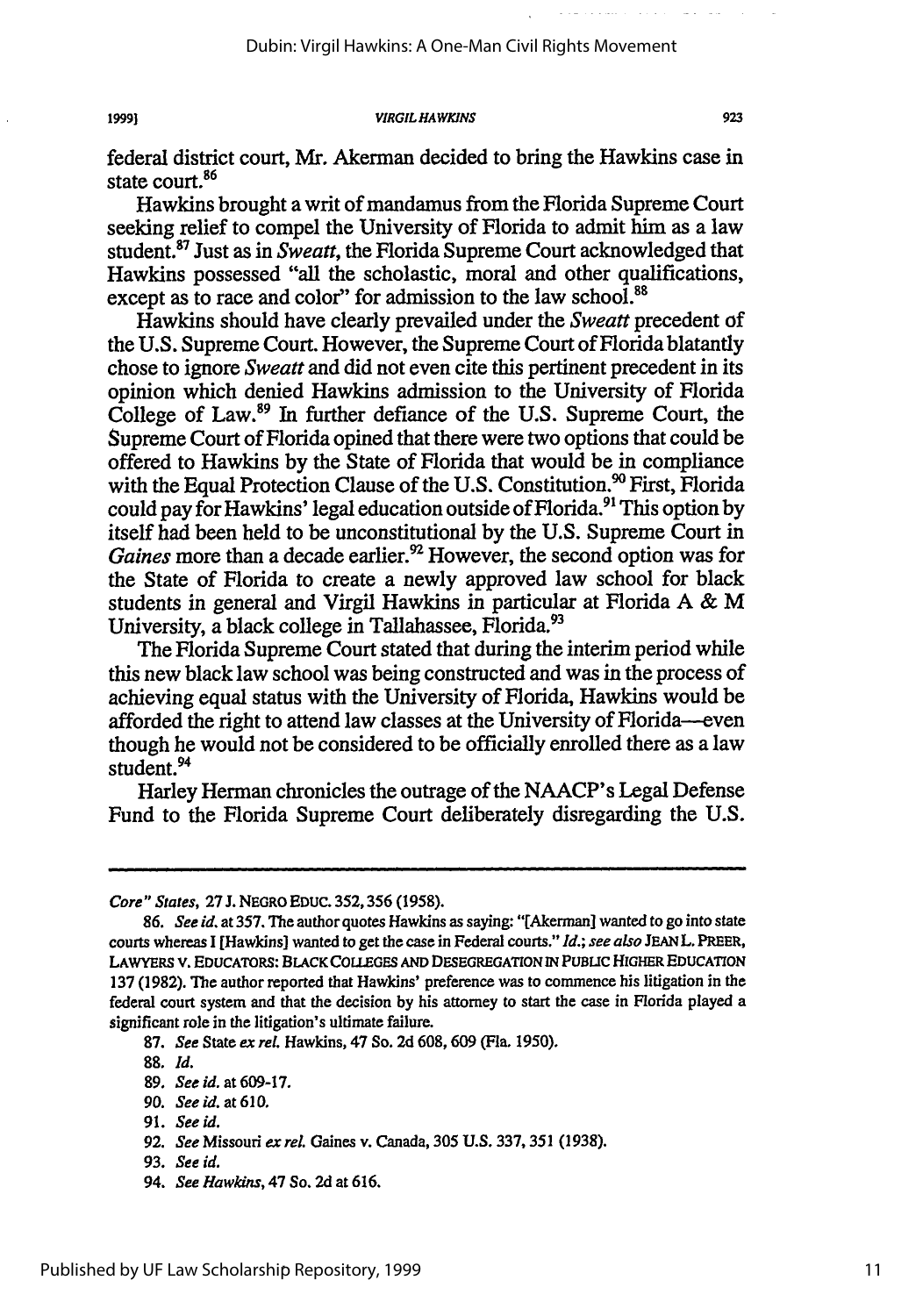*FLORIDA LA W REVIEW*

Supreme Court's mandate in Sweatt: "At the national office of the NAACP's Legal Defense Fund, Thurgood Marshall recognized that Florida's actions were the Fort Sumter of an undeclared second civil war. If Florida could succeed in defying the United States Supreme Court, other southern states would follow."<sup>95</sup>

The easily anticipated legal victory that Hawkins had expected based upon the Sweatt precedent signaled a longer and more arduous legal battle that would lie ahead than was originally anticipated. The State of Florida had made a clear statement. Hawkins would not be attending the University of Florida College of Law in spite of United States Supreme Court precedent.<sup>96</sup>

When Hawkins was asked directly in an interview why he filed suit after his application to law school was rejected, he stated: "I filed for two reasons: First, I always wanted to study law. Secondly, I was poor, the son of a Methodist preacher, and I dropped out of school several times."<sup>97</sup> Hawkins went on to explain that: "I could not afford to go out of the state where I paid taxes and had loved ones. Further, I didn't want to go out of the state to study law even if I could have afforded it. The white boys with whom I had played didn't have to go off."<sup>98</sup>

In that same interview, Hawkins explained why he refused to attend Florida A & M:

Florida A&M has a make-shift law school which was put up for me to go to. At one time it had seven full-time professors with only three students. This school has no prestige whereas the law school at the University of Florida is over fifty years old and has numbers of senators, judges and distinguished lawyers among its graduates.<sup>99</sup>

The Florida Supreme Court made clear that the "separate but equal"

924

<sup>95.</sup> Herman, *supra* note 5, at 43.

**<sup>96.</sup>** *See* PREER, *supra* note **86,** at **137-38** (stating that the Florida Supreme Court ignored the *Sweatt* opinion in holding that the State of Florida's commitment to creating a new law school at Florida A & M for Negro students would satisfy the Fourteenth Amendment).

<sup>97.</sup> Brazeal, *supra* note 85, at 356; *see also* PREER, *supra* note 86. Preer suggests that Hawkins should have been willing to attend the University of Florida Law School even though he would have been enrolled at the purportedly equal black law school at Florida A & M. *See id.* Negro students who were, at that time, attending classes in Arkansas and Oklahoma were not causing the dangers that the state of Florida subsequently expressed concern about later in the *Hawkins* litigation. *See id.* Had Hawkins attended the University of Florida College of Law in the early 1950s, he could possibly have dispelled the argument that was later made in his litigation to justify excluding him from law school, to wit, that social unrest that would have been caused by the integration of the races at the University of Florida. *See* id.

<sup>98.</sup> Brazeal, *supra* note 85, at 356.

<sup>99.</sup> *Id.* at 357.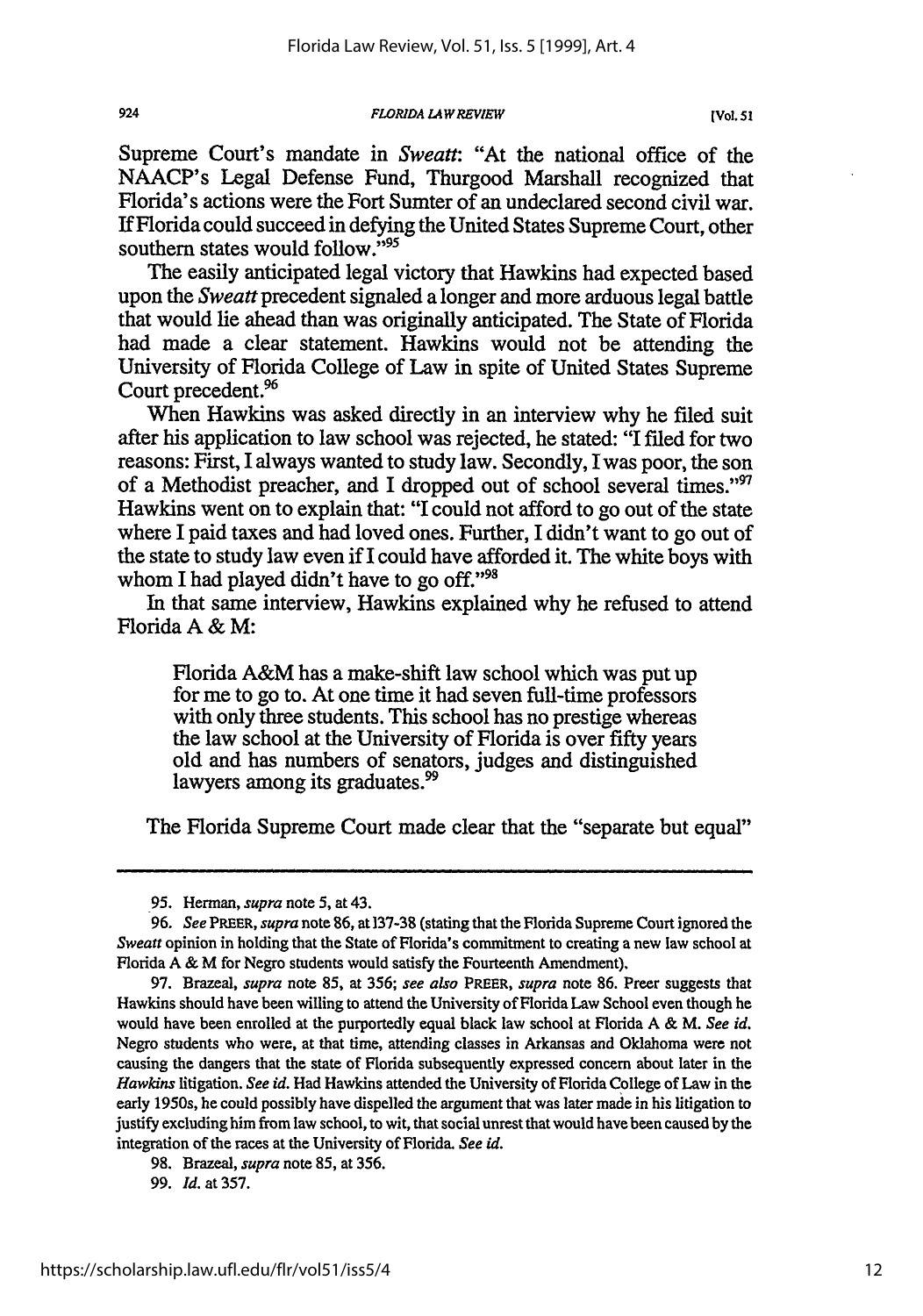doctrine was alive and well in the State of Florida and would be given a very broad interpretation in justifying the exclusion of Hawkins from the University of Florida. The court quoted its adherence to *Plessy* in this regard:

The object of the amendment [Fourteenth Amendment Equal Protection Clause] was undoubtedly to enforce the absolute equality of the two races before the law, but, in the nature of things, it could not have been intended to abolish distinctions based upon color, or to enforce social, as distinguished from political, equality, or a commingling of the two races upon terms unsatisfactory to either. LaWs permitting, and even requiring, their separation, in places where they are liable to be brought into contact, do not necessarily imply the inferiority of either race to the other.... **00**

The Florida Supreme Court further frustrated Hawkins in maintaining jurisdiction over his case, rather than issuing a final order. When Hawkins appealed this decision and filed a petition for certiorari with the United States Supreme Court, the Court denied his petition because the Florida Supreme Court had continued to maintain jurisdiction since it had not issued a final judgment.<sup>101</sup>

Hawkins initiated his second action before the Florida Supreme Court ten months after losing his first petition.<sup>102</sup> Once again, Hawkins sought an order that would admit him to the University of Florida College of Law. Hawkins complained that he had not been provided the equal educational opportunity that the court previously ordered in its earlier decision.<sup>103</sup>

Hawkins further complained that he had exhausted all reasonable means available to him for attaining admittance to the University of Florida, the only institution maintained in the State of Florida by its taxpayers which offered courses necessary to obtain alaw degree. Hawkins further averred that the creation of a law school on paper for Negroes at Florida A & M, like the alternative plan adopted by the Board of Control, did not accord to Hawkins the equal protection of the laws as required by the Fourteenth Amendment to the United States Constitution.<sup>104</sup>

Even though Hawkins should have prevailed as a result of *Sweatt, McLaurin, Sipuel, and Gaines,* the Florida Supreme Court summarily

<sup>100.</sup> State *ex el.* Hawkins, 47 So. 2d 608,614 (citing Plessy v. Ferguson, 163 U.S. **537,537** (1896)).

<sup>101.</sup> *See* PREER, *supra* note 86, at 138.

<sup>102.</sup> *See* State *ex reL* Hawkins v. Board of Control, 53 So. 2d **116** (Fla. 1951).

<sup>103.</sup> *See Hawkins,* 47 So. 2d at 608.

<sup>104.</sup> *See* Paulson & Hawkes, *supra* note **23,** at 61.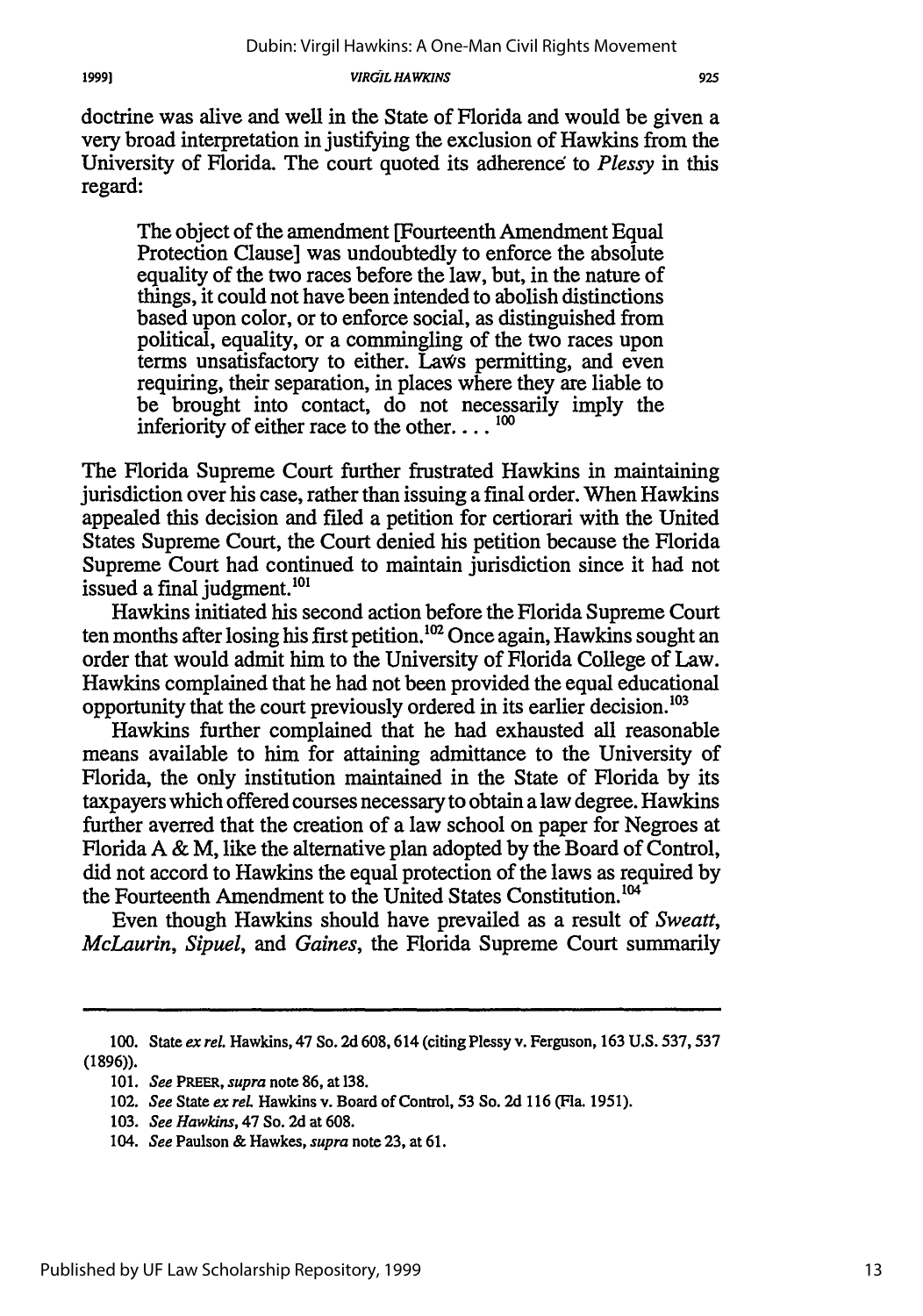dismissed Hawkins' request.<sup>105</sup> Instead the court suggested Hawkins file a timely application to attend the Florida  $A \& M$  law school and the state would then be obliged to meet its obligation in providing this separate but equal facility for Hawkins.<sup>106</sup> The Florida Supreme Court again tried to further frustrate Hawkins' opportunity to appeal directly to the U.S. Supreme Court by refusing to terminate jurisdiction over the case in its unwillingness to enter a final order. $107$ 

Horace Hill, a black Daytona Beach lawyer, represented Hawkins before the Florida Supreme Court. Hill sadly remembered the unjudicial reception he received from the court when he appeared to argue the case:

They [the justices] actually just turned their backs on [me]. I was arguing to just the curtain so to speak. It was almost seeming that I had brought a kind of litigation which was just unheard of and unthinkable and it was rebuffed in that way. ... I continued to argue anyway because I thought the position was ultimately sound.... [T]hey received the clear issue [as]  $\dots$  something to embarrass the state.<sup>108</sup>

Fourteen months later, Hawkins returned to the Florida Supreme Court for his third appearance.<sup>109</sup> He again requested an order granting him admission to the University of Florida College of Law based upon his constitutional right to equal protection under the law. In dicta, the court determined that Hawkins

intend[ed] to stand on the contention that in order to receive the full political rights guaranteed him by the Federal Constitution he must be admitted to the University of Florida Law School, maintained, under the Constitution of Florida, exclusively for citizens of the white race, even though there is in existence in the state a tax-supported law school which is maintained exclusively for Negroes and which, on the face of this record, we must assume will afford to him opportunities and facilities which are substantially equal to those to be found at the University of Florida. This is but another way of contending that in order for there to be equality of treatment accorded a citizen, in respect to taxsupported facilities, there must likewise be complete identity of treatment, or else the requirements of the Federal

926

<sup>105.</sup> *See Hawkins,* 47 So. 2d at 610.

<sup>106.</sup> *See id.* at **610.**

<sup>107.</sup> *See* Paulson & Hawkes, *supra* note 23, at 61.

<sup>108.</sup> Interview with Horace Hill, Hawkins' former attorney, in Daytona, Fla. (Aug. 7, 1992) (on **file** with the Florida Law Review).

*<sup>109.</sup> See* State *exreL* Hawkins v. Board of Control, 60 So. 2d 162 (Fla. 1952).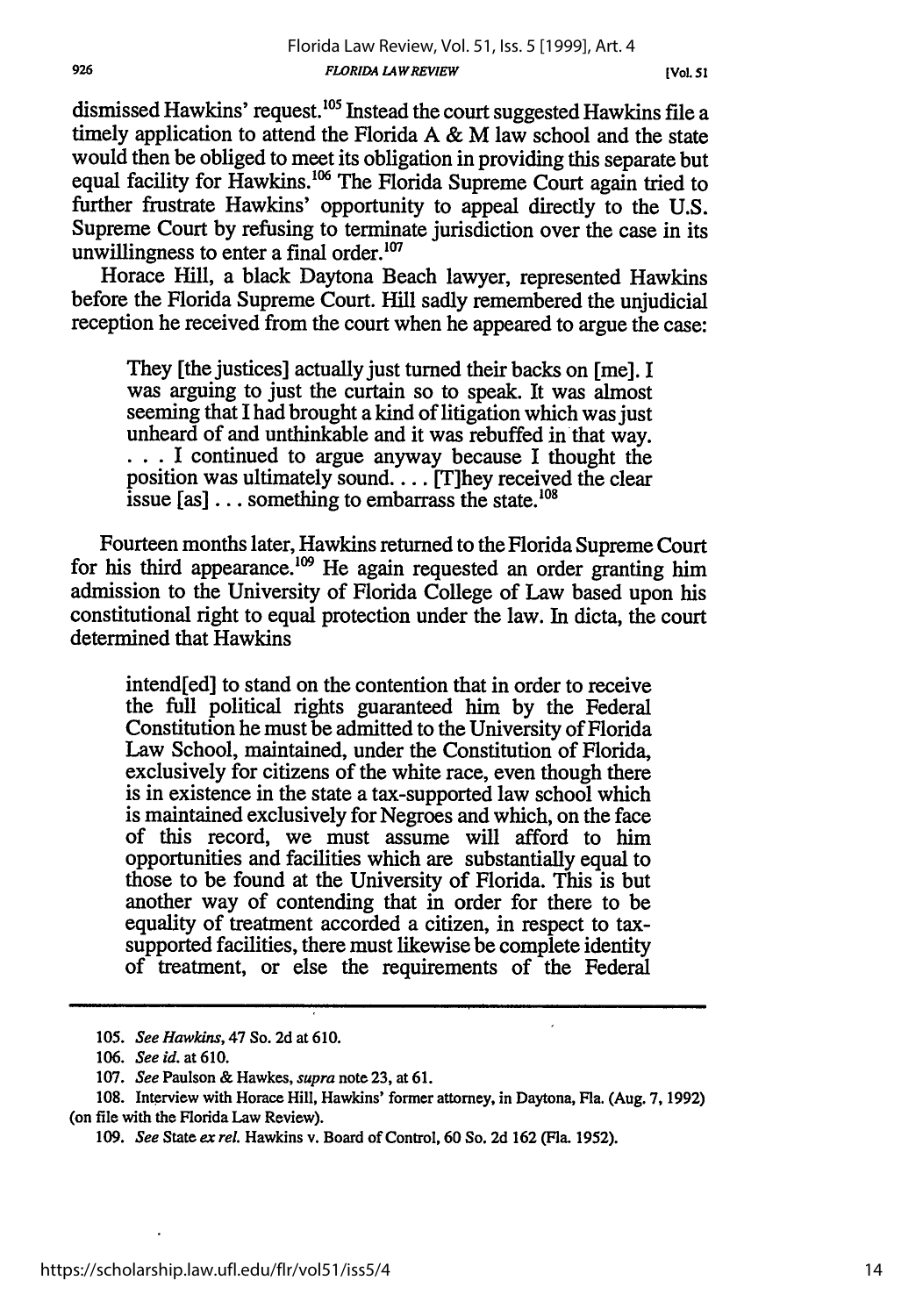Constitution will not be satisfied. This contention is not sound.<sup>110</sup>

The court took judicial notice that Florida A & M had an operational law school equal to the University of Florida's. It emphasized that Florida A & M provided an educational experience exclusively for blacks with "classrooms, a law library, a law facility, and appropriations of public moneys which appear to be sufficient adequately to maintain the law school and to offer legal instruction to such Negro students as are presently enrolled there or who may be reasonably expected to enroll there in the future."<sup>111</sup>

The court suggested that if Hawkins would apply to Florida **A &** M's law school, he would be admitted and then this matter would resolved.<sup>112</sup> In essence, the court believed the importance of maintaining the "separate but equal" doctrine under *Plessy* justified the public expense of starting an entirely new and separate law school at Florida A  $\&$  M—initially, just for Virgil Hawkins.

Since Hawkins had refused to apply for admission to Florida A & M, the Florida Supreme Court again held solely on the basis of the pleadings in the case that Hawkins was not entitled to the relief he sought and dismissed his plea for the third time. $113$ 

Once again, Hawkins-now forty-eight years old-appealed the final order of the Florida Supreme Court. The United States Supreme Court first decided *Brown v. Board of Education"4* on May 17,1954. One week later, the high court ruled on the Hawkins appeal.

In *Brown,* the U.S. Supreme Court broke new ground. A unanimous court held that "in the field of public education the doctrine of 'separate but equal' has no place. Separate educational facilities are inherently unequal."<sup>115</sup> The Court determined "that the plaintiffs and others similarly situated for whom the actions have been brought are, by reason of the segregation complained of, deprived of the equal protection of the law guaranteed by the Fourteenth Amendment."<sup>116</sup>

The United States Supreme Court in rejecting the precedent of *Plessy* ruled that the government in providing public education could no longer separate the races. For Virgil Hawkins, the attempts by the State of Florida to offer tuition payments for his attendance at an out-of-state law school or

- 115. **Id.** at 495.
- 116. Id.

<sup>110.</sup> Id. at 165.

<sup>111.</sup> *Id.* at 164.

<sup>112.</sup> *See id. at* 162.

<sup>113.</sup> See id.

<sup>114. 347</sup> U.S. 483 (1954) [hereinafter Brown **1].**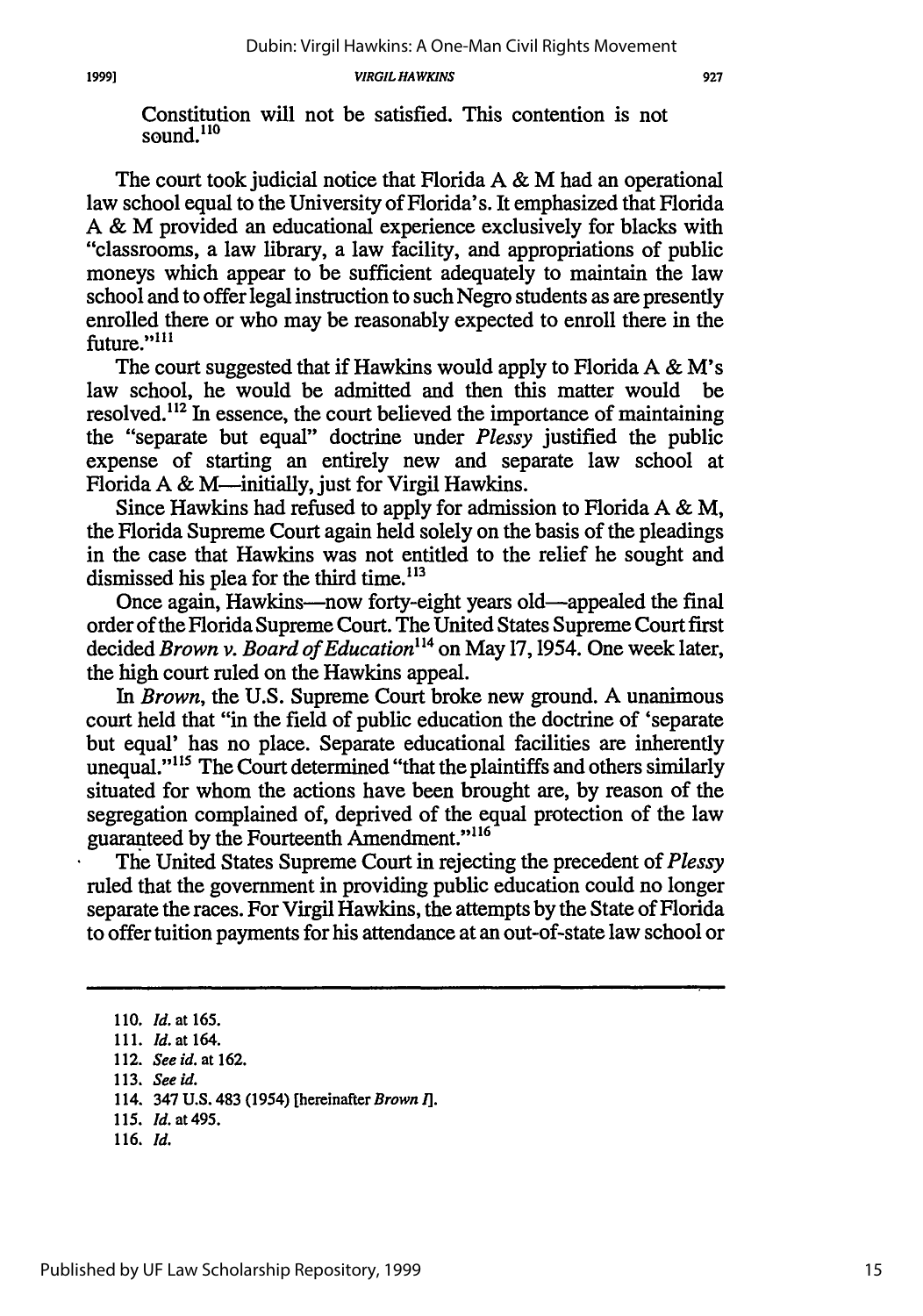*[Vol. 51*

to commence operations of a separate but equal law school at an existing black university no longer seemed like constitutionally tenable alternatives.

On May 24,1954, the U.S. Supreme Court, having tackled the major issue of equality in public schools, faced an easier issue with respect to Virgil Hawkins' right to attend the law program at the University of Florida. The high court remanded *State ex rel. Hawkins v. Board of Control1 7* back to the Florida Supreme Court for consideration in light of *Brown v. Board of Education.*<sup>118</sup>

Hawkins historian Harley Herman viewed *Brown* as being completely dispositive with respect to the Hawkins case. Herman stated:

The U.S. Supreme Court in directing the Florida Supreme Court to consider *Hawkins* in light of *Brown* meant that the high court had not only decided the issue of equality for professional education, but now had also resolved the question for elementary education. There was no doubt but that the Florida Supreme Court had to integrate the University of Florida<sup>['s]</sup> law school by admitting Hawkins.<sup>119</sup>

Horace Hill, Hawkins' black attorney who took over the case with support from the NAACP, and who argued the Hawkins case along with co-counsel Thurgood Marshall before the U.S. Supreme Court, concurred with Herman's assessment.<sup>120</sup> Hill was confident that in *Brown* the U.S. Supreme Court had accepted the principle that segregation was discrimination per se and unconstitutional.<sup>121</sup> Hence, the Florida Supreme Court's immediate implementation of that decision would compel the court to order that Virgil Hawkins be admitted without any delay to the University of Florida Law School.<sup>122</sup>

In 1955, the United States Supreme Court heard *Brown*<sup>123</sup> on the issue of implementation. The Court firmly reasserted that the local school districts cannot ignore "the vitality of these constitutional principles... simply because of disagreement with them."<sup>124</sup> However, the Court did authorize the speed of integration to be based, in part, upon an assessment of local conditions in mandating these officials to "make a prompt and

120. *See* Interview with Horace Hill, *supra* note **108.**

121. *See id.*

122. *See id.; see also* Selkow, *supra* note 1, at **98** (explaining the Supreme Court's decision to vacate and remand the *Hawkins* case in light of recent desegregation cases).

123. Brown v. Board of Educ., 349 U.S. 294 **(1955)** [hereinafter *Brown Il].*

124. *Id.* at 300.

<sup>117. 347</sup> U.S. 971 (1954).

<sup>118.</sup> *Seeid.at971.*

**<sup>119.</sup>** Interview with Harley Herman, Hawkins' Historian and attorney, in Leesburg, Fla. (Aug. 4, 1992) (on file with the Florida Law Review).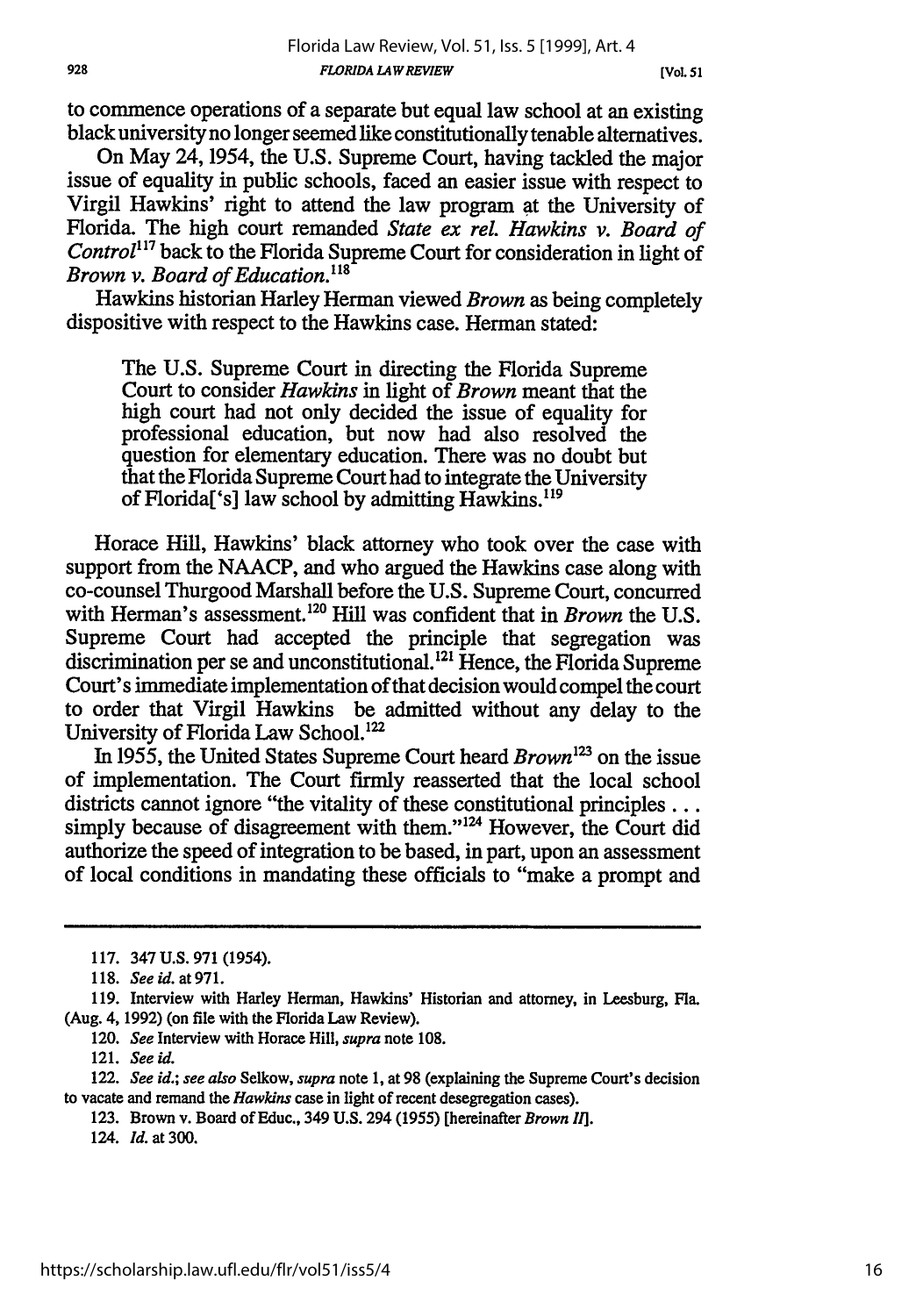reasonable start toward full compliance with... [the original *Brown* ruling.]"<sup>125</sup> This language which did not require the prompt desegregation of public schools was to be misinterpreted by the Florida Supreme Court as being applicable to colleges and universities.<sup>126</sup>

Samuel Selkow regards the Florida Supreme Court as finding an excuse to keep Hawkins out of the University of Florida:

The Florida Board of Control read... *[Brown I1],* chewed it awhile and then spit up a bitter scheme with which to frustrate Hawkins. Since the United States Supreme Court was relying on the [original] *Brown* case, it was reasoned, the criteria of the Court's May 31, 1955 'implementation decision' giving effect to the Brown decision also applied to the Hawkins case. The Board of Control chose to ignore the fact that the 'implementation decision' and the Brown case allowed delay of integration only in so far as they dealt with problems incident to young children in public schools. In its 'implementation decision,' the United States Supreme Court had said that Courts enforcing integration could allow time for compliance, if in their opinion, administrative adjustments and local problems required a moderating approach. The Supreme Court of Florida, relying on this 'implementation decision,' stated that they had no legal duty to admit Hawkins 'immediately or at any particular time in the future.' Using the United States Supreme Court's decision as its cue, the Florida Court withheld an order for Hawkins' admission pending a subsequent determination of law and facts as to the time when

125. *Id.*

1999]

Had it not been for the advent of *Brown,* it is felt that... *Hawkins* would have been decided differently in the Florida Supreme Court. ... The thought is that *Sweatt v. Painter* and cases of like nature were accomplishing on the graduate and professional level of public instruction, anyway, what was desired by desegregation proponents, without bitter, though strong resistance. It can be argued, of course, and soundly, that "diehard" segregationists were not going to be led, "even more gradually" down the highway being opening by *Sweatt v. Painter.* But the fact remains that appreciable violence did not precede *Brown.* It could very well be.. . that many state judicial officers, and certainly the rabble rousers not exposed to legal training did not fully understand that *Sweatt v. Painter* had, by setting an impossible standard, ended segregation in the public schools, assuming its announced measuring stick was followed.

Id.

<sup>126.</sup> *See* Thomas M. Jenkins, *Judicial Discretion in Desegregation: The Hawkins Case, 4* HOWARD L.J. 193, 200 (1958). Jenkins, dean of Florida A & M's College of Law had the paradoxical opinion that *theBrown* decisions, although significant, may have actually slowed down Hawkins' legal battle for admission to the University of Florida. *See id.* Jenkins wrote: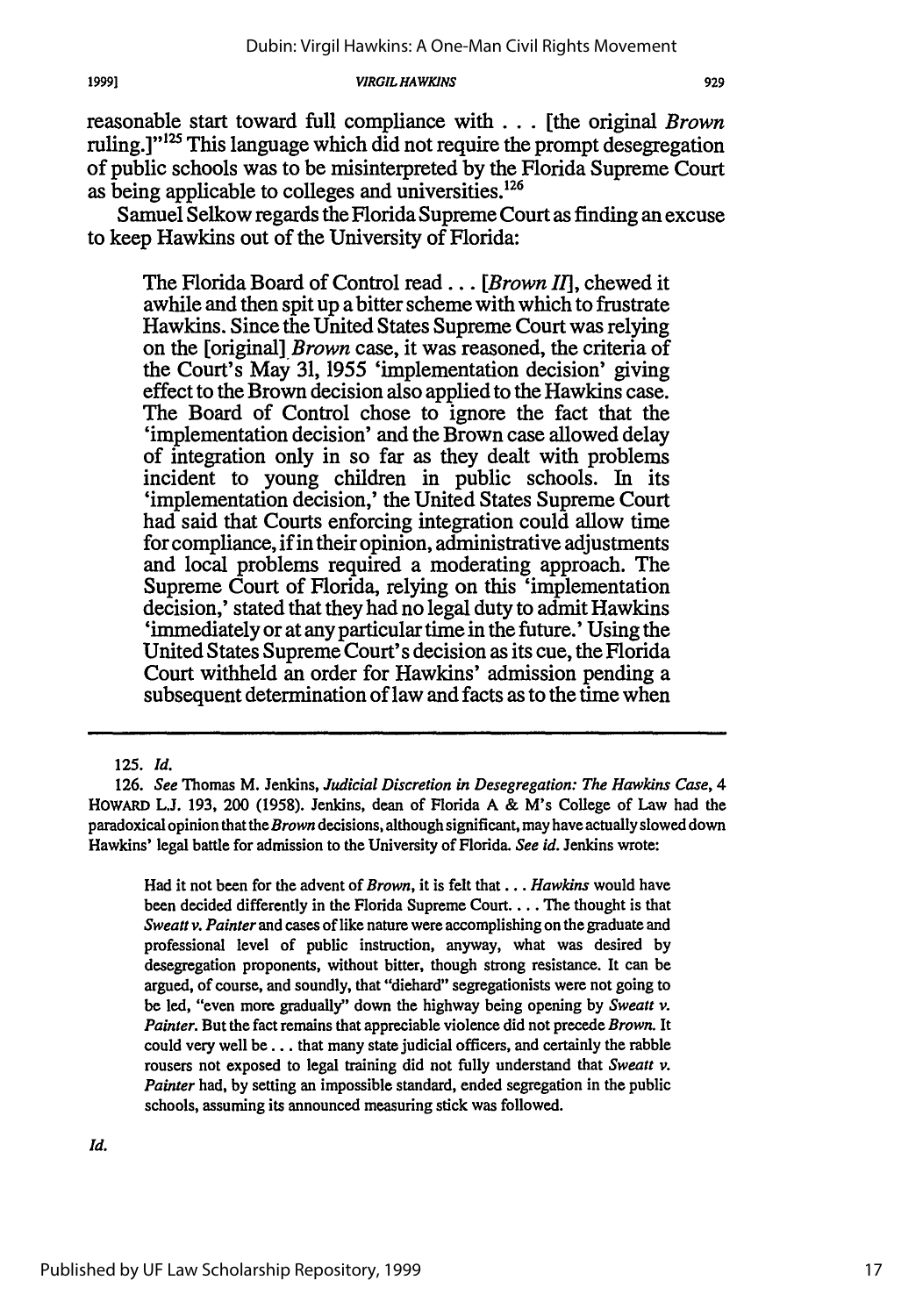### he should be admitted.<sup>127</sup>

The Florida Supreme Court, in losing the legal battle but not their will to keep Hawkins out of the University of Florida Law School, changed the rules in the middle of the game. Up to that point, Florida had only contested the legal issue of whether the State had to admit a qualified Negro to an all-white university if a separate and equal black law school was established. For the first time, the Florida Supreme Court recognized a factual issue that had to be resolved. The State of Florida claimed to be concerned that admitting a black student to the all-white University of Florida presented "grave and serious problems affecting the welfare of all students" which required various adjustments and changes.<sup>128</sup> To resolve this artificially interjected factual issue which was designed to further obstruct Hawkins' intentions and to ignore *Sweatt and Brown,* the court appointed the Honorable John A.H. Murphree, Circuit Judge, to hear testimony and file a report as to when Hawkins should be admitted to the University of Florida.<sup>129</sup>

Hawkins' lawyer, Constance Baker-Motley, understood the historical significance of the latest Hawkins decision. The Florida Supreme Court took the brazen position to engage in "massive resistance" against an order of the federal government vis-h-vis the direct order of the U.S. Supreme  $C$ ourt.  $130$ 

In a letter to the Hon. John Murphree, Cyril Pogue of Clearwater, Florida expressed the typical reaction of many white members of The Florida Bar. In declaring his sentiments about Hawkins integrating the University of Florida, Pogue wrote:

I cannot compel my conscience to in anywise agree to integration of both Negro women and men to matriculate at the University of Florida for the reason that no appreciable part of these races have integrated each with the other within the southern states and within the boundaries of the state of Florida. I do not feel that it would serve any useful purpose for either race, and it would amount to a disintegration of the white race and would be applauded by numbers of the Negro race as obtaining a great objective.<sup>131</sup>

<sup>127.</sup> Selkow, *supra* note **1,** at **98;** *see also PREER, supra* note **86,** at 139 (discussing how the Florida Supreme Court used *Brown 1* to delay Hawkins' entrance to the University of Florida Law School).

<sup>128.</sup> State *ex rel.* Hawkins, 83 So. **2d** 20,24 (Fla. **1955).**

<sup>129.</sup> *See* id at *25; cf* **CONSTANCE BAKER-MOTLEY, EQUALJUSTICE UNDER LAW 113** (1998) (describing the Florida Supreme Court as having been "a group of stone faced white male judges").

<sup>130.</sup> BAKER-MOTLEY, *supra* note **129,** at 113-14.

<sup>131.</sup> Letter from Cyril **E.** Pogue, attorney at law and member of The Florida Bar Association,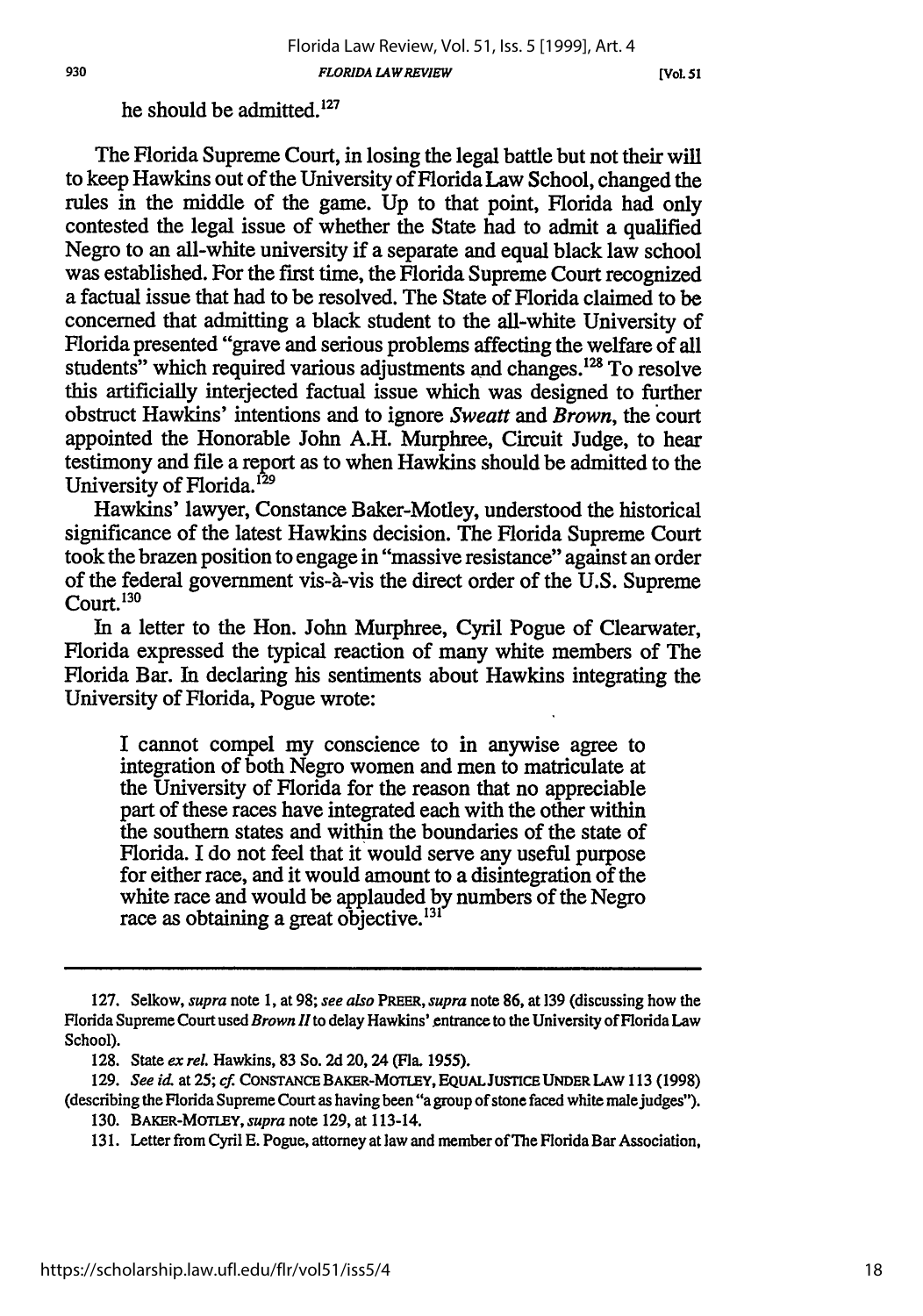931

Justice Terrell, in providing a brief dissertation on the divine scheme of animal segregation, echoed the court's underlying racial hatred:

I might venture to point out in this connection that segregation is not a new philosophy generated by the states that practice it. It is and has always been the unvaiying law of the animal kingdom. The dove and the quail, the turkey and the turkey buzzard, the chicken and the guinea, it matters not where they are found, are segregated; place the horse, the cow, the sheep, the goat and the pig in the same pasture and they instinctively segregate; the fish in the sea segregate into "schools" of their kind; when the goose and duck arise from the Canadian marshes and take off for the Gulf of Mexico and other points in the south, they are always found segregated; and when God created man, he allotted each race to his own continent according to color, Europe to the white man, Asia to the yellow man, Africa to the black man, and America to the red man, but we are now advised that God's plan was in error and must be reversed despite the fact that gregariousness has been the law of the various species of the animal kingdom.132

Justice Leander Shaw, a current member of the Florida Supreme Court, looks back on Justice Terrell's arguments for segregation of the races and "finds it incredible that th[e] court would have said what it said even in those times."<sup>133</sup> Justice Shaw, an African-American, has expressed:

Some people I've heard would tend to justify it by saying that it was a different time, but the law was not so different back then from what it is today.... [T] here is no way to escape the fact that there was an outright defiance of the U.S. Supreme Court that said, you shall admit Virgil Hawkins. Th[e Florida Supreme Court] is one of the few courts I've ever heard of in this nation [that] said, "We're not going to do it. We are going to find as many ways to keep Hawkins out as you can find to put him in." $134$ 

Even though the Florida Supreme Court denied Hawkins' requested relief for the fourth time, a matter of great significance occurred. For the first time in all of the Hawkins decisions, the court lacked unanimity. Two

to Hon. John A.H. Murphree, Circuit Judge (Feb. 23, 1956) (on file with author).

<sup>132.</sup> *Hawkins,* 83 So. 2d at 27-28.

<sup>133.</sup> Interview with Honorable Leander Shaw, Florida Supreme Court Justice, Tallahassee, Fla. (Aug. 8,1999) (on file with the Florida Law Review).

<sup>134.</sup> *Id.*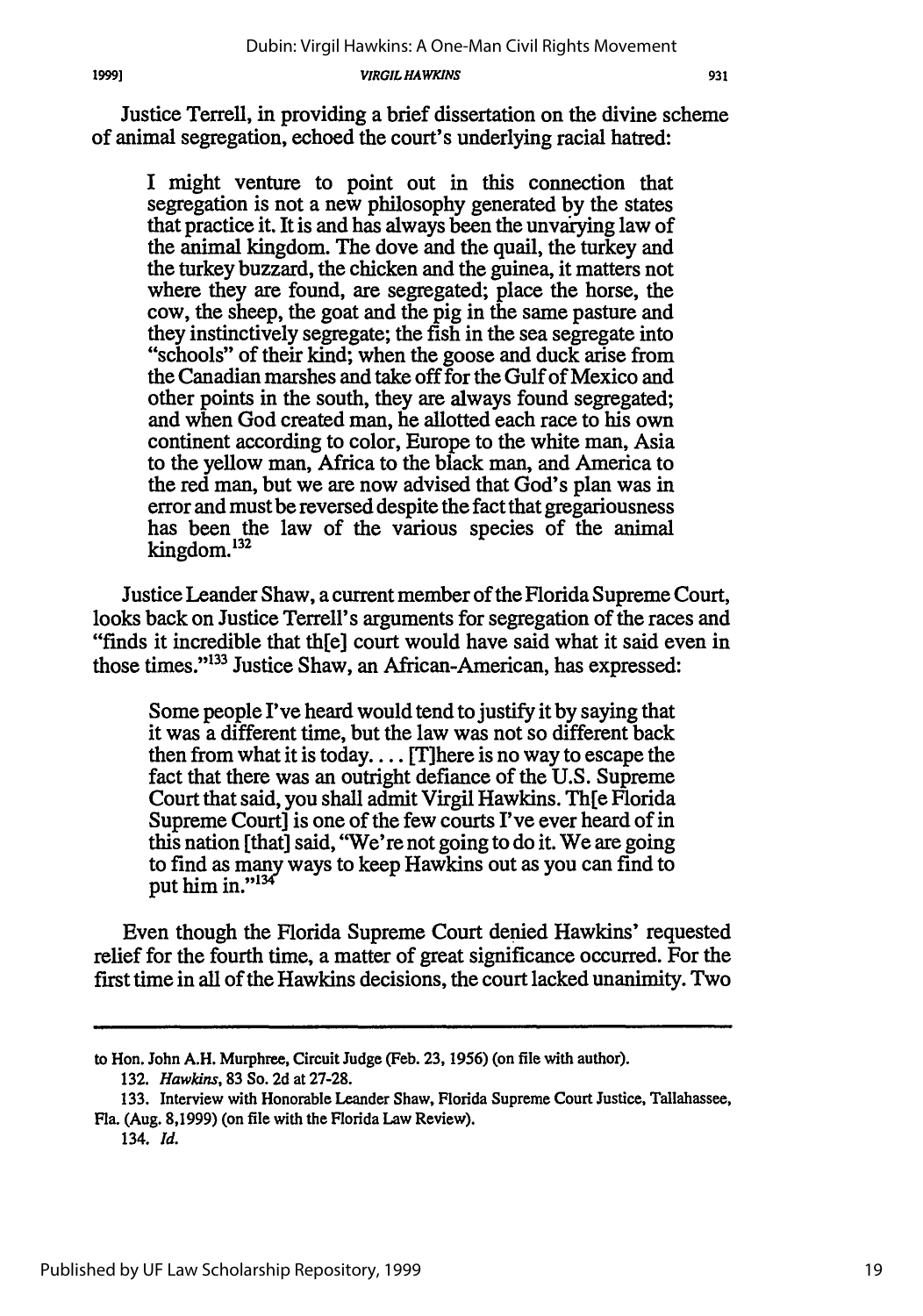justices dissented in part from the majority decision.<sup>135</sup> The dissenters, Justices Sebring and Thomas, stated that their judicial duty took priority over their personal views.136 Justice Sebring concluded that under the cases previously decided by the United States Supreme Court, if Hawkins would be deemed qualified for admission to the University of Florida College of Law if he was white, then he should be admitted.<sup>137</sup>

In 1956, Hawkins for a third time sought a ruling from the U.S. Supreme Court to provide him relief from the Florida Supreme Court's adverse judgment.<sup>138</sup> In his petition for certiorari, Hawkins argued that *Brown II* applied only to public school education and not college-level education. Hawkins' petition stated in part:

We submit that the formula laid down in *Brown v. Board of Education...* for ending segregation in public schools is not applicable to state junior colleges, colleges, graduate and professional schools. The May 31,1955 formula was designed to give public officials, who had to undertake necessary administrative planning, such as redistricting, reassignment of pupils, reorganization of schools and staff, time essential to free a public school system of color discrimination in compliance with the law. The removal of racial barriers with respect to admission to state junior colleges, colleges, graduate or professional schools involves no administrative problems.... These schools merely have to adopt and enforce rules and regulations pursuant to which qualified Negro applicants are admitted on the same basis as other persons.<sup>139</sup>

Florida's brief in opposition to Hawkins' writ of certiorari argued that *Brown II* was applicable to both public school and college-level education.<sup>140</sup> The state asserted, in part, that "[a] consideration of the welfare and proper operation of the College of Law and other colleges of the University of Florida cannot be divorced from a consideration of the welfare, scholastic standing, customs, administrative procedures, policies and physical facilities of the Florida public school system as a whole."<sup>141</sup>

On March 12,1956, the U.S. Supreme Court, in an effort to clarify any possible ambiguity from *Brown 11,* stated in its per curiam opinion: "As

- 140. *See id.* at 141.
- 141. *Id.* (citation omitted).

*<sup>135.</sup> See Hawkins,* 83 So. 2d at 25.

<sup>136.</sup> *See id.* at 31 (Sebring, **J.,** concurring in part & dissenting in part).

<sup>137.</sup> *See id.* at 33-34 (Sebring, **J.,** concurring in part & dissenting in part).

<sup>138.</sup> *See* Paulson & Hawkes, *supra* note 23, at 64; *see also* BAKER-MOTLEY, supra note 129, at 113 (indicating thatBob Carterfrom theNAACP Legal Defense Fund handled Hawkins' petition to the U.S. Supreme Court).

<sup>139.</sup> PREER, *supra* note 86, at 140 (citation omitted).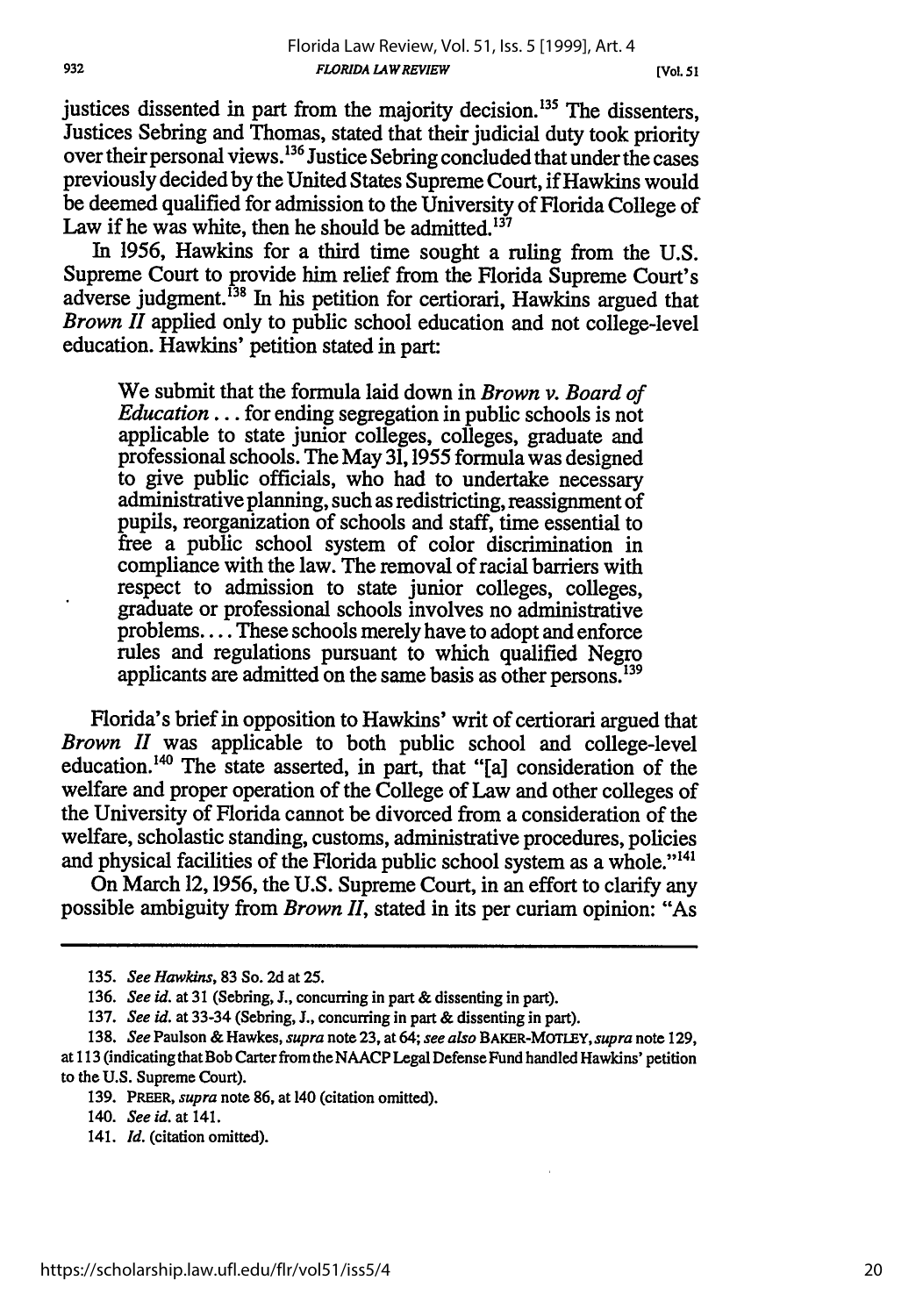this case involves the admission of a Negro to a graduate professional school, there is no reason for delay. He is entitled to prompt admission under the rules and regulations applicable to other qualified candidates."<sup>142</sup> The Court pointed out that the *Brown* Himplementation opinion concerned elementary and secondary schools and did not address whether a black applicant should be admitted to a state law school.<sup>143</sup>

After the U.S. Supreme Court's 1956 *Hawkins* opinion, it seemed a certainty that Hawkins had won his court battle for admission to the University of Florida College of Law. Horace Hill, co-counsel with Thurgood Marshall on the Hawkins case, interpreted the March 12, 1956 decision as follows: "They didn't retreat from the original decision... [T]hey said that he was entitled to admission and we thought and felt that they meant admission right away.... $^{144}$ 

Newspapers ran articles proclaiming Hawkins' legal victory. The *New York Times'* front-page story on Hawkins was entitled "Court Bars Delay In Granting Negro Law School Seat."'145 A local Florida newspaper, the *Tampa Tribune* published the headline, "High Court Orders Florida U. To Admit Negro Law Student."<sup>146</sup> However, the optimism perceived by Hawkins and his lawyers that was generated from this decision was shortlived. As soon as the U.S. Supreme Court decision was released, Hawkins went over to the University of Florida to register and was denied admission.<sup>147</sup>

Hawkins historian Harley Herman recounts the impact this most recent Hawkins decision before the U.S. Supreme Court had on the 1956 Florida gubernatorial race:

[1]t created an uproar in the [S]tate of Florida during the campaign for the governorship  $\lceil \text{in} \rceil 1956 \rceil$ ....  $\lceil \text{The three} \rceil$ main candidates include[d] incumbent Leroy Collins... a former governor [Fuller Warren], and a man from Tampa known as Sumter Lowry.... [They all chose to] run against Hawkins rather than each other... Each one [tried to show he] could do a better job of keeping Hawkins out of law school. $148$ 

Governor Collins, who was considered a moderate in race relations, wasted no time in letting Floridians know where he stood on the Hawkins

19991

<sup>142.</sup> Florida *exrel.* Hawkins v. Board of Control, 350 U.S. 413, 414 **(1956).**

<sup>143.</sup> *See id.* at 413-14; Paulson & Hawkes, *supra* note 23, at 64.

<sup>144.</sup> Interview with Horace Hill, *supra* note 108.

<sup>145.</sup> *See* Paulson & Hawkes, *supra* note 23, at 64.

<sup>146.</sup> *See id.*

<sup>147.</sup> *See* Interview with Horace Hill, *supra* note 108.

<sup>148.</sup> Interview with Harley Herman, *supra* note 24.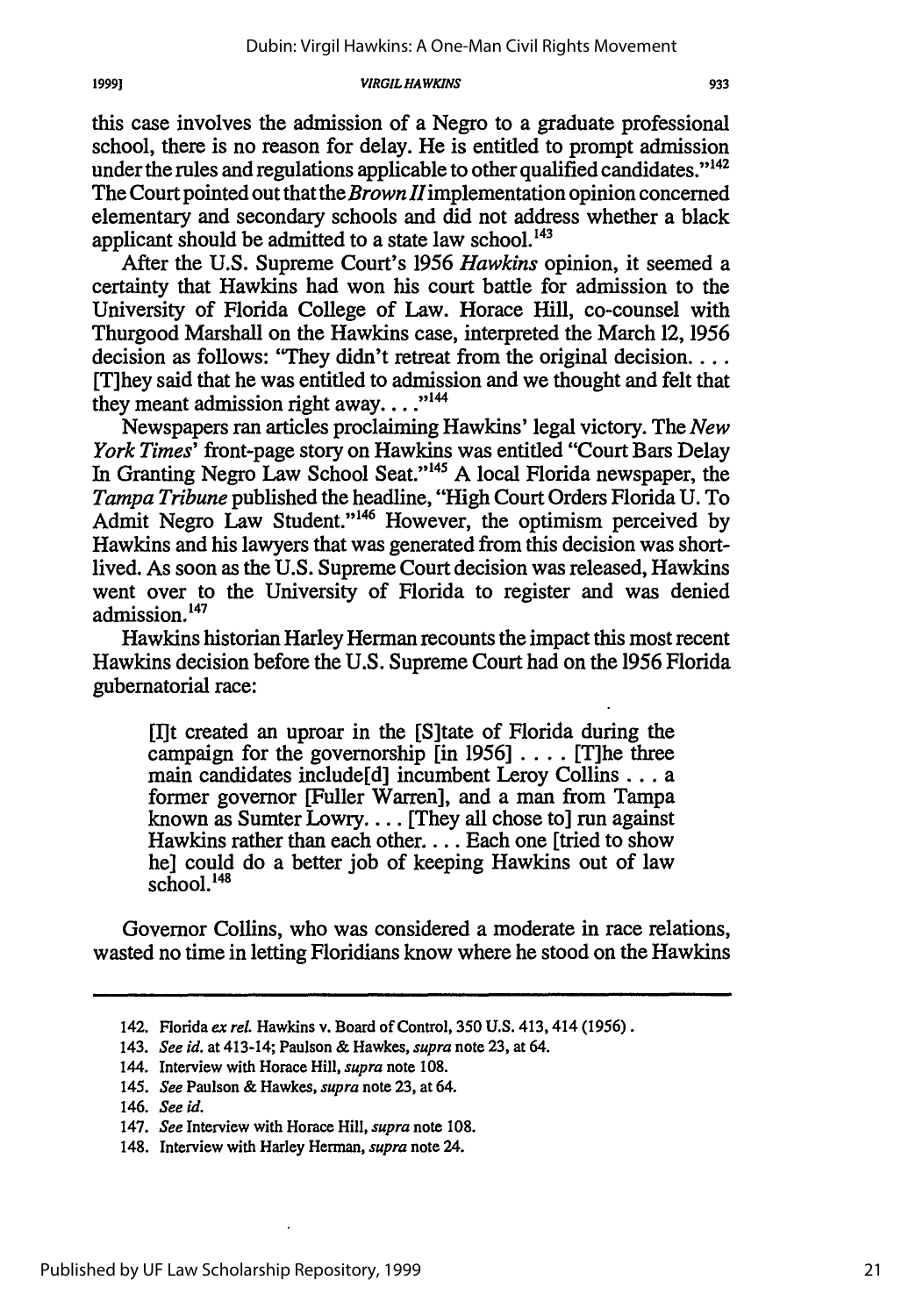#### *FLORIDA LAW REVIEW*

matter. He immediately announced that he not only disagreed with the **U.S.** Supreme Court opinion in Hawkins, but that he would like to personally argue Florida's opposition to Hawkins' admission to the University of Florida before the U.S. Supreme Court.<sup>149</sup> The Governor promised in a radio speech that his state was "just as determined as any Southern state to maintain segregation, but we will do so by lawful and peaceful means."<sup>150</sup>

Sumpter Lowry contended that racial integration was a plot calculated "to destroy the white race" by causing its blood to be mixed with Negro blood.151 Lowry argued that Governor Collins was too moderate on race relation issues and that Florida needed to assert its sovereign power in resisting forced integration.<sup>152</sup>

In a telegram to the State Board of Law Examiners, former Governor Fuller Warren alleged that Hawkins had assaulted two school children when he was a teacher over a decade earlier.<sup>153</sup> Hawkins denied the charges.<sup>154</sup> The school superintendent of the county in which Hawkins had been a teacher denied having ever heard of any such incident.<sup>155</sup> The former governor even urged the Florida Attorney General to request a hearing before the Supreme Court so that this newly discovered evidence could be presented.<sup>156</sup> The Attorney General rejected this request.<sup>157</sup> Warren's insistence seemed motivated more by political capital than by getting to the truth of the charges he alleged against Hawkins.

Paulson and Hawkes have documented Governor Collins' efforts to fight Hawkins' admission to the University of Florida.<sup>158</sup> On March 21, 1956, the governor conferred with his cabinet, the Board of Control, the presidents of state universities, and others.<sup>159</sup> Four matters were then agreed upon:

First, ihey agreed to petition the Supreme Court to rehear the *Hawkins* case. Second, they voted to adopt new regulations

159. *See id. at 65.*

<sup>149.</sup> *See* Frank Trippett, *Collins Defers to Argue Before the Supreme Court,* **ST.** PETERSBURG **TDIES,** Mar. 13,1956, at **Al.**

<sup>150.</sup> Paulson & Hawkes, *supra* note 23, at 64-65; *see also* Jack Bell, *If Gillins Had Allowed Negro in* **UF** .... MIAMI HERALD, Sept. 30,1956, at G4 (indicating Bell's disapproval of Governor Collins and his lack of courage in responding to the Hawkins case).

<sup>151.</sup> Paulson & Hawkes, *supra* note 23, at 65.

<sup>152.</sup> *See id.;* State Roundup: *Avoid Court, Says Lowry,* ST. **PETERSBURGTIMES,** Apr. 4,1956, at **A12.**

<sup>153.</sup> *See* Warren Accusses Hawkins, *Lake Man Can't Recall Negro Beating Children,* **ORLANDO SENTINEL, Mar. 16, 1956, at B1.** 

<sup>154.</sup> *See id.*

<sup>155.</sup> *See id.*

<sup>156.</sup> *See* Paulson & Hawkes, *supra* note **23,** at 66 n.33.

**<sup>157.</sup>** *See id.*

<sup>158.</sup> *See id.* at 64-65.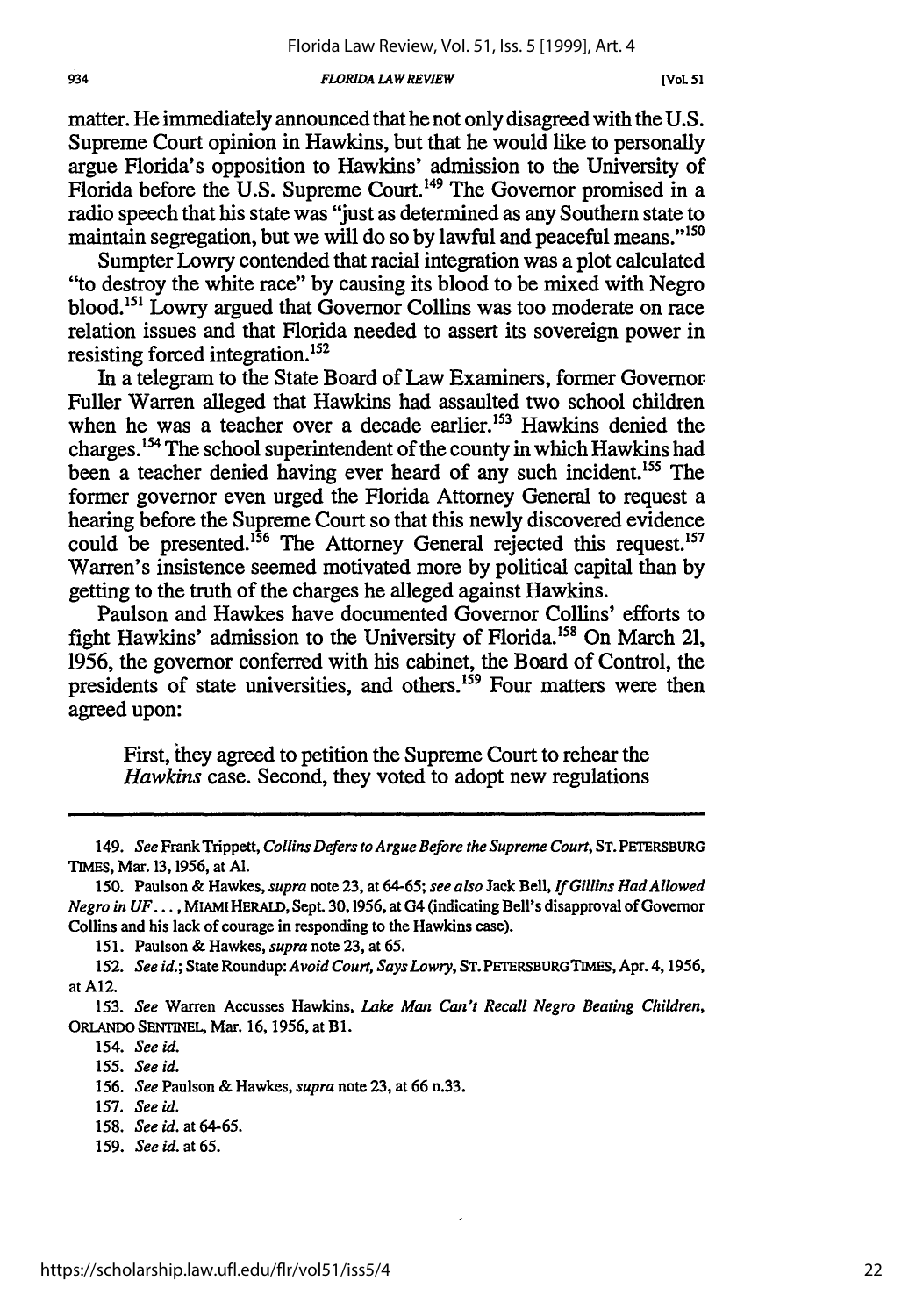for admission to state universities. Third, they agreed to appoint a commission to study desegregation remedies. Finally, they urged Governor Collins to ask President Eisenhower to call a meeting of Southern governors to discuss desegregation.<sup>160</sup>

In spite of the U.S. Supreme Court's March 12,1956 pronouncement to admit Hawkins, Judge Murphree concluded his work on behalf of the Florida Supreme Court and determined that Hawkins' admission to the University of Florida "may have the potential of causing serious public discord and disturbances in the state." $^{161}$  Judge Murphree gave the Florida Supreme Court the ammunition it needed to further defy the Supreme Court's 1956 ruling.

On March 8, 1957, Virgil Hawkins—now fifty-one years old—pleaded his case for the fifth time before the Florida Supreme Court for admission to the University of Florida College of Law.<sup>162</sup> Hawkins' argument was strengthened by the prior 1956 U.S. Supreme Court order. Hawkins' contention was simple: The 1956 U.S. Supreme Court decision entitled him "to immediate admission, provided he is otherwise qualified, without regard to the outcome of the factual study which was in progress at the time of the filing of his motion...."<sup>163</sup>

The State of Florida countered Hawkins' arguments by presenting the findings contained in the Judge Murphree's report.<sup>164</sup> Florida Attorney General Richard Ervin argued the Florida Supreme Court should assert the sovereignty of the state in refusing law school admission to Hawkins.<sup>165</sup> In Ervin's brief to the court, he wrote: 'The Supreme Court of Florida represents the majesty of the state, and may, in its discretion, implement the rights and powers of the state where the public welfare, including good order and education is involved."<sup>166</sup> Ervin cited the Tenth Amendment to the U.S. Constitution as authority for the powers not specifically granted to the federal government to be left to the states.<sup>167</sup>

The Florida Legislature outrageously asserted primacy over the United States Supreme Court. In 1957, the Legislature passed a resolution

<sup>160.</sup> *Id.*

<sup>161.</sup> *Id.* at 66.

<sup>162.</sup> *See* State *ex rel.* Hawkins v. Board of Control, 93 So. 2d 354, 355 (Fla. 1957).

<sup>163.</sup> *Id.* at 356.

<sup>164.</sup> *See id.* at 359.

<sup>165.</sup> *See Invoke Sovereignty to Bar Negro-Ervin,* **ORLANDO SENTINEL,** June 20, 1956, at 13. 166. *Id.*

<sup>167.</sup> *See id.* Ervin then advocated that the Florida Supreme Court disregard the 1956 order of the United States Supreme Court: "We do not believe that the United States Supreme Court has presumed to assume the power or right to deny a state the exercise of discretion, either through administrative or judicial processes in guarding the peace and safety of its citizens." *Id.*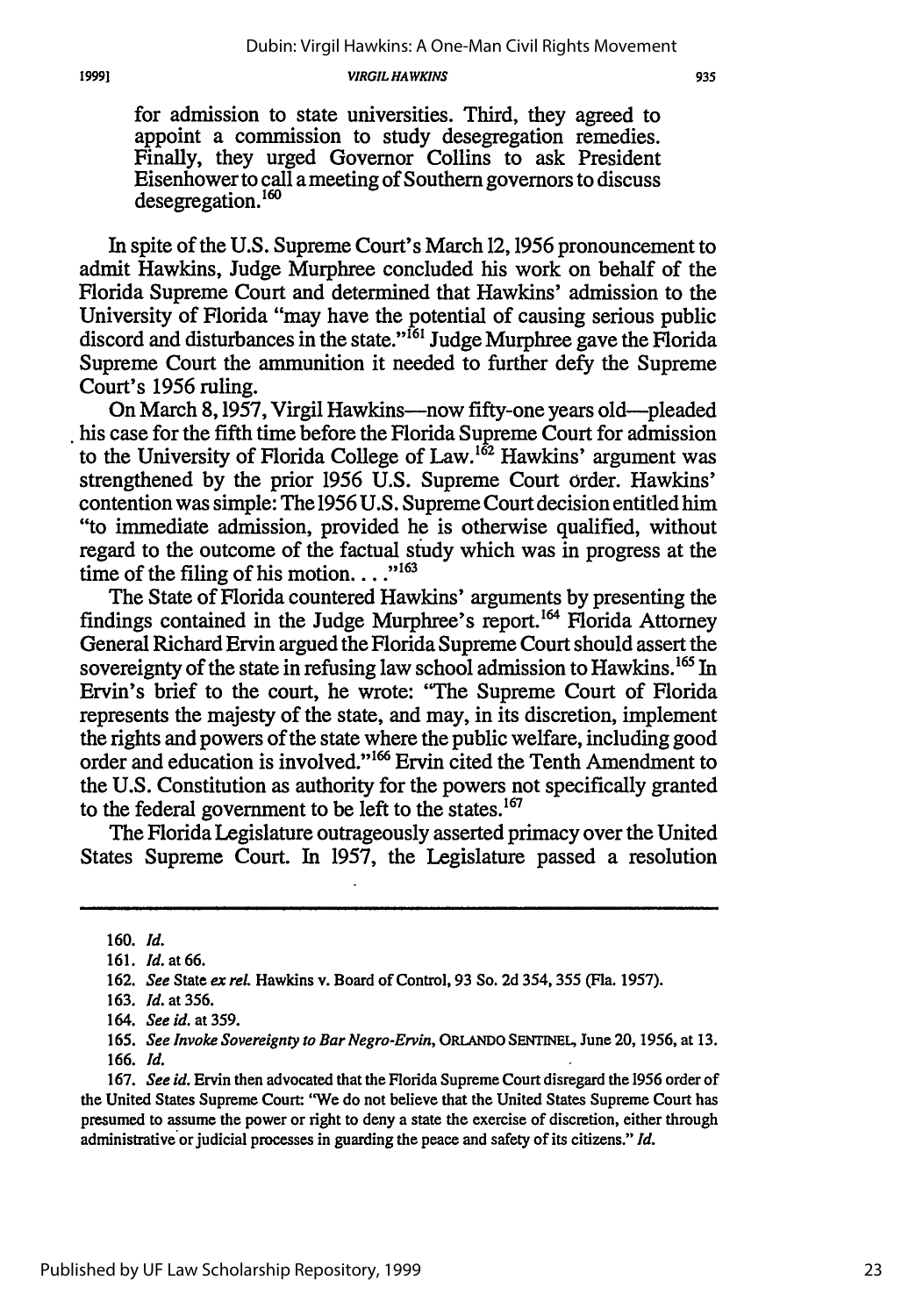Florida Law Review, Vol. 51, Iss. 5 [1999], Art. 4

furthering the concerns of white Floridians regarding the racial tensions arising from the 1956 U.S. Supreme Court's order mandating that Hawkins be admitted to the University of Florida.<sup>168</sup> In an effort to advance popular opinion as a justification for not following the law, Richard Ervin stated:'

*FLORIDA LAWREVIEW*

This resolution which is not without historical precedent, we construe to be the strongest possible form of protest which can be legally filed by the people of a sovereign state in opposition to an action of any branch of the federal [government] which the people consider to be inherently wrong. **<sup>169</sup>**

The Florida Supreme Court expressed concern for the U.S. Supreme Court diminishing the concept of state sovereignty. 170 The Court cited President Lincoln's first inaugural address wherein he stated, "If the policy of the government upon vital questions affecting the whole people is to be irrevocably fixed by decisions of the Supreme Court... the people will have ceased to be their own rulers, having to that extent practically resigned their government into the hands of that eminent tribunal."<sup>171</sup>

The Florida Supreme Court disingenuously assumed, despite what the U.S. Supreme Court had plainly stated and previously ordered, that the Court was not trying to control Florida's "rules of practice and procedure necessary to carry out the administration of justice."172 The Florida Supreme Court chided Hawkins for not giving testimony before the Murphree Commission.<sup>173</sup> Even though Hawkins had bravely litigated his case for many years, the court gratuitously doubted his sincerity in wanting to obtain a legal education.<sup>174</sup> The court characterized Hawkins as an ingrate who refused the many generous offers previously made to him by Florida to get a legal education:

He was given an opportunity to secure a legal education outside this state . . . but declined; he was given an opportunity to attend the University of Florida Law School, temporarily, if law facilities were not available at the Florida Agricultural & Mechanical University, but declined; he was then given an opportunity to attend the law school at the

169. *Id.*

171. *Id..*

- 172. *Id.* at 358.
- 173. *See id.*
- 174. *See id.*

<sup>168.</sup> *See Avoid Racial Unrest, U.S. Supreme Court Urged,* ORLANDO SENTINEL, July **2,** 1957, atA3.

<sup>170.</sup> *See Hawkins,* 93 So. **2d** at 357.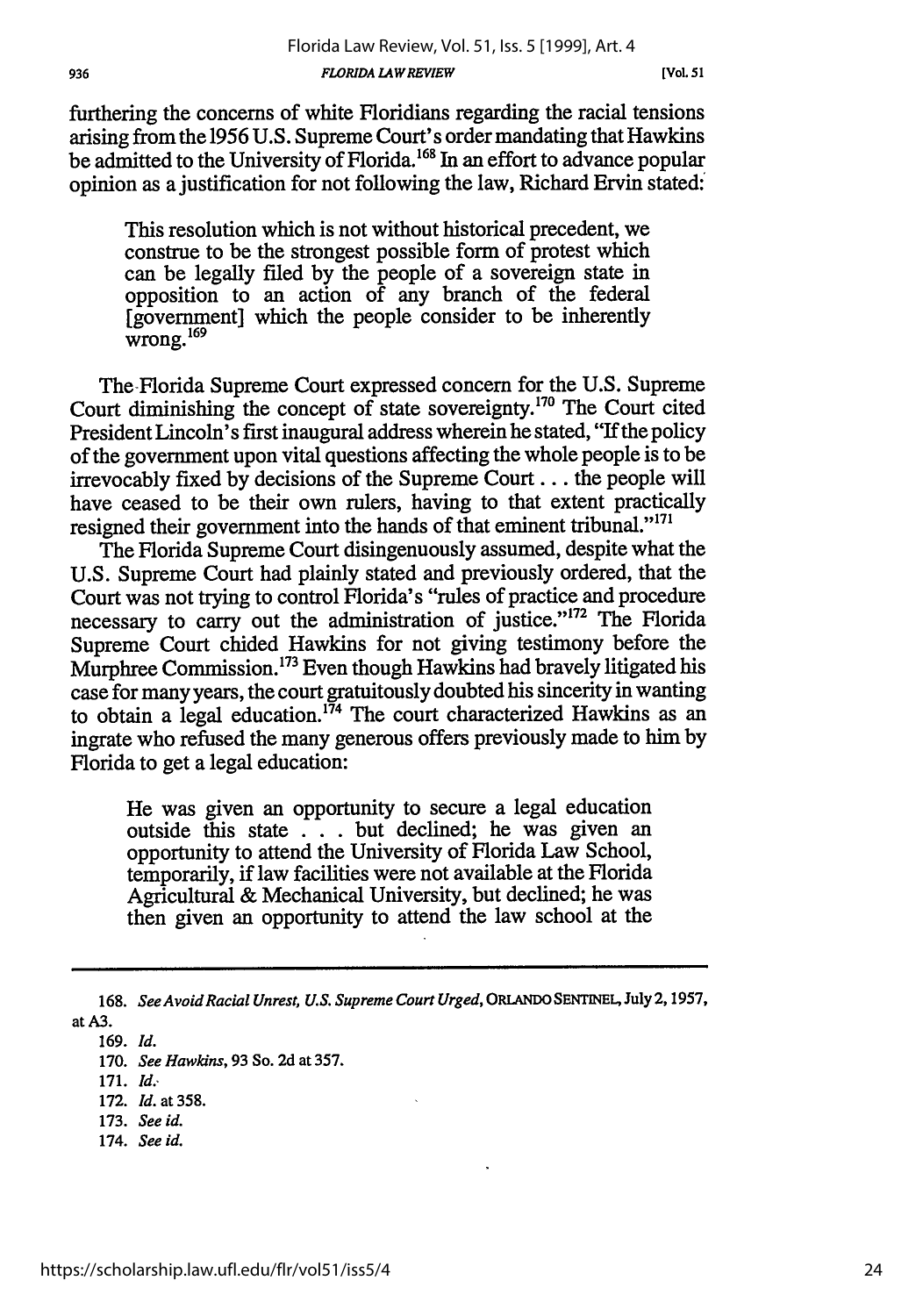Florida Agricultural & Mechanical University, but declined. And, as noted, he was given an opportunity to appear before the court's commissioner and offer evidence in support of his right to immediate admission to the University of Florida Law School, but declined.<sup>175</sup>

The court discussed the findings of the Murphree Commission and how Hawkins' admission would cause great public mischief.<sup>176</sup>

The survey conducted under the guidance of the court's commissioner shows... that a substantial number of students and a substantial number of the parents of students state that they expect to take action-which apparently is positive action-to persuade Negro students to leave the University or make it so unpleasant for them that they will move out of a dormitory room or out of a class or out of a cafeteria or otherwise stop using the facilities . **.** . should integration occur. It was also shown that 41 percent of the parents of students now in our white universities would cause them to drop out of those schools or transfer to another school; and that 62 percent of... parents.., would send their children elsewhere than to our white state institutions, if we have enforced integration. There would be loss of revenue to our white institutions from grants, from activities on the part of the alumni... and from students moving out of dormitories ... if we have integration....<sup>"177</sup>

Once again, the court changed the rules to create a new obstacle for Hawkins. It inappropriately placed the burden of proof on Hawkins to establish that his admission would not cause great public mischief in the future.<sup>178</sup> Hawkins was made responsible for proving the unprovable—that no racist activities would be caused by his admission to the University of Florida College of Law.

In his concurring his opinion, Florida Supreme Court Justice Terrell could not contain his racist beliefs and articulated some of the most racist ideas ever written in a judicial opinion:

Some anthropologists and historians much better informed than I am point out that segregation is as old as the hills. The Egyptians practiced it on the Israelites; the Greeks did likewise for the barbarians; the Romans segregated the

<sup>175.</sup> *Id.*

<sup>176.</sup> *See id.* at 359; BAKER-MOTLEY, *supra* note 129, at 115.

<sup>177.</sup> *Hawkins,* 93 So. 2d. at 359.

<sup>178.</sup> *See id.* at 360.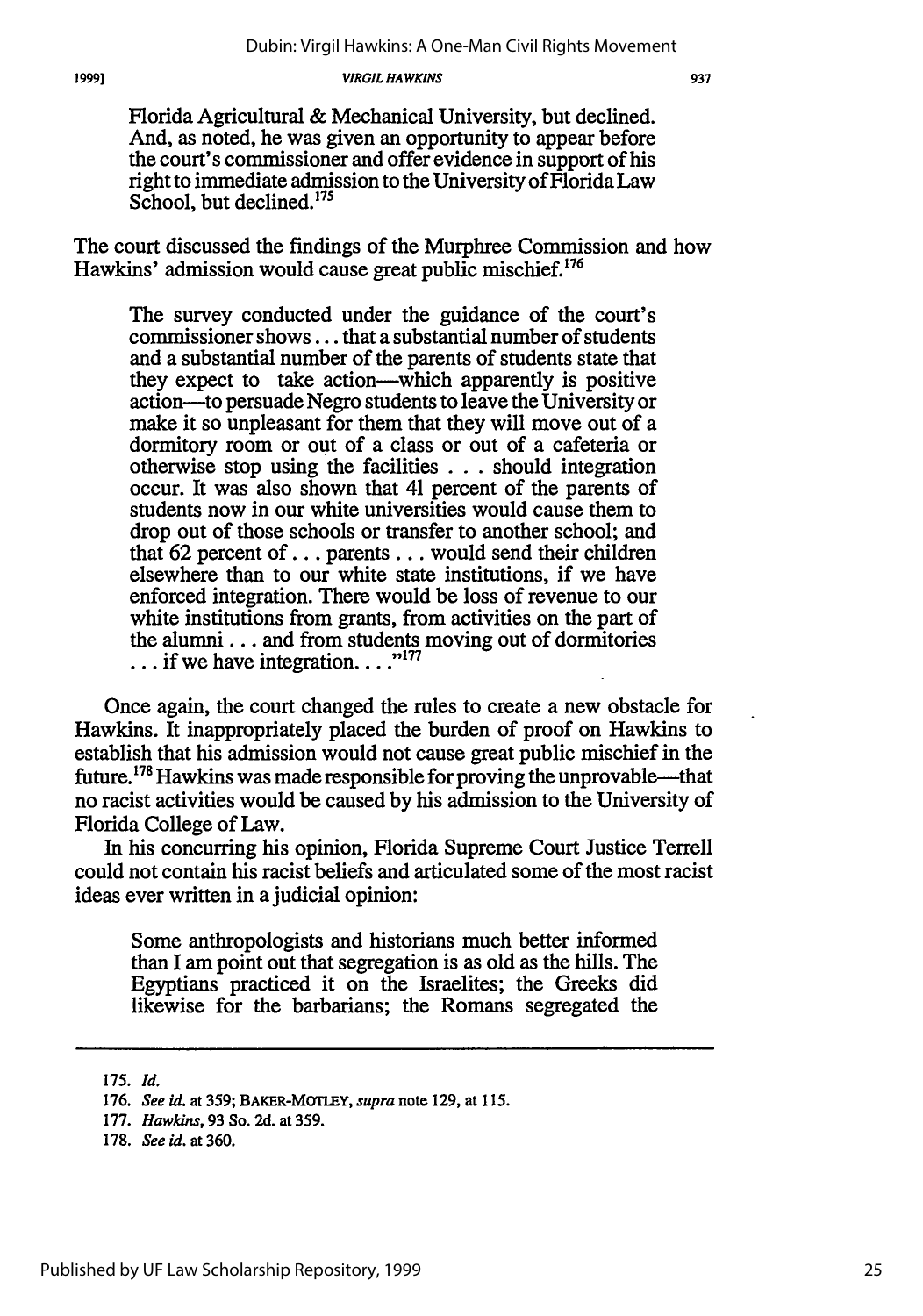#### **938** *FLORIDA LA W REVIEW* **[Vol. 51**

Syrians; the Chinese segregated all foreigners; segregation is said to have produced the caste system in India and Hitler practiced it in his Germany, but no one ever discovered that it was in violation of due process until recently and to do so some of the same historians point out that the Supreme Court abandoned the Constitution, precedent and common sense... $^{17}$ 

The Florida Legislature felt compelled to aid in the blockade of Hawkins' admission to law school. This governmental body tried to intimidate Hawkins, his attorneys and even the NAACP. The Johns Committee, created by the Legislature, held hearings in an effort to discourage what it viewed as agitators who wanted to force integration upon the citizens of Florida. Hawkins' historian Harley Herman Scott described the Johns Committee as conducting an investigation:

[T] o prove that the NAACP was a communist front engaged in an unlawful effort to litigate civil rights cases. Appearing before the committee, [Hawkins' attorney] Horace Hill [who] found [his un-subpoenaed] records from his office in the hands of the committee, was accused of participating in illegal NAACP legal actions, and was threatened with the loss of his license to practice law. Hawkins claimed that the committee placed him in a dark, unventilated room in 90 degree heat for hours, and told he would not be released until he said what the committee wanted to hear. Though neither bent under this pressure, Hill cited ill health as the reason he resigned from the case shortly after appearing before the Johns Committee.<sup>180</sup>

Harley Herman described the motivation of the legislature creating the Johns Committee as "[p]art of the uproar that came out of the *Brown* decision, [*and* its] direct order to admit Hawkins, was the political philosophy in Florida was that [a] bunch of northern individuals in the federal government were trying to interfere in the lawful duties of the state. . .<sup>"181</sup> He went on to explain that the northerners in the federal

<sup>179.</sup> *Id.* at 360-61.

**<sup>180.</sup>** Herman, *supra* note **5;** *see also NAACP Probe Calls Hawkins,* ORLANDO **SENTINEL,** Feb. 4, 1957, at **Al;** *Control Board Asks Hawkins Suit Deferment,* **ORLANDO SENTINEL,** Feb. **20,** 1957, at A3 (showing Florida Attorney General Richard Ervin requested a delay in the Hawkins' decision based upon "testimony brought out by a legislative committee investigating the **NAACP ....");** *Supreme Court Lets Verdict on Hawkins Stand; Ervin Denied,* **ORLANDO SENTINEL,** Feb. 27,1957, at **A3** (revealing the State's position that "the NAACP may be guilty of old common laws making it illegal to stir up court litigation or to interfere in the law suit in which one has no basic interest").

<sup>181.</sup> Interview with Harley **S.** Herman, *supra* note 24.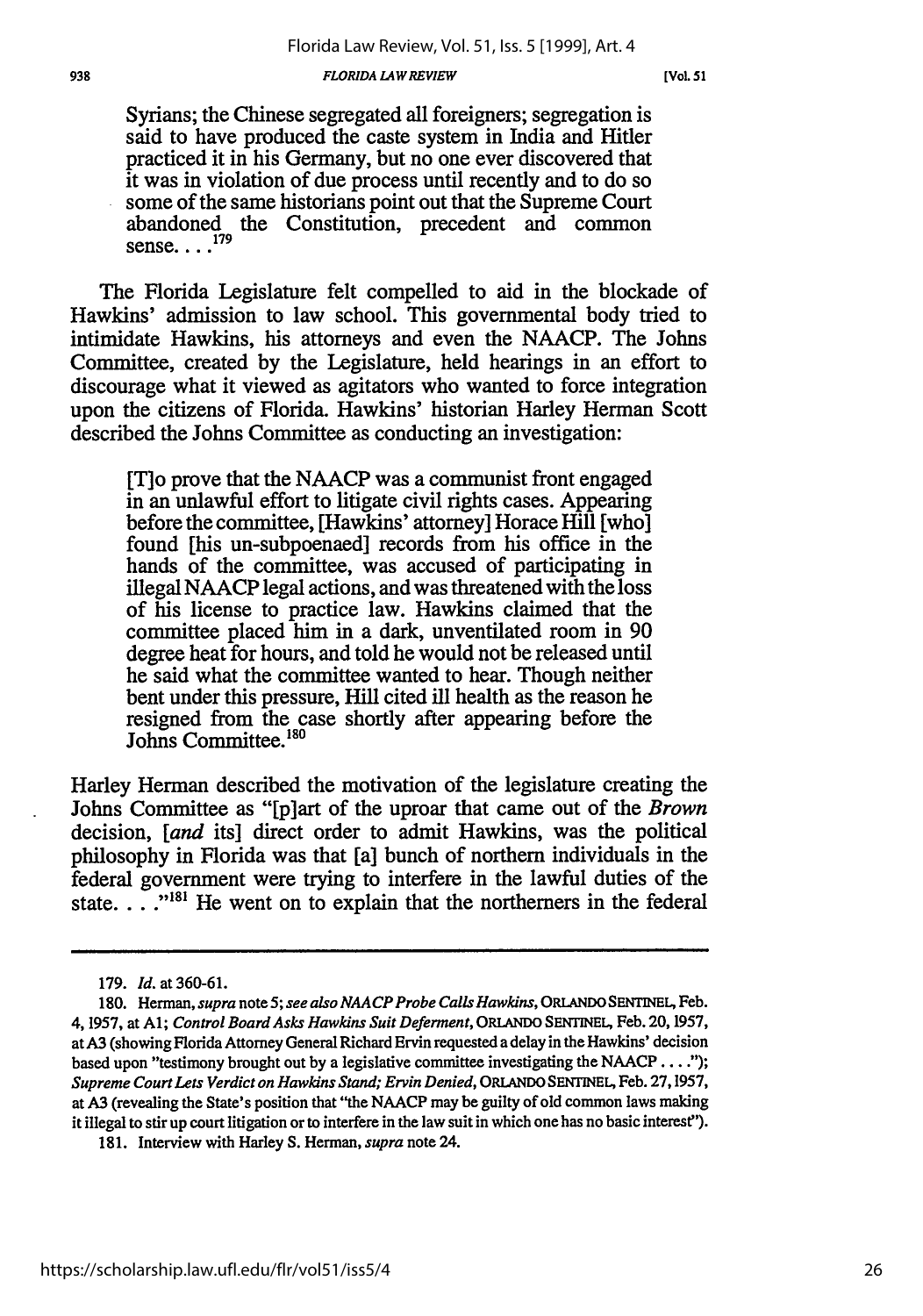939

*VIRGIL HAWKINS*

government were considered to be "Communist inspired and otherwise being inspired by agitators. So [the Johns Committee] was basically Florida's version of the McCarthy Committee...."<sup>182</sup>

Hawkins' only legal recourse was to petition the U.S. Supreme Court for the fourth time. On October 14,1957, the High Court informed Hawkins that there was nothing more that could be done for him. The Court suggested he seek his relief in the United States District Court.<sup>183</sup>

Governor Collins was elated at the Court's unwillingness to demand Hawkins' immediate admission to the University of Florida. He stated, "I only say 'thank goodness."<sup>184</sup> He was quoted as saying that "I have not read the... opinion[,] but from what I have heard[,] the court has indicated a more conciliatory and understanding position."<sup>185</sup>

Samuel Selkow praised the High Court's intent on giving Hawkins the advice to leave the Florida state court system and start all over in the federal court system. "By employing this procedural device, the United States Supreme Court was probably proceeding on the shrewd assumption that in a lower Federal court there would be no disposition to evade. Furthermore, appellate control over an inferior Federal court would not present as many difficult questions of federal-state relationships."<sup>186</sup>

Hawkins' lawyer, Constance Baker Motley, further explained why the U.S. Supreme Court did not directly tangle with the resistance from the Florida Supreme Court:

The Supreme Court did this because it had no apparatus for enforcing its own decision, which is why an oath to uphold the Constitution is required of every state official. Under the Constitution, the President of the United States has the responsibility to enforce the law, which includes Supreme Court decisions. Obviously hoping to avoid a federal-state crisis in 1957 in a state with a large segment of its population unopposed to integration at the university level, the Supreme court suggested we bring the suit in a federal district court over which it had supervisory jurisdiction, thus avoiding a constitutional crisis over state resistance. Eisenhower had been re-elected in 1956, and again he evinced no interest in state defiance of the *Brown* decision and made no supporting

182. *Id.*

<sup>183.</sup> *See Florida ex. rel* Hawkins v. Board of Control, 355 U.S. 839 (1957) (Oedler denying petition for writ of certiorari); *see also NAACP Plans NewAction In Florida,* **ORLANDO SENTINEL,** Oct. 15, 1957, at **Al.**

<sup>184.</sup> Jim Hardee, *Gov. Collins, Others Hail Court Rule,* **ORLANDO SENTINEL,** Oct. 15, 1957, at **Al.**

**<sup>185.</sup>** Id.

<sup>186.</sup> Selkow, *supra* note 1, at 99.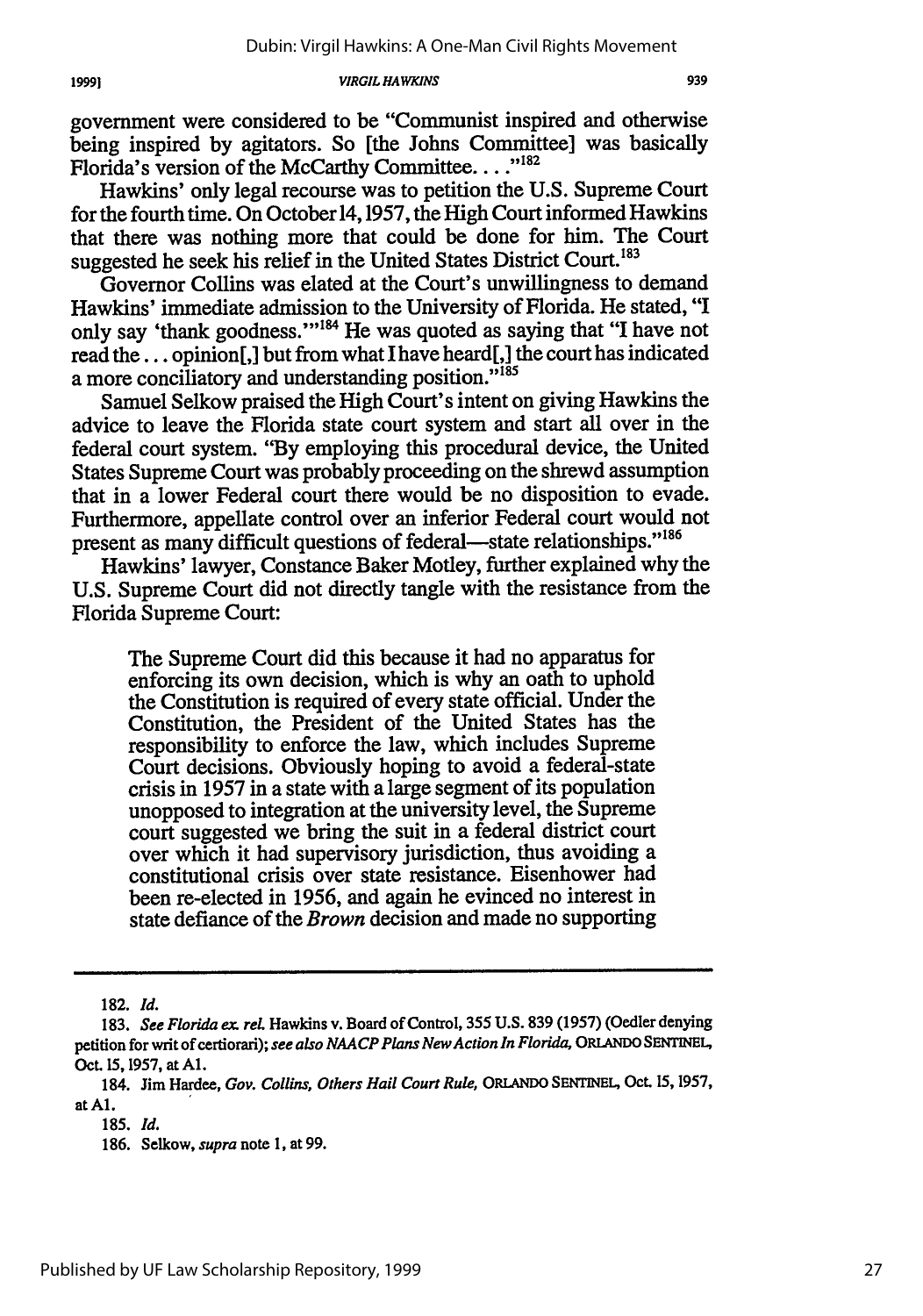statement, something this nation desperately needed at the time.<sup>187</sup>

When Hawkins first applied to the University of Florida College of Law in 1949, he was forty-three years old and was rejected for admission not because he was unqualified, but because of his race. The Florida Supreme Court's most recent decision had imposed on Hawkins an additional burden of proving that his acceptance would not create "public mischief."<sup>188</sup> Another barrier was constructed against Hawkins ever being admitted as a law student. On May 16, 1958, the State increased its admissions standards to the law school retroactively to ensure that Hawkins would lack the requisite qualifications to **be** admitted. <sup>89</sup>

Following the U.S. Supreme Court's advice, in January 1958, Hawkins filed a lawsuit in the United States District Court for the Northern District of Florida seeking his immediate admission to the University of Florida College of Law.<sup>190</sup> Judge DeVane, to whom the case was assigned, had put off his retirement, perhaps so he could exercise a hidden agenda to ensure that Hawkins never would become a law student in a white Florida law school.<sup>191</sup>

In Judge DeVane's initial ruling, he committed reversible error.<sup>192</sup> Hawkins requested apreliminary injunction against university officials and offered to present evidence.<sup>193</sup> The judge denied Hawkins the opportunity to offer evidence.194 The Fifth Circuit Court of Appeals agreed with Hawkins and ordered a speedy hearing to be set.<sup>195</sup>

Hawkins' lawyer, Constance Baker Motley, described the condescending manner undertaken by Judge DeVane when she first appeared before him in the Hawkins case:

191. *See* Harley S. Herman, *A Tribute to an Invincible Civil Rights Pioneer (Part II), THE* **CRISIS,** Aug./Sept. 1994, at 22; *see also DeVane Denies Hawkins Writ,* **ORLANDO SENTINEL,** Jan. 29,1958, at A3 (reporting that Judge DeVane in denying Hawkins' relief stated that he did not think Hawkins would suffer irreparable injury if he had to wait for a final hearing). After nine years of litigation, apparently the judge lacked the sensitivity to believe there was any urgency for Hawkins to want a decision to be made concerning his eligibility for admission to law school.

192. *See* Florida *ex rel.* Hawkins v. Board of Control, **253** F.2d 752, 753 (5th Cir. 1958).

193. See id.

194. *See id.*

195. *See* id. at 752; *see also Hawkins Wins Early Hearing,* ORLNDO SENTINEL, Apr. 10,1958, at **Al** (chronicling Judge DeVane being ordered by the Fifth Circuit to provide Hawkins with a speedy hearing).

<sup>187.</sup> BAKER-MOTLEY, *supra* note 129, at 116.

<sup>188.</sup> State *ex* rel. Hawkins v. Board of Control, 93 So. **2d** 354,360 (Fla. 1957).

<sup>189.</sup> Paulson & Hawkes, *supra* note **23,** at 68-69.

<sup>190.</sup> PREER, *supra* note 86, at 142. Unlike the state petitions filed by Hawkins, this Hawkins case was filed as a class action.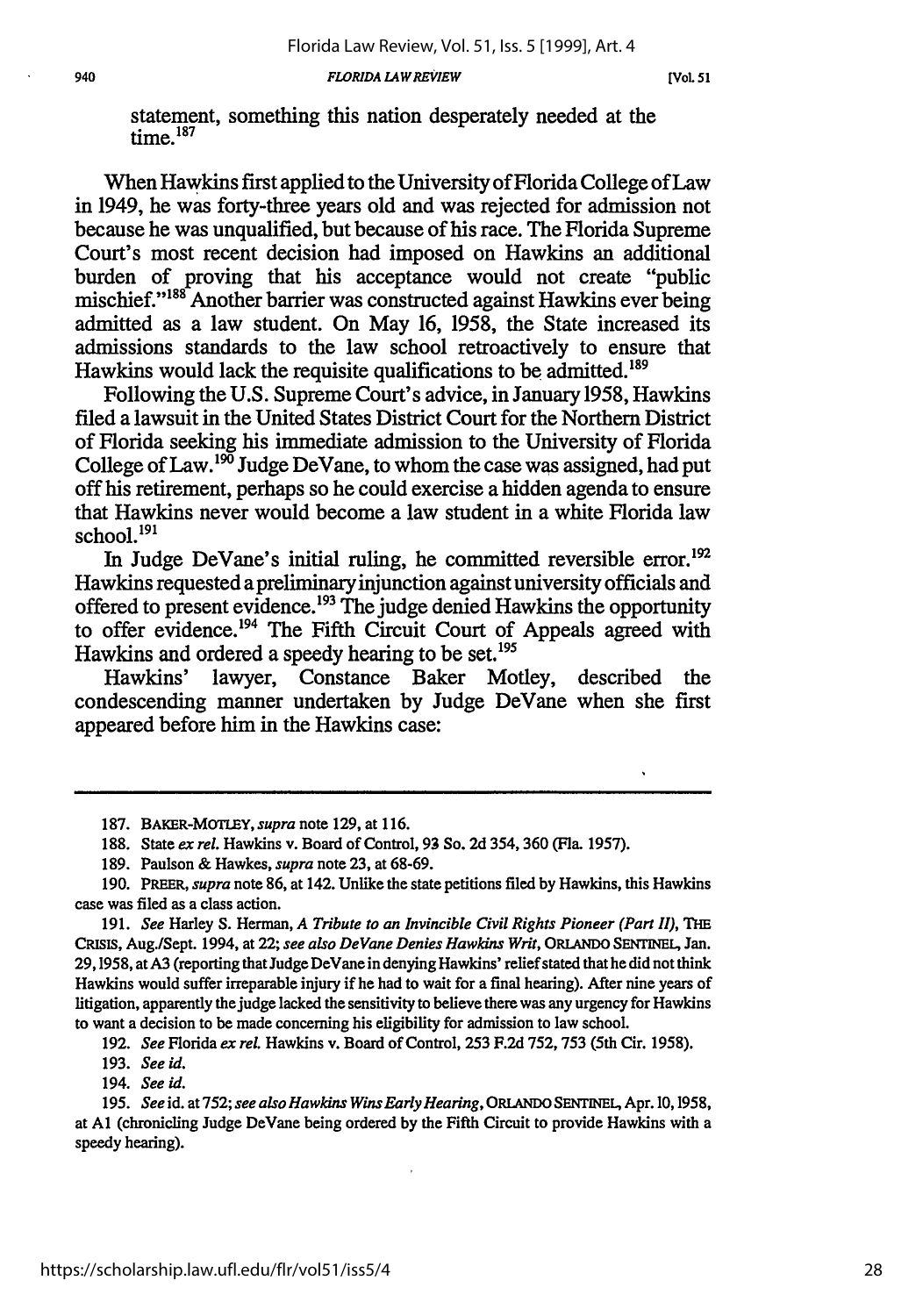He then proceeded to lecture me on all he had done to help "your people in Florida." He said, "I was on the committee that set up Florida A & M for your people. What are we going to do with that college?" I replied that we were not seeking the admission of Hawkins to college but to law school. The court clerk slouched all the way down in his chair, a signal that the judge was "going off." The judge proceeded with his lecture on all he had done to aid black people, but much of it was incomprehensible and certainly irrelevant.<sup>196</sup>

On June **16,** 1958, when *Florida ex rel. Hawkins v. Board of Control* returned to Judge DeVane's court, the State contended that "Hawkins was not scholastically or morally fit" to be admitted to the University of Florida.197 With loyalty toward the politics of the day, Judge DeVane refused to consider the Hawkins case solely on the legal issue of race, or whether Florida could exclude a qualified black applicant from its public law school. Rather, Judge DeVane indicated that the factual issue of Hawkins being qualified for admission to law school had to be resolved before Hawkins could be admitted to the University of Florida.<sup>198</sup>

The days of segregation in graduate studies were on the wane. Aware of the inevitability of desegregation, Judge DeVane conditioned the integration of the graduate school at the University of Florida upon Hawkins' willing withdrawal of his original 1949 application for admission to the law school.<sup>199</sup> Had Hawkins refused to withdraw, the litigation concerning his qualification to enter law school would have gone on for years.<sup>200</sup> Hawkins selflessly agreed to withdraw his 1949 application thereby ending his nine-year court battle so that other blacks could be immediately admitted. Hawkins' decision meant he would never be admitted to that law school since the admissions requirements had been raised to guarantee, in part, that Hawkins would never be deemed qualified as he previously had been in 1949 when he originally filed his law school

<sup>196.</sup> BAKER-MOTLEY, *supra* note 129, at 116.

<sup>197.</sup> Selkow, *supra* note 1, at 100.

*<sup>198.</sup> See* Hawkins v. Board of Control, 162 F. Supp. 851,853 **(N.D.** Fla. 1958). Here, the court limited the injunction to "enjoining the defendants from enforcing any policy, custom, or usage of limiting any policy, custom, or usage of limiting admission to the *graduate* schools and *graduate* professional schools of the University of Florida to white persons only." *Id.* Hence, the Board of Control sought to show Hawkins was unqualified, regardless of color. *See also* Selkow, *supra* note 1, at 100. The author summarized the state's position **by** writing: "The Board presented the Federal Court with affidavits alleging that Hawkins had once written a worthless check, that he left town leaving behind a defaulted car note and that he had beaten two school children while teaching school." *Id. These* charges were never substantiated, but reflected a pattern of harassment that Hawkins had encountered in the past and would confront again in the future.

<sup>199.</sup> *See* Herman, *supra* note 191, at 22.

*<sup>200.</sup> See id.*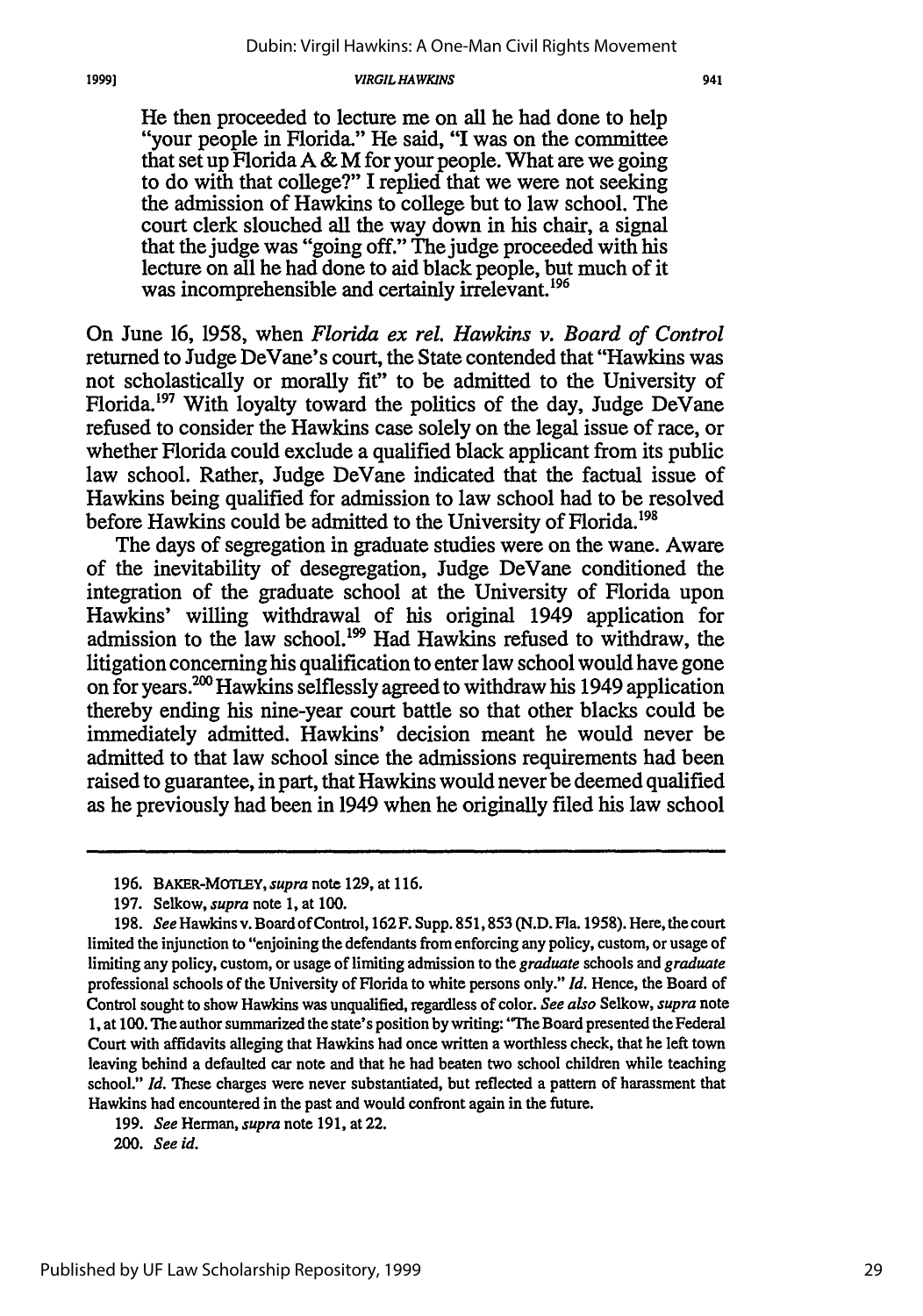942

application.<sup>201</sup>

A deeply religious man, Hawkins reflected on why he fought the battle for integration for nine long years, despite the personal toll it took on him:

It's a devil of a thing to go through. You know you are right but after a while things break so bad for you. Many times I have gone off by myself and said, "Hawkins, maybe you're wrong." I sat here in my office. I went through everything: how lots of my friends were doing fine, how they weren't fighting, how they were at home enjoying life with their families and I thought how they were buying homes and how I didn't have anything and I asked myself, "Why me? What are you fighting for? You've never had any money. You've never made any. You struggled all your life. Surely you're entitled to some rest now." I said to myself, "Wouldn't your wife shout for joy if you go back and say, 'Honey, I've given it up?"' Then I remembered in the Bible when Mordecai appealed to Esther and how he told her, "Who knoweth but what thou art come to the kingdom for just such a time as this?" Maybe, I thought, maybe this is what God has me here for. $202$ 

When discussing why he had been known as "the South's Most Patient Man," Hawkins responded, "After ten years of delaying tactics, they talk about gradualism and patience! How gradual can we be? How patient can we be? I wish I were nine years younger."<sup>203</sup>

Hawkins' courageous battle to integrate the University of Florida College of Law brought positive results. Even though Hawkins was not to become the direct beneficiary of his legal fight, on August 26, 1958, George Starke became the first black man to be accepted for admission to the University of Florida College of Law.<sup>204</sup> While registering for classes, Starke did not cause the great "public mischief' that had previously been predicted as the danger that justified Hawkins' exclusion.  $2^{55}$  Rather, Starke predicted as the danger that justified HawKins exclusion. Rad<br>was warmly received with a handshake by a fellow student.<sup>206</sup>

<sup>201.</sup> *See id.; see also* Paulson & Hawkes, *supra* note 23, at **69;** *Hawkins' UofFEntry Barred by New Rule,* ORLANDO **SENTINEL,** May 16, 1958, at B1 (stating, "The Board of Control adopted rigid entrance requirements yesterday that apparently would make it impossible for Negro Virgil Hawkins to enroll at the University of Florida Law School even if he wins court permission.").

<sup>202.</sup> Bennett, *supra* note 3, at 54 (quoting Virgil Hawkins).

<sup>203.</sup> Brazeal, *supra* note **85,** at 358 (quoting Virgil Hawkins).

*<sup>204.</sup> See* Paulson& Hawkes, *supra* note 23, at69 n.51; Selkow, *supra* note 1, at 101; Herman, *supra* note 191.

<sup>205.</sup> *See* State *ex rel* Hawkins v. Board of Control, 93 So. 2d **354,355-56,360** (Fla. 1957); Paulson & Hawkes, *supra* note 23, at 66-67; Selkow, *supra* note 1, at 101.

<sup>206.</sup> *See* Selkow, *supra* note 1, at 101.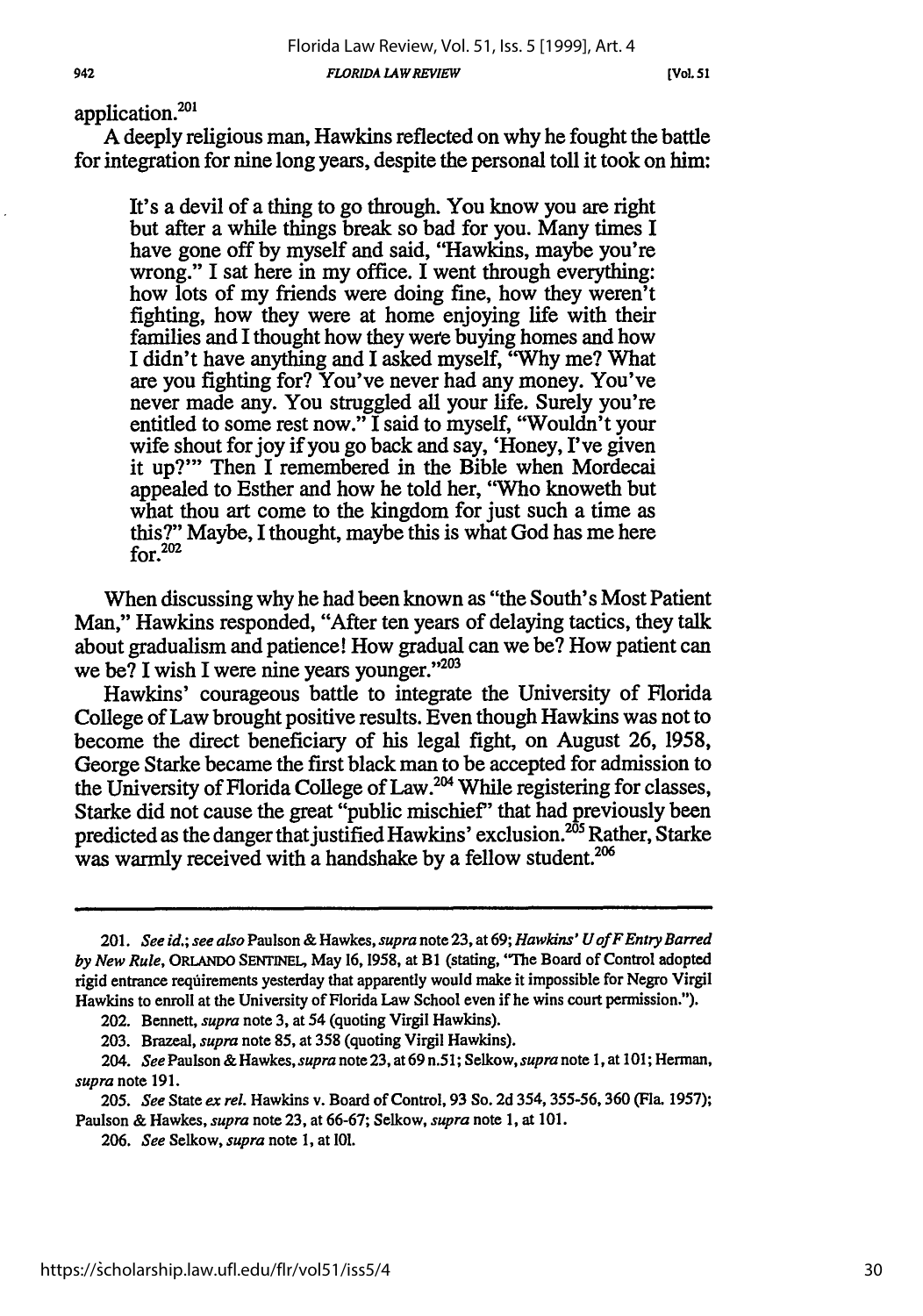943

Starke was described by the University of Florida as "a truly qualified individual with a serious intent to join the legal profession" making the implied comparison to Hawkins who had always been portrayed as a troublemaker and never seriously intended to become a lawyer.<sup>207</sup> As the irony of history would ultimately prove, Starke dropped out of law school after three semesters while Hawkins' dream of becoming a lawyer only grew stronger. $^{208}$ 

Once Hawkins realized he would never be able to attend the University of Florida College of Law, he set his sights on obtaining a graduate degree.2° In September 1959 Hawkins commenced his studies in a masters program in public relations at Boston University, and successfully completed his studies within two years.<sup>210</sup> Hawkins' nephew, Buddy Mathis, remembers visiting Hawkins in Boston: "[W]hen I went up there, he was waiting tables and doing [things] to support himself financially [by] **...** driving cabs, janitorial work, cleaning windows, and all types of things....<sup> $3211$ </sup>

In 1962, Hawkins took a giant step toward reaching his dream of becoming a lawyer by enrolling at the New England School of Law in Boston.<sup>212</sup> Ironically, just as Hawkins was starting his legal education, George Allen, from Fort Lauderdale, Florida, became the first black to successfully graduate from the University of Florida College of Law.<sup>213</sup> Allen first met Virgil Hawkins when Allen was an undergraduate student: "I was eighteen years old at Florida A & M University. One of my professors was **...** head of the political science department. He was a frustrated lawyer and when lawyers would come to Tallahassee to argue cases, he would bring them into class. . . .<sup>1214</sup> Allen explained how this professor "was very instrument[al] in... doing a lot of the research in the Virgil Hawkins case. He introduced Horace Hill, who was the first lawyer I had ever met as a youngster. Virgil Hawkins... [came] over to the school and [met] with students. . . .<sup>5215</sup>

When asked about Allen's impression of Hawkins at that time, he

213. *See id.*

215. *Id.*

<sup>207.</sup> *Hawkins,* 93 So. 2d at 358; Herman, *supra* note 191.

<sup>208.</sup> *See* Herman, *supra* note 191.

*<sup>209.</sup> See* Selkow, supra note 1, at **100.**

<sup>210.</sup> *See* Paulson **&** Hawkes, *supra* note 23, at 70.

<sup>211.</sup> Interview with Plato "Buddy" Mathis, Virgil Hawkins' nephew, in Ocala, Fla. (Aug. **9,** 1992) (on file with the Florida Law Review); *see also* Herman, *supra* note 191 (indicating that some of Hawkins' janitorial work was done at the exclusive all-white Boston's Mens Club).

<sup>212.</sup> *See* Herman, *supra* note 191.

<sup>214.</sup> Interview with George Allen, first African-American to graduate for the University of Florida College of Law, in Ft. Lauderdale, Fla. (Aug. 5, 1992) (on file with the Florida Law Review).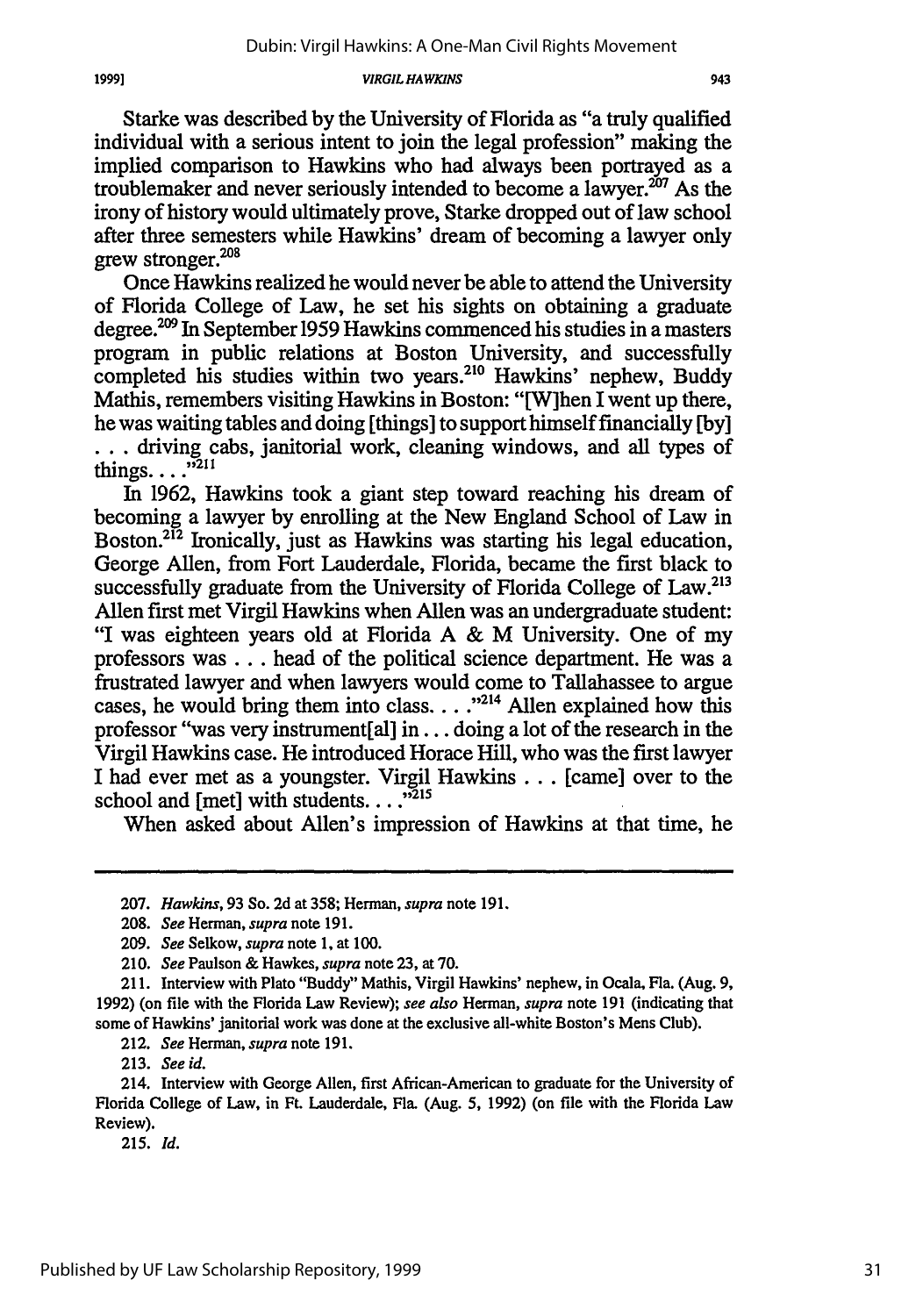*FLORIDA LAWREVIEW*

**[VoL. 51**

### stated:

At [eighteen]... [back] in 1954-55, it was right after *Brown v. [Board] of Education.* We were in a segregated school and the whole impact of *Brown* had not struck me and I had not been moved by it to the extent that I even understood what it was about and how momentous it was.<sup>216</sup>

He recalled that "in Florida, [we] were still being educated separately.... I knew that Virgil Hawkins was a brave person to do what he was doing.... Being [eighteen] years old, I just saw him as someone with a lot of courage to fight the white power structure as he was doing."<sup>217</sup>

After graduating from law school, Allen became a successful and respected lawyer in Ft. Lauderdale. He recognized the significance of Hawkins' contribution to his career and the careers of other black lawyers in Florida.215 In Allen's opinion,

Virgil made it possible for me to go to law school at the University of Florida and made it possible for me to open the door for the rest of the blacks that came after me.... I see him as... the father of the black legal profession in the State of Florida.<sup>219</sup>

In 1964, Hawkins graduated from the New England College of Law with the intention of returning to Florida and opening an office in his hometown of Leesburg.<sup>220</sup> At that time, Hawkins was confronted by another major obstacle placed before him by the State of Florida. Unfortunately, the New England College of Law had not received accreditation from the American Bar Association (ABA) prior to his graduation; thus, Florida would not allow him to sit for the bar examination.<sup>221</sup> The New England College of Law obtained ABA accreditation four years after Hawkins' graduation, but because his graduation was prior to the school's accreditation, he was never allowed to sit for the Florida bar examination.<sup>222</sup> With his dignity preserved, he resumed a career outside of the legal profession, with the exception of providing some assistance to NAACP attorneys who were working on

**219.** *Id.*

**<sup>216.</sup>** *Id.*

**<sup>217.</sup>** *Id.*

**<sup>218.</sup>** *See id.*

**<sup>220.</sup>** *See* Interview with **Harley S.** Herman, *supra* **note 119.**

<sup>221.</sup> *See* Paulson **&** Hawkes, *supra* note **23,** at **70.**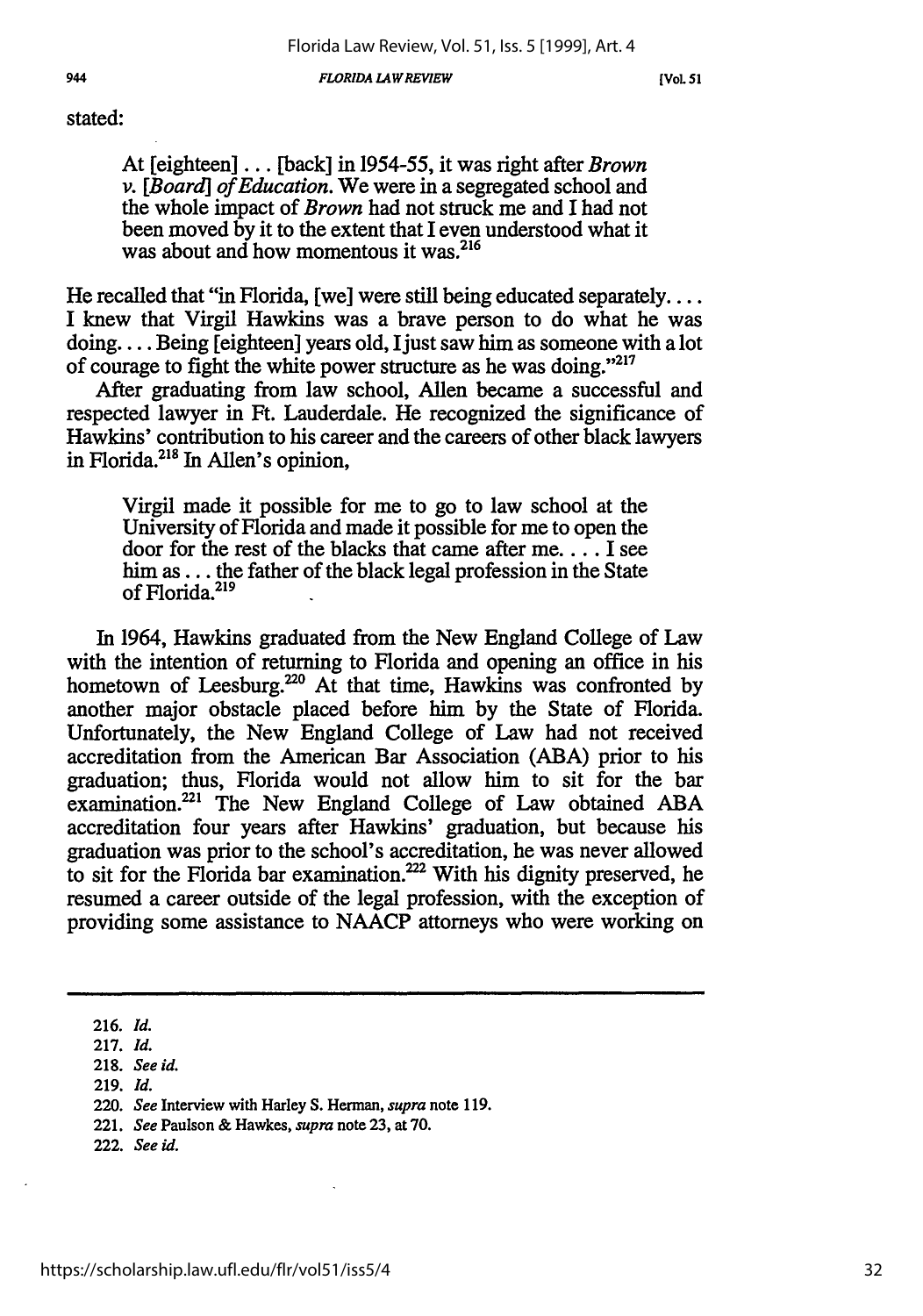945

matters concerning race issues. $2^{23}$  As Hawkins was approaching his late 60's, he had still not achieved his childhood dream of becoming a lawyer.<sup>224</sup>

Even though Hawkins was sixty-eight years old and had graduated law school a decade earlier, he never lost his dream of becoming a lawyer. Fortunately for that dream, Hawkins discovered an important precedent. In 1974, the Florida Supreme Court admitted Benjamin Ervin to the practice of law, although he had not passed the bar examination.<sup>225</sup> (Ervin happened to be the brother of former Florida Attorney General Richard Ervin, who had represented the State against Hawkins.) Benjamin Ervin, meanwhile, had flunked the bar examination on four different occasions.<sup>226</sup> Ervin's argument to the court was that he had originally been accepted to law school at a time when there was no bar examination for graduates of Florida law schools.<sup>227</sup> This "diploma privilege" existed during the Korean War and but for Ervin's military service, he would have finished law school and admitted to the bar without an examination.<sup>228</sup> The Florida Supreme Court was willing to apply "diploma privilege" to Mr. Ervin retroactively, since he intended to become a lawyer at a time when "diploma privilege" was in effect.<sup>229</sup>

When Hawkins discovered the *Ervin* precedent, he knew he needed a lawyer to represent him. Without an appointment, Hawkins stopped into the law office of James Shook, a practicing lawyer in Ocala, Florida.230 Shook described himself at that time as a redneck who was raised that way and who had previously protested integrating the Florida schools.<sup>231</sup>

Well, Virgil is a very small fellow . **.** . and he had no appointment.... My secretary came back and asked me if I

**<sup>223.</sup>** *See* Interview with Harley **S.** Herman, *supra* note 24.

<sup>224.</sup> *See* Interview with Robert Saunders, Field Director of the NAACP from 1952-1956 and Chief of the Office of Civil Rights for the Southeast Region of the Office of Economic Opportunity, in Tampa, Fla. (Aug.7, **1992) (on** file with the Florida Law Review) (recalling Hawkins holding a position in a community action agency); *see also* Interview with T. H. Poole, President of the Florida Chapter of the NAACP, in Eustis, Fla. (Aug. 8, 1992) (on file with the Florida Law Review) (recalling Hawkins working in the area of housing; Interview with Bill Bond, Columnist for the Lake Sentinel News Paper, in Leesburg, Fla. (Aug. 8, 1992) (on file with the Florida Law Review) (remembering Hawkins in 1974 working for the Lake Community Action Agency, a federal poverty program, in Eustis, Florida).

<sup>225.</sup> *See In re* Ervin, **290** So. 2d 9, 12 (Fla. 1974).

<sup>226.</sup> *See* Paulson & Hawkes, *supra* note **23,** at 70.

<sup>227.</sup> *See Ervin,* **290** So. 2d at 11.

<sup>228.</sup> *See id.* at 10-11.

<sup>229.</sup> *See id.* at 11-12.

<sup>230.</sup> Interview with James Shook, attorney, Ocala, Fla. (Aug. 9,1992) (on file with the Florida Law Review).

<sup>231.</sup> *See id.*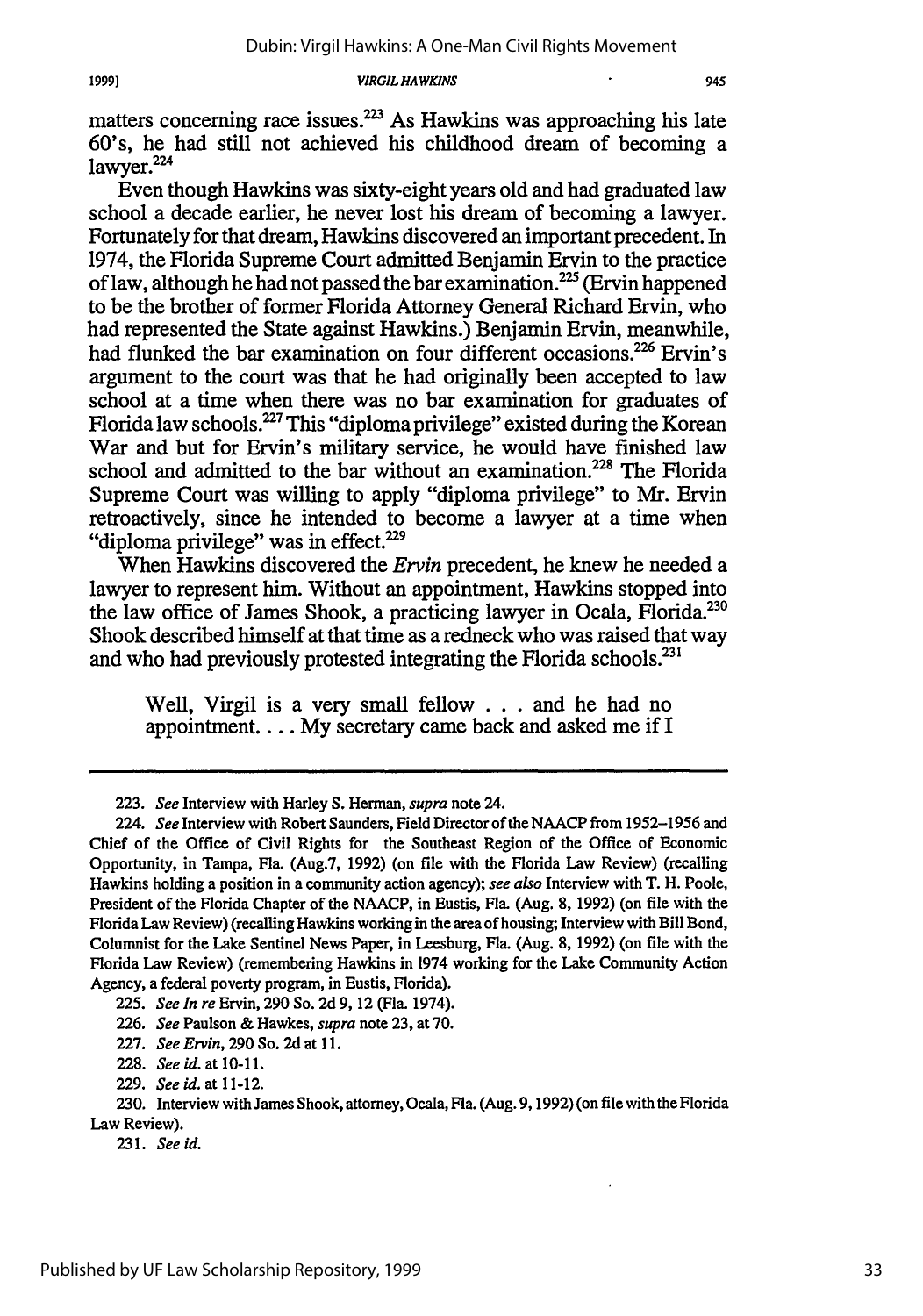#### *FLORIDA LAW REVIEW*

wanted to see this black man out there and he wouldn't tell her what it was about. I didn't have anything to do so I said, "Sure, send him back." $232$ 

After hearing Hawkins story, Shook was "totally overwhelmed" by his plight.233 Shook remembers feeling that Hawkins "was a very honest and hard working man of great integrity.... Virgil had a dream. He got his dream before Martin Luther King [had his].... [A]nd [Virgil] didn't care how many walls were put in front of him. He'd climb them or scratch at them until [it was time to go] to his grave."<sup>234</sup>

Using *Ervin* as precedent, Shook filed a petition for waiver of the bar examination, on behalf of Virgil Hawkins.<sup>235</sup> Hawkins certainly had no trouble establishing his intent to attend the University of Florida College of Law at a time when there was "diploma privilege."<sup>236</sup> Hawkins, of course, had his many appellate decisions to substantiate that fact.<sup>237</sup>

Hawkins' historian Harley Herman saw the prospect of Hawkins becoming a lawyer as "a formula for disaster."<sup>238</sup>

Hawkins was now almost 70 years old. It had been over 12 years since he attended law school, and Hawkins did not have a high court justice to mentor him as he learned the ropes of practicing law. The Florida Bar knew this. In a brief that was otherwise critical of Florida's 1950's efforts against Hawkins, the Bar argued against Hawkins' automatic admission to the practice of law. The court also understood the problem. Its decision expressed concerns about the potential harm to the public, which was likely to result from Hawkins entering the legal profession at this time in his life.<sup>239</sup>

At the time of Hawkins' petition for admission to the Florida Bar, certain members of the Florida Supreme Court were being plagued by allegations of extra-judicial ethical problems which impacted the court's need to resolve the matter.<sup>240</sup> Harley Herman described the court as "[s]crambling to restore its image"; as Herman explains, "[T]he last thing the court needed was a reminder of its illegal acts during the 1950's, or of

<sup>232.</sup> *Id.*

**<sup>233.</sup>** *Id.*

<sup>234.</sup> *Id.*

**<sup>235.</sup>** *See In re* Hawkins, 339 So. 2d 637, 638 (Fla. 1976).

<sup>236.</sup> *See id.*

<sup>237.</sup> *See id.*

<sup>238.</sup> Herman, *supra* note 191, at 23.

<sup>239.</sup> *Id.*

<sup>240.</sup> *See id.*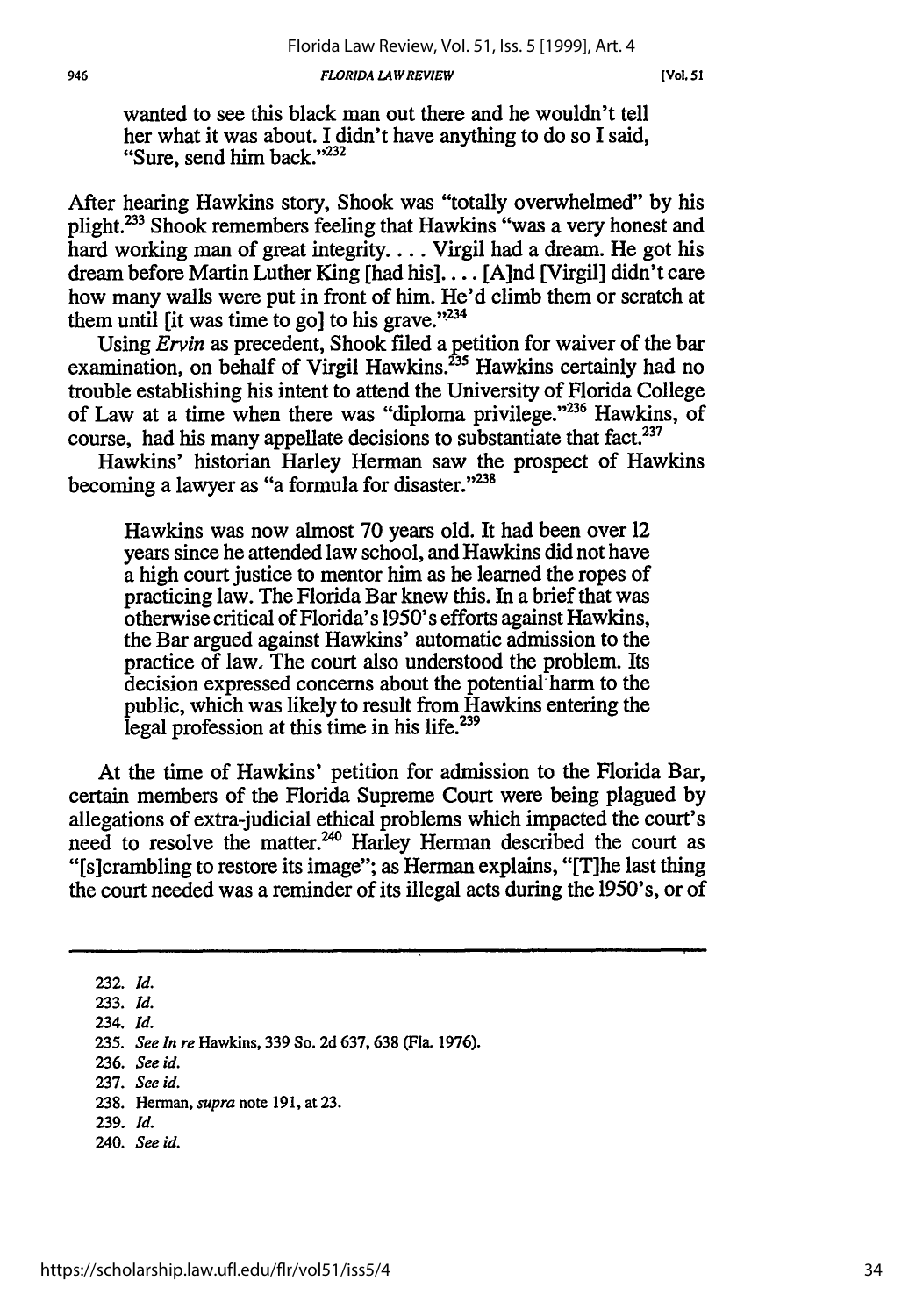its questionable gift to a relative of one of its justices."<sup>241</sup>

Herman went on to illustrate how "[tihe Florida Supreme Court chose the easy way out. The 1976 opinion granting Hawkins' admission was carefully worded to eliminate the history, and any admission of wrongdoing or liability." $242$  However, the court did state that Hawkins petition was a "claim on th[e] court's conscience."<sup>243</sup>

In 1977, Hawkins' life long dream of being a lawyer became a reality. On February 8,1977, he was sworn in as a member in good standing of the Florida Bar. Hawkins finally proved to all his past critics that he always truly wanted to become a lawyer.

U.S. Representative Carrie Meek recalls Hawkins' reaction to becoming a lawyer: "He was extremely happy that he was admitted. He mentioned the fact that it had been a long fight, a long struggle but it was a good struggle. Virgil by this time was getting old, but he had not given up the fight."<sup>244</sup> Meek described how

[Hawkins] was happy that he could help the little people who lived around Leesburg, Keloma, [and] Okahumpka. We used to tease Virgil about all these little cities .... There weren't any cities more racist than those cities. . . . He wasn't intimidated by the fact that these hate mongers were still there ... badgering him. He was elated. He had reached his goal.<sup>245</sup>

A big celebration was planned in Hawkins' hometown of Leesburg, Florida to celebrate his admission to the Bar.246 Bill Bond, columnist for the Lake Sentinel attended the event.<sup>247</sup> "It was a dinner put on by the black community... at the community center with about two-hundred-fifty to three-hundred people [in attendance].... There was one white [lawyer who came] **. '2**

George Allen, the first black graduate of the University of Florida College of Law, also came to Leesburg to celebrate this special occasion. <sup>249</sup> He recalled how "[Hawkins] was happy that he was one of us and that all of us had come to Leesburg to celebrate with him becoming a lawyer and that the town.., of Leesburg, where.., the last lynching in Florida had

245. *Id.*

247. *See id.*

19991

<sup>241.</sup> *Id.*

<sup>242.</sup> *Id.; see also Hawkins,* **339** So. **2d** at **637.**

<sup>243.</sup> *Hawkins,* **339** So. **2d** at **638.**

<sup>244.</sup> Interview with Carrie Meeks, *supra* note **27.**

<sup>246.</sup> Interview with Bill Bond, *supra* note 224.

<sup>248.</sup> *Id.*

<sup>249.</sup> *See* Interview with George Allen, *supra* note 214.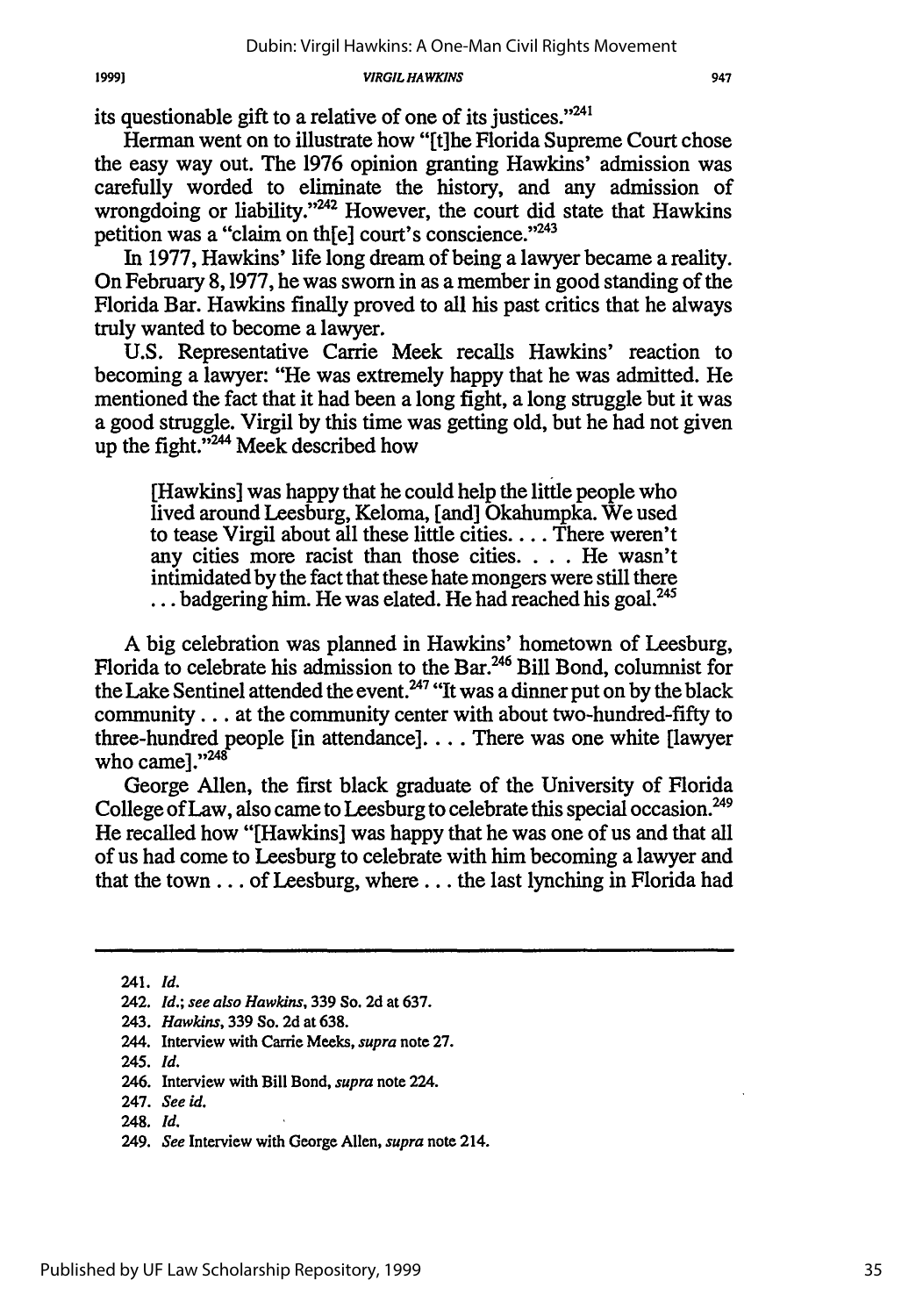#### **948** *FLORIDA LA WREVIEW* **[Vol.** *51*

occurred... had honored him... declaring it Virgil Hawkins Day."<sup>250</sup>

To the black lawyers of Florida who had an opportunity to personally meet Hawkins, there was great admiration and appreciation for the historical significance of his contribution in improving equality among the races in our society. Beryl Thompson, a black female attorney from Leesburg, recalls meeting Hawkins at a Young Black Lawyers Association Meeting.<sup>251</sup> She described Hawkins as an "amicable man [who was very] funny and.., an excellent orator.... [Hie made a good impression about holding on to your dream.... [H]e still had [a] twinkle in his eye.... [H]e said it was still all worth it. It took a long time but he made it." $252$  H.T. Smith, a well-known Miami lawyer and former President of the National Bar Association, described his first encounter with Hawkins:

Virgil came to a National Bar Association meeting. It was a very, very special meeting because just about everybody who became a lawyer in one way or another who was African American owed a debt of gratitude to Virgil Hawkins.... [T]hen when we met him.., he was just a personable, likeable guy with no hate or vindictiveness for what had happened to him over the past [twenty-seven] years. It was actually amazing.<sup>253</sup>

Hawkins then opened a law office in downtown Leesburg. He was the first black lawyer who had an office in the downtown area. Hawkins historian Harley Herman, who also practiced in Leesburg and had some cases with Hawkins, recalled the type of lawyer Hawkins was: "When you practice law and have attorneys on the other side, it is... like playing poker with them. You get to know the soul of the attorney and I don't think I ever met an attorney who had such love and desire to secure justice for his clients as Hawkins."254

Unfortunately, Herman's view of Hawkins' love for justice was not shared by most other white members of the Lake County Bar Association. As newspaper columnist Bill Bond remembers, "It was a major stain on the bar association to have Virgil Hawkins.... Maybe another black, but for some reason the white bar association here felt that Virgil was not deserving to be a lawyer."<sup>255</sup>

250. *Id.*

252. *Id.*

**253.** Interview with H.T. Smith, Florida Attorney in Miami, Fla. (Aug. 6, 1992) (on file with the Florida Law Review).

254. Interview with Harley Herman, *supra* note 119.

255. Interview with Bill Bond, *supra* note 224.

*<sup>251.</sup> See* Interview with Beryl Thompson, Florida Attorney in Leesburg, Fla. (Aug. 10, 1992) (on file with the Florida Law Review).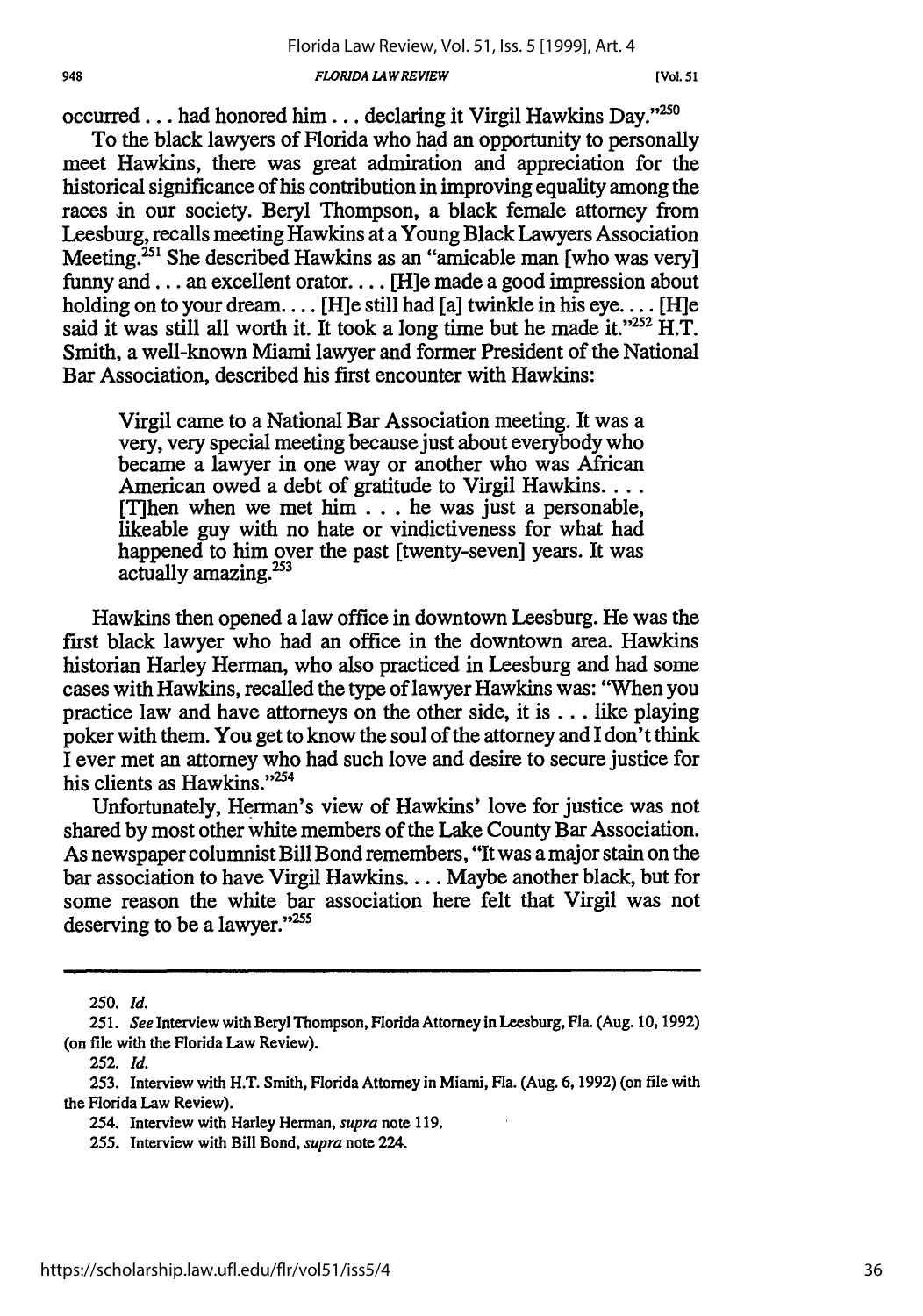Hawkins had been in practice for five years. Although he was confronted by many problems, he was still pursuing his dream of representing poor people.<sup>256</sup> Ann Mathis, who is now married to Virgil Hawkins' nephew, remembered visiting Hawkins at this law office: "Anytime and every time we went into his office, he was always... busy....<sup>"257</sup> She described how they "would have to sit... there for an hour [or] two... because he would have somebody there... some poor person he was trying to help.... [W]hen he came out he would always be so apologetic."<sup>258</sup>

After the University of Florida was desegregated in 1958, Florida Supreme Court Justice Roberts, who had always opposed Hawkins' admission to the University of Florida, commenced a campaign to close down the law school at Florida A & M. Since the charade of "separate but equal" had been struck down, Justice Roberts apparently did not see any need for a black state university to have its own law school anymore. After all, Florida A & M originally began its law school merely to provide a legal education to Virgil Hawkins so that he could be excluded from the University of Florida.<sup>259</sup>

Justice Roberts began a campaign to establish a new law school at Florida State University. Harley Herman captured the cynicism in closing the law school at Florida A & M and opening a new law school at Florida State University by stating:

When the effort succeeded, [Florida State University] received [Florida] A & M's law library and funding, but hired none of its law professors.... When the F.S.U. [new] law library opened, many of its books still contained the seal of the Florida A & M College of Law. They were books purchased solely to bolster Florida's claim that it could provide a separate but equal legal education for Virgil  $\overline{\text{Hawkins.}}^{260}$ 

In gratitude for his work on the establishment of the new law school at Florida State University, its building was named the B.K. Roberts Hall.<sup>261</sup> Carrie Meek, then a member of the Florida Senate, was approached by over one hundred white law students at Florida State University who had signed

<sup>256.</sup> *See* Interview with Harley Herman, *supra* note 119.

**<sup>257.</sup>** Interview with Ann Mathis, Hawkins' niece in Ocala, Fla. (Aug. **9, 1992)** (on file with the Florida Law Review).

**<sup>258.</sup>** *Id.*

<sup>259.</sup> *See* Herman, *supra* note 191, at 23.

<sup>260.</sup> *Id.*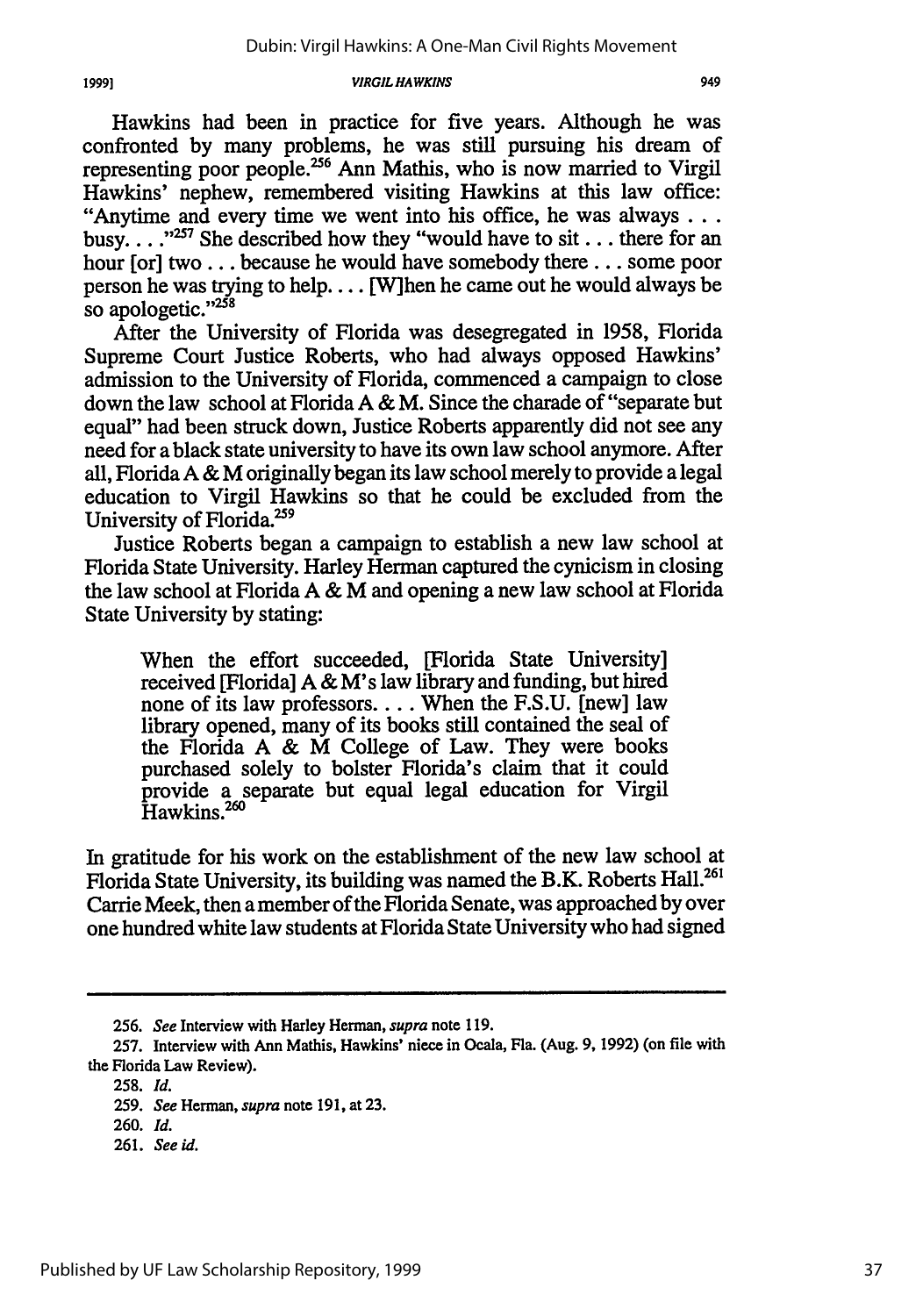#### *FLORIDA LAWREVIEW*

a petition regarding a proposal concerning Virgil Hawkins.<sup>262</sup> She recalled that "[W]hite law students came to [her] and said the State of Florida [was] going to... name a library after the Supreme Court Justice that kept Virgil [Hawkins] out of the University of Florida Law School [and they didn't think it was right]."<sup>263</sup> She explained how the students wanted her to help them have the library named after Hawkins.<sup>264</sup> Senator Meek "thought it was an excellent idea [and]  $\ldots$  a fitting memorial for Virgil."<sup>265</sup> As a result of the students' petition, she filed a bill to have the library named after Hawkins.266

Meek's initiative on behalf of Hawkins caused the racism of the white legal establishment to rear its ugly head, just as it had over thirty years earlier when Hawkins first applied to law school. Senator Meek was shocked by the furor that her bill caused in the Florida Legislature.<sup>267</sup> As a result of the turmoil her bill created, she agreed to withdraw the bill and in its place the legislature agreed to provide for the establishment of ten law scholarships in Hawkins' name at both the University of Florida and Florida State University law schools.<sup>268</sup>

Harley Herman observed the irony in the Florida Legislature's establishment of the Hawkins fellowships:

[About] thirty years before... Florida was willing to admit other [black] students rather than Hawkins and now they were willing to allow students to have the money to go to law school in Hawkins' name, so long as his name would not be on the school. The true irony of that law [was] that at the time the state was spending \$100,000 a year for scholarships to keep [Hawkins'] name off the building, Hawkins didn't have [one hundred dollars] to pay his bar dues.<sup>269</sup>

Herman further observed how Senator Meek's initiative to honor Hawkins unwittingly created a dangerous environment for Hawkins. "The idea that recognition of Hawkins would be a permanent reminder of the skeletons in the closets of distinguished Floridians" posed a major

<sup>262.</sup> *See* Paulson & Hawkes, *supra* note 23, at 70 n.57.

<sup>263.</sup> Interview with Carrie Meeks, *supra* note 27.

<sup>264.</sup> *See id.*

**<sup>265.</sup>** *Id.*

<sup>266.</sup> *See id.*

<sup>267.</sup> *See id.*

<sup>268.</sup> *See id.; see also FIA.* **STAT. ANN.** § 240.4069 (West 1992) (enacting the scholarships); Paulson & Hawkes, *supra* note 23, at 70 n.57 (explaining how legislature enacted scholarships in Hawkins' name).

<sup>269.</sup> Interview with Harley Herman, *supra* note 119.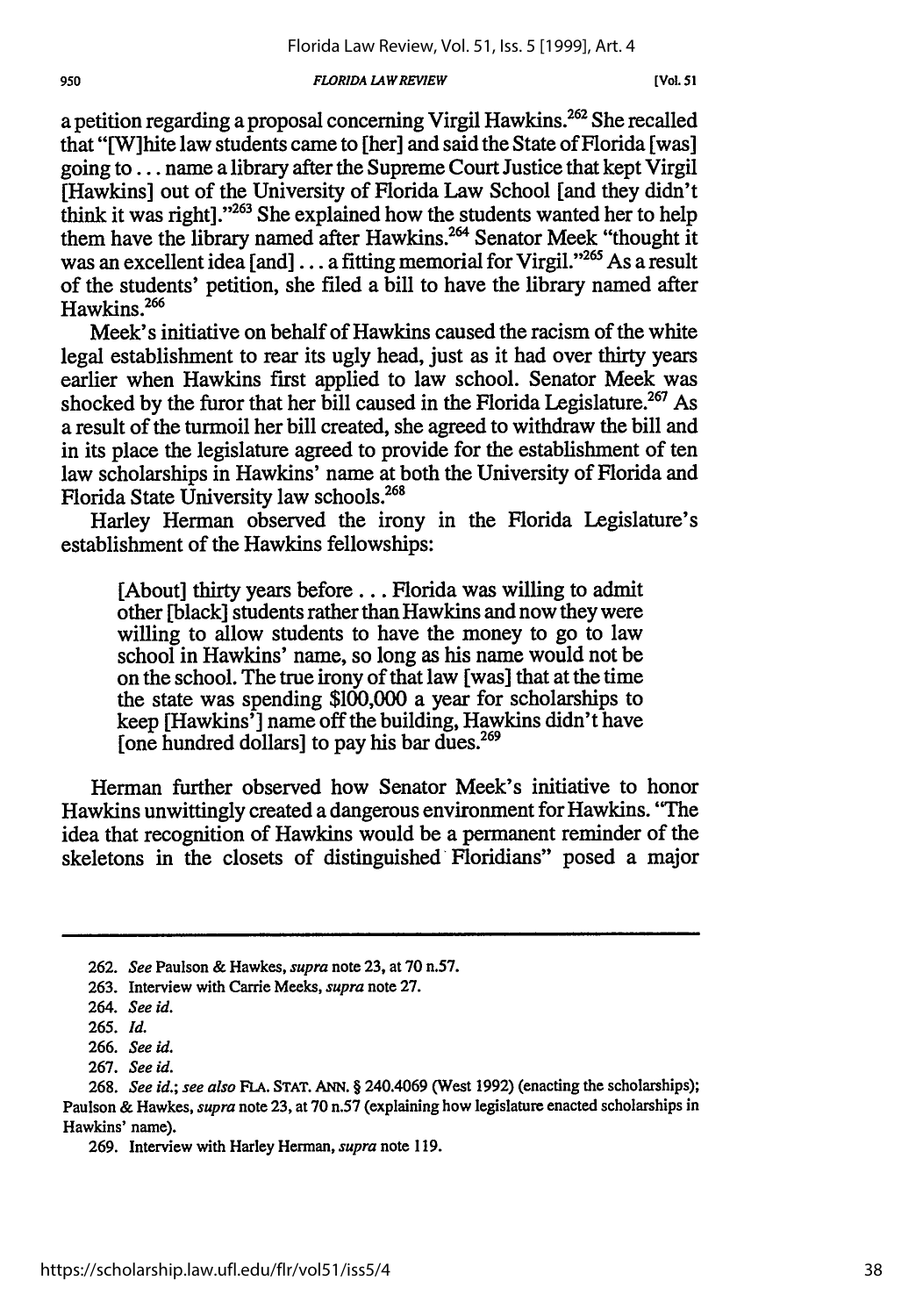problem.270

It appears not to have been acoincidence that immediately after Senator Meek's bill to honor Hawkins was introduced in the Legislature, a pending grievance against Hawkins which would have been deemed confidential under the law was made public.<sup>271</sup> Disciplinary proceedings against Hawkins had been commenced for his alleged incompetence in the representation of a client's criminal case.<sup>272</sup> Hawkins allegedly failed to inform his client of a plea offer, failed to speak to certain witnesses, and suggested that a certain witness misrepresent her identity.<sup>273</sup> The Referee assigned to hear the evidence and make a recommendation to the Florida Supreme Court concluded that Hawkins "'actions were [not] undertaken with intent to deceive the court but resulted from a lack of experience."<sup>274</sup> The referee recommended a reprimand with Hawkins being placed on two **<sup>275</sup>** years probation.

Although Hawkins was willing to agree to these recommended sanctions, the Florida Bar requested the Florida Supreme Court to disregard the referee's recommendation and enter a three month suspension of Hawkins' law license with his reinstatement to practice law being contingent upon proof of rehabilitation.<sup>276</sup>

On November 9,1983, Hawkins argued his own case before the Florida Supreme Court.<sup>277</sup> Florida Supreme Court Justice Leander Shaw remembered Hawkins' performance on that day. He explained how "[n]o lawyer in the country could have pleaded Virgil's case better than Virgil did it."<sup>278</sup> Justice Shaw commented:

There was an angel up there, that told old Virgil what to say and what to do. When [Virgil] said, 'When I die, I want to leave this earth a member of the Florida bar,' it touched everybody on that bench. After that, it was a foregone conclusion that Virgil was going to be a member of the bar.<sup>279</sup>

In his oral argument, Hawkins reflected his love of being a lawyer and his trust in the Florida Supreme Court. Hawkins stated: "[The sands of time are running out in my life. I want to got to heaven and I want to be a

**276.** *See id.*

**279.** *Id.*

<sup>270.</sup> Herman, *supra* note 191, at **23.**

**<sup>271.</sup>** *See id.* **,**

<sup>272.</sup> *See* The Florida Bar v. Hawkins, 444 So. **2d** 961 (Fla. 1984).

<sup>273.</sup> *See id.* at 961-62.

<sup>274.</sup> *Id.* at 962.

**<sup>275.</sup>** *See id.*

**<sup>277.</sup>** *See id.* at **961.**

**<sup>278.</sup>** Interview with Honorable Leander Shaw, *supra* note **132.**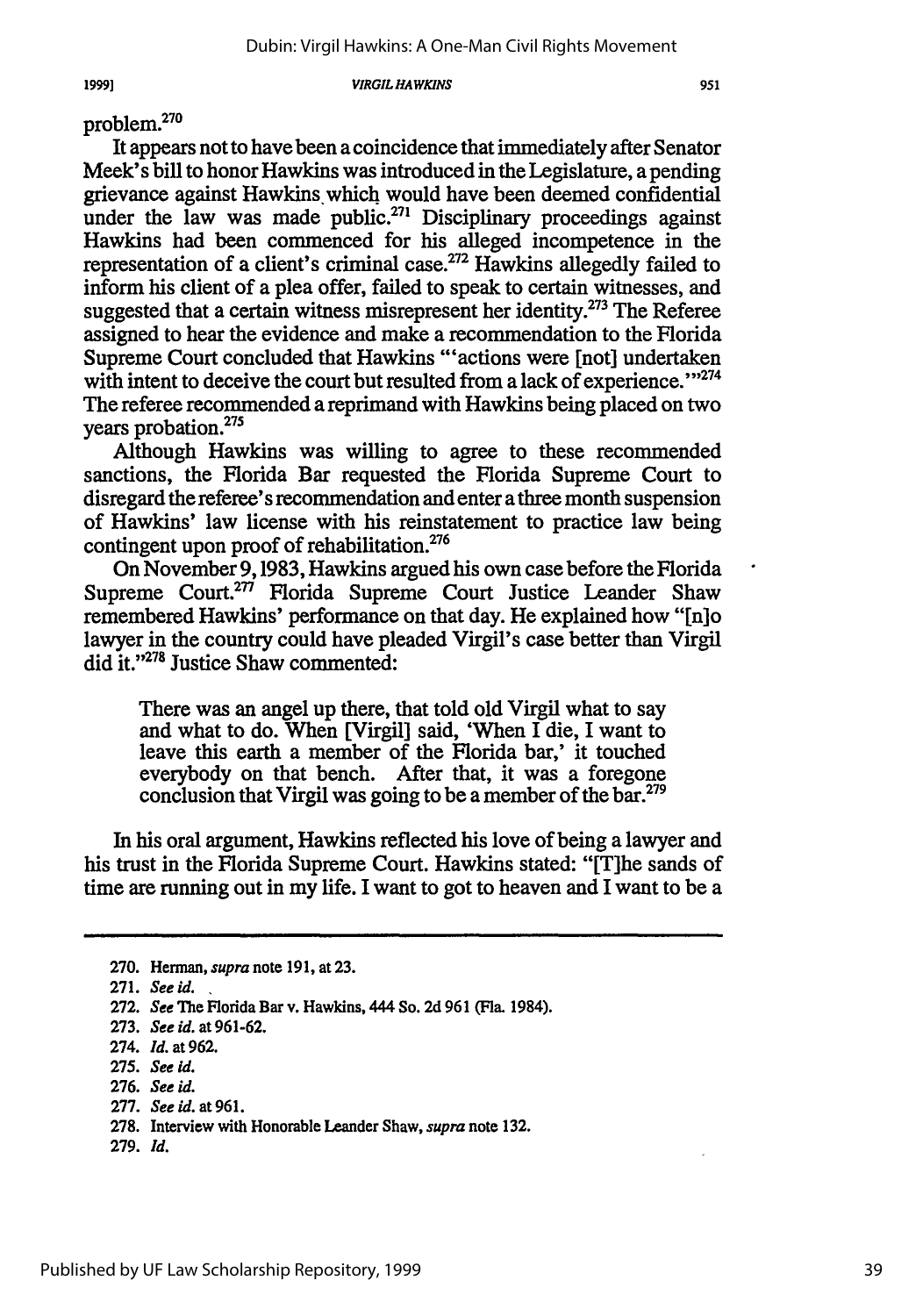*FLORIDA LAW REVIEW*

**[Vol.** *51*

member of the Florida Bar."<sup>280</sup>

Hawkins won his own case. The Florida Supreme Court upheld the referee's recommendation. Hawkins was not suspended from the practice of law but instead received a public reprimand and probation.<sup>28f</sup> Harley Herman pointed out how Hawkins' self-representation helped to dispel the charge against him of being an incompetent lawyer: "Hawkins stood alone before the court whose prior actions prevented him from obtaining the education needed to avoid professional mistakes."<sup>282</sup> Herman recognized, when Hawkins spoke before the Florida Supreme Court that Hawkins "had demonstrated his abilities to plead a case before the court; abilities that would have served thousands of clients if his opportunities to join the legal profession during the prime of his life had not been thwarted two decades earlier by the illegal actions of the Florida Supreme Court."<sup>283</sup>

Herman felt that despite the Florida Supreme Court's decision not to suspend Hawkins' privilege to practice law, the court failed to take responsibility for its past discrimination against Hawkins, and the resulting disadvantage it caused him professionally: 'Though no attempt was made to remedy the self-evident problems created **by** Hawkins late-in-life admission, and the court admitted no responsibility for his predicament, Hawkins license remained intact."<sup>284</sup> Herman believed "the opinion" contained a veiled message from the court that some way should be sought to allow Hawkins to live out his life as a member of the legal profession."285

The attempts to remove Hawkins from the legal profession did not end with the Florida bar's unsuccessful effort in **1983.** During the next two years, Hawkins' professional activities were closely monitored **by** those members of the bar who had the hopes of proving once again that he was unqualified to be a lawyer.<sup>286</sup> Harley Herman remembered Hawkins confiding in him during this period **by** stating: "They are sending people to my [Hawkins'] office posing as clients and then the next thing I know they are filing a proceeding against me for something."'287

Herman believed that a combination of Hawkins' approaching eighty years of age and his experiencing the mental pressures from this campaign aimed against him caused him to panic. Herman recalled: "At a certain point, there was the question of his [Hawkins] handling of money [in a]

**<sup>280.</sup>** Interview with Harley Herman, *supra* note **119.**

**<sup>281.</sup>** *See* The Florida Bar v. Hawkins, 444 So. **2d 961, 962-63** (Fla. 1984).

**<sup>282.</sup>** Herman, *supra* note **191,** at **23.**

**<sup>283.</sup>** *Id.*

<sup>284.</sup> *Id.*

**<sup>285.</sup>** *Id.*

**<sup>286.</sup>** *See id.*

**<sup>287.</sup>** Interview with Harley Herman, *supra* note **119.**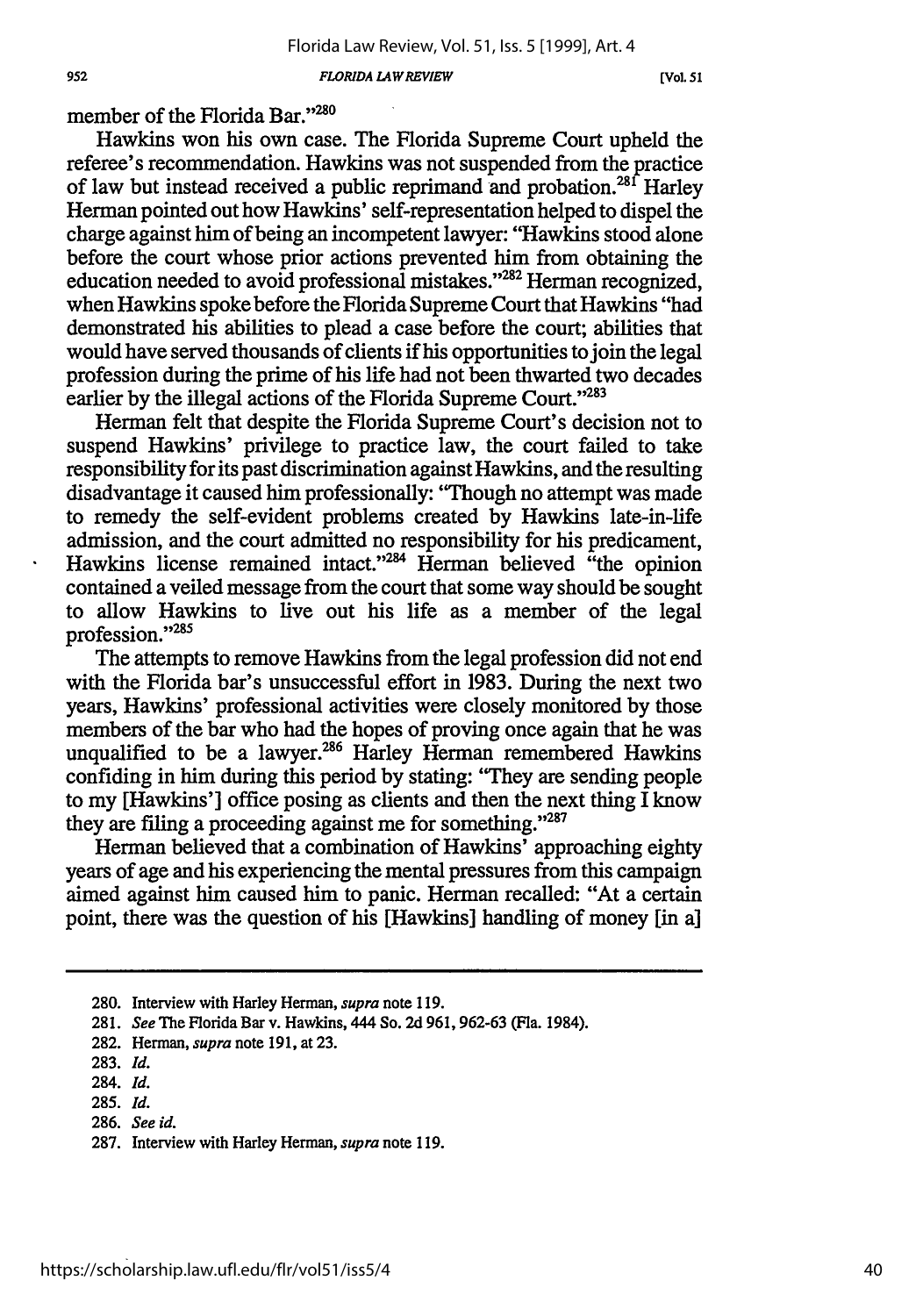953

guardianship [for an incapacitated relative]. '288 Herman believed the matters would have probably "[b]een resolved under other circumstances.<sup>289</sup> But Hawkins was so afraid at the time that he panicked.<sup>290</sup> He borrowed client funds to cover the questioned expenditures.291

On April 19, 1985, with some grievances pending against him, Virgil Hawkins voluntarily surrendered both his license to practice law and his dream to be a lawyer when he got to Heaven.<sup>292</sup> In his eight years as a lawyer, he had represented a multitude of clients, most of whom paid him little or no fees for his services.<sup>293</sup>

Florida Supreme Court Justice Leander Shaw viewed Hawkins more as a victim of circumstances than a man of bad character. "I don't think Virgil was a dishonest man. I don't think he would intentionally steal anything from anybody...." $^{294}$ 

In 1987, Hawkins suffered a paralyzing stroke.<sup>295</sup> Hawkins died on February 11, 1988 at the age of 82 following a brief illness.<sup>296</sup> Hawkins died and was buried in a pauper's grave.<sup>297</sup> The real danger to history was that Virgil Hawkins' legacy would also be buried with him.

## III. THE HAWKINS LEGACY

Fortunately, Harley Herman, the only white lawyer in Lake County<sup>298</sup> who attended Hawkins' funeral, knew that the dignity of Virgil Hawkins had to be restored, and that his historical legacy had to be maintained.<sup>299</sup> Hawkins' dream of being a lawyer when he got to Heaven had to be realized.

Herman believed he had to so something: "It was clear to me as I read the obituary that he was to be written out of history. Not because he didn't deserve to be a part of history, but because at the tail end of his life, when he was over [seventy] years of age, he tried one more time to help his fellow members of the human race. And [because he made one mistake],

**288.** *Id.*

- 289. *Id.*
- 290. *See id.*
- 291. *See 1d.*
- 292. *See* Herman, *supra* note 191, at 24.
- 293. *See* Interview with Harley Herman, *supra* note 119.
- 294. Interview with Honorable Leander Shaw, *supra* note 133.
- 295. *See* Herman, *supra* note 191, at 24.
- 296. *See id.*
- 297. *See* Interview with Harley Herman, *supra* note 119.
- 298. Virgil Hawkins' law office was in the city of Leesburg, located in Lake County, Florida.
- 299. *See* Interview with Harley Herman, *supra* note 119.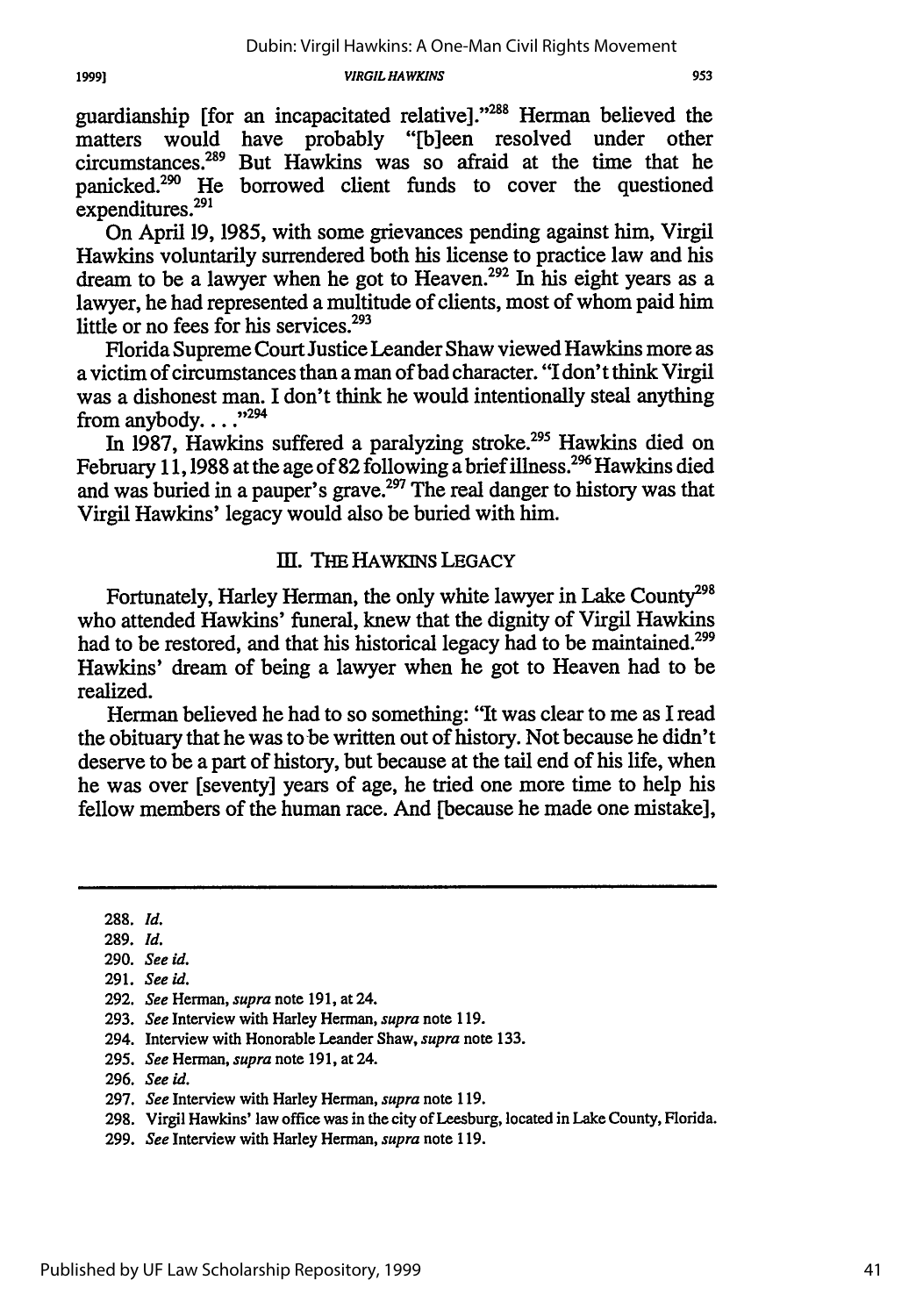**[VOL 51**

we were going to say that everything he did meant nothing."300

Within two months of Virgil Hawkins' death, Harley Herman revived Hawkins' dream of being a lawyer when he got to Heaven. Herman petitioned the Florida Supreme Court to posthumously reinstate Virgil Hawkins as a lawyer in good standing. There was no precedent to support the request for such relief. Yet, on October 20, 1988, almost forty years after Hawkins first applied to law school, the Florida Supreme Court granted Harley Herman's petition. For the first time in the history of the United States, a lawyer's license to practice law had been posthumously reinstated. Through this historic event, the Florida Supreme Court acknowledged the injustices visited upon Hawkins in the past as well as the difficulties he had to face as an attorney.

Thereafter, Harley Herman initiated a campaign to name the civil legal clinics at the University of Florida Law School in honor of Virgil Hawkins. On June 16,1989, Governor Bob Martinez signed a legislative bill into law which named the University of Florida's civil legal clinic as the Virgil Darnell Hawkins Civil Legal Clinics.

Professor Donald Peters, Director of the Virgil Darnell Hawkins Civil Legal Clinics understood the significance in naming the Clinics after Hawkins:

[AIll of our clients are by definition and by law indigent clients. People who could not otherwise pay a fee and obtain the legal services that we provide. About half of our clients are black Americans. They are certainly the same kind of people that Mr. Hawkins dedicated his professional career [to serving once he became a member of the Bar].  $\ldots$ <sup>301</sup>

The most recent tribute to Virgil Hawkins was bestowed upon him by the Florida Supreme Court in a special ceremonial session on May 25, 1999, in celebration of the fiffieth anniversary of the historic lawsuit brought by Hawkins to desegregate Florida's State University System. During the session, Florida Chief Justice Major Harding commented on Hawkins' courage: "He took on our entire system and proved that hatred

300. *Id.*

<sup>301.</sup> Interview with Donald Peters, Director of the Virgil Hawkins Civil Clinic (place and date unknown) (on file with the Florida Law Review).

*Editor's Note:* The University of Florida also honored the late Virgil Hawkins **by** dedicating a plaque in his honor on Bryan Hall, the University's previous law school facility. *See Honoring a Pioneer* (visited Oct. 14, 1888) <http://www.napa.ufl.edu/Digest/old/1998-99/pioneer.htm> (featuring a photograph of Virgil Hawkins' sister, Mallie Williams, with former University of Florida President John Lombardi, as they, along with others, unveil the plaque honoring Hawkins and his legacy).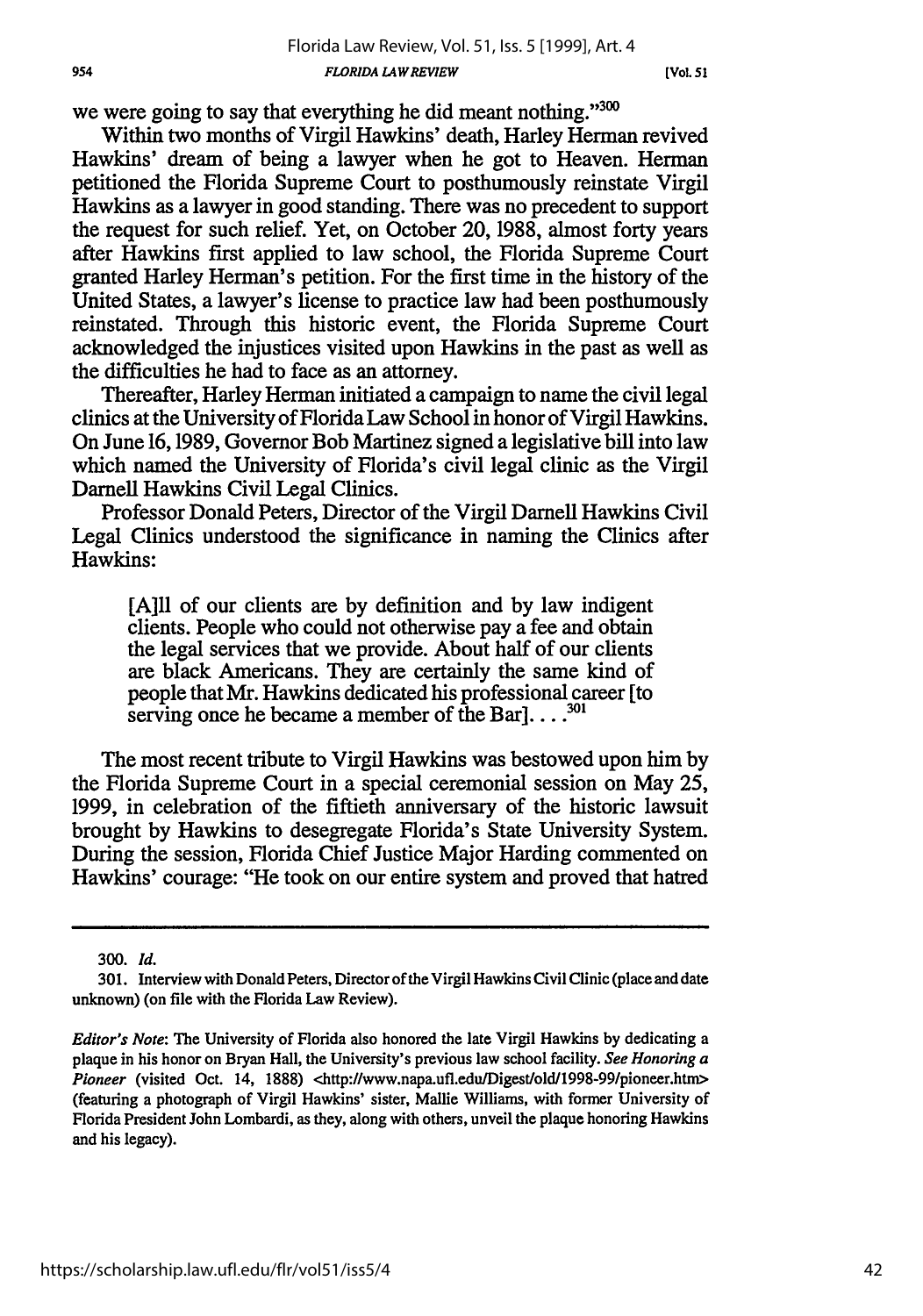and discrimination will not triumph in the end."302

For this special occasion, Florida Governor Jeb Bush signed a proclamation entitled "50<sup>th</sup> Anniversary of Florida's First Desegregation Suit" which read, in part:

WHEREAS, in 1949 [Virgil Hawkins] ... initiated what would become a nine-year legal challenge to Florida's system of segregated public education... and WHEREAS, on June 18, 1958, the United States District Court entered an order calling for the desegregation of the University of Florida... **;** and WHEREAS, May 25, 1999 marks the 50<sup>th</sup> anniversary of the date [Virgil Hawkins and four other African-American] Floridians filed suit to obtain admission to the University of Florida; NOW, THEREFORE, I, **JEB** BUSH, Governor of the State of Florida, do hereby recognize these important events in our state's history and send best wishes to all who are celebrating this  $50<sup>th</sup>$  anniversary milestone.<sup>303</sup>

The significance of the Florida Supreme Court's formal acknowledgment of the past injustices suffered by Hawkins as a result of the past actions of the State of Florida should serve as a model for other states as well as the United States government. Racial reconciliation would be advanced if the United States Supreme Court were to publicly recognize these injustices. A special session honoring Virgil Hawkins and others who were denied their constitutional rights as a result of the previous actions taken by the United States Supreme Court would help to heal past wounds. $304$ 

### IV. CONCLUSION: REmEMBRANCES ABOUT HAWKiNS

Those persons who knew Virgil Hawkins best understand the lessons that should be remembered from his life. Their words of tribute become more meaningful through their personal experiences with Hawkins. Florida Supreme Court Justice Leander Shaw commented that "God sent the right man to do what Virgil Hawkins had to do. Somehow throughout history you will find that the right man appears at the right time.., to make changes."<sup>305</sup> Leesburg attorney Beryl Thompson remembered Hawkins as

<sup>302.</sup> Tony Martin, *Court Remembering Virgil Hawkins,* **TALLAHASSEE** DEMOCRAT, May 26, 1999, at **1C.**

<sup>303.</sup> Governor Jeb Bush's Formal Proclamation at a Session of the Florida Supreme Court (May **25,** 1999).

*<sup>304.</sup> See* Lawrence Dubin, *Facing Court's Racist Past,* **NAT'LL.J.,** June 28, 1999, at A22.

<sup>305.</sup> Interview with Honorable Leander Shaw, *supra* note 133.